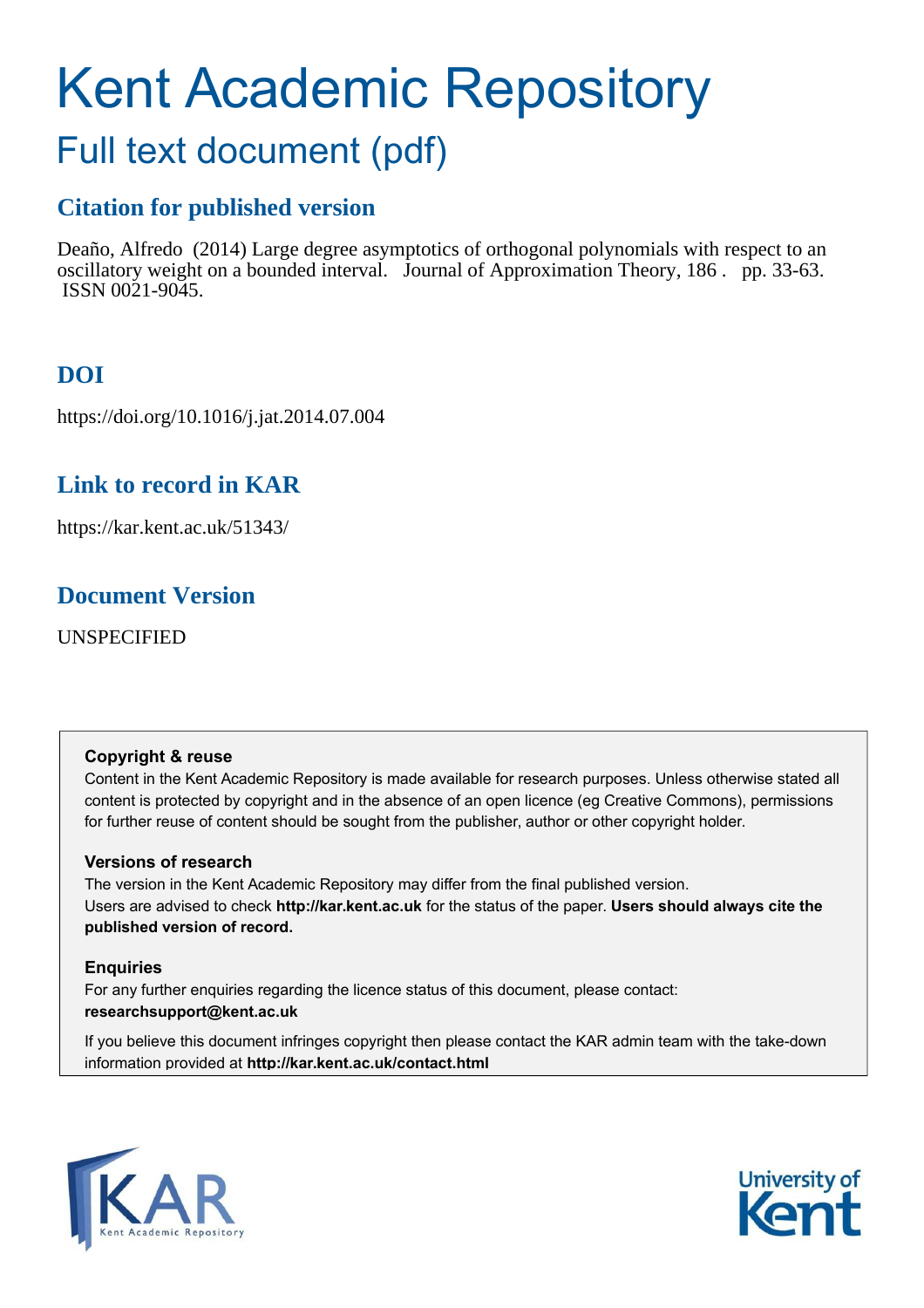# Large degree asymptotics of orthogonal polynomials with respect to an oscillatory weight on a bounded interval

Alfredo Deaño

Department of Computer Science, KU Leuven Celestijnenlaan 200A, 3001 Heverlee, Belgium

Departamento de Matemáticas, Universidad Carlos III de Madrid Avda. de la universidad, 30. 28911 Leganés, Madrid, Spain

> alfredo.deano@cs.kuleuven.be alfredo.deanho@uc3m.es

> > July 7, 2014

#### Abstract

In this paper we consider polynomials  $p_n^{\omega}(x)$  orthogonal with respect to the oscillatory weight  $w(x) = e^{i\omega x}$  on [−1, 1], where  $\omega > 0$  is a real parameter. A first analysis of  $p_n^{\omega}(x)$  for large values of  $\omega$  was carried out in [5], in connection with complex Gaussian quadrature rules with uniform good properties in  $\omega$ . In this contribution we study the existence, asymptotic behavior and asymptotic distribution of the roots of  $p_n^{\omega}(x)$  in the complex plane as  $n \to \infty$ . The parameter  $\omega$  can be fixed or grow with  $n$  at most linearly. The tools used are logarithmic potential theory and the S-property, together with the Riemann–Hilbert formulation and the Deift–Zhou steepest descent method.

# 1 Introduction

We are concerned with a family of polynomials orthogonal on the interval [−1, 1] with respect to an oscillatory weight function. More precisely, we consider the weight function

$$
w(x) = e^{i\omega x},\tag{1.1}
$$

on  $[-1, 1]$ , where  $\omega > 0$  is a real parameter, and we define formal orthogonal polynomials, depending on two parameters  $\omega$  and n, in the following sense:

$$
\int_{-1}^{1} p_n^{\omega}(x) x^k w(x) dx = 0, \qquad k = 0, 1, \dots, n - 1.
$$
 (1.2)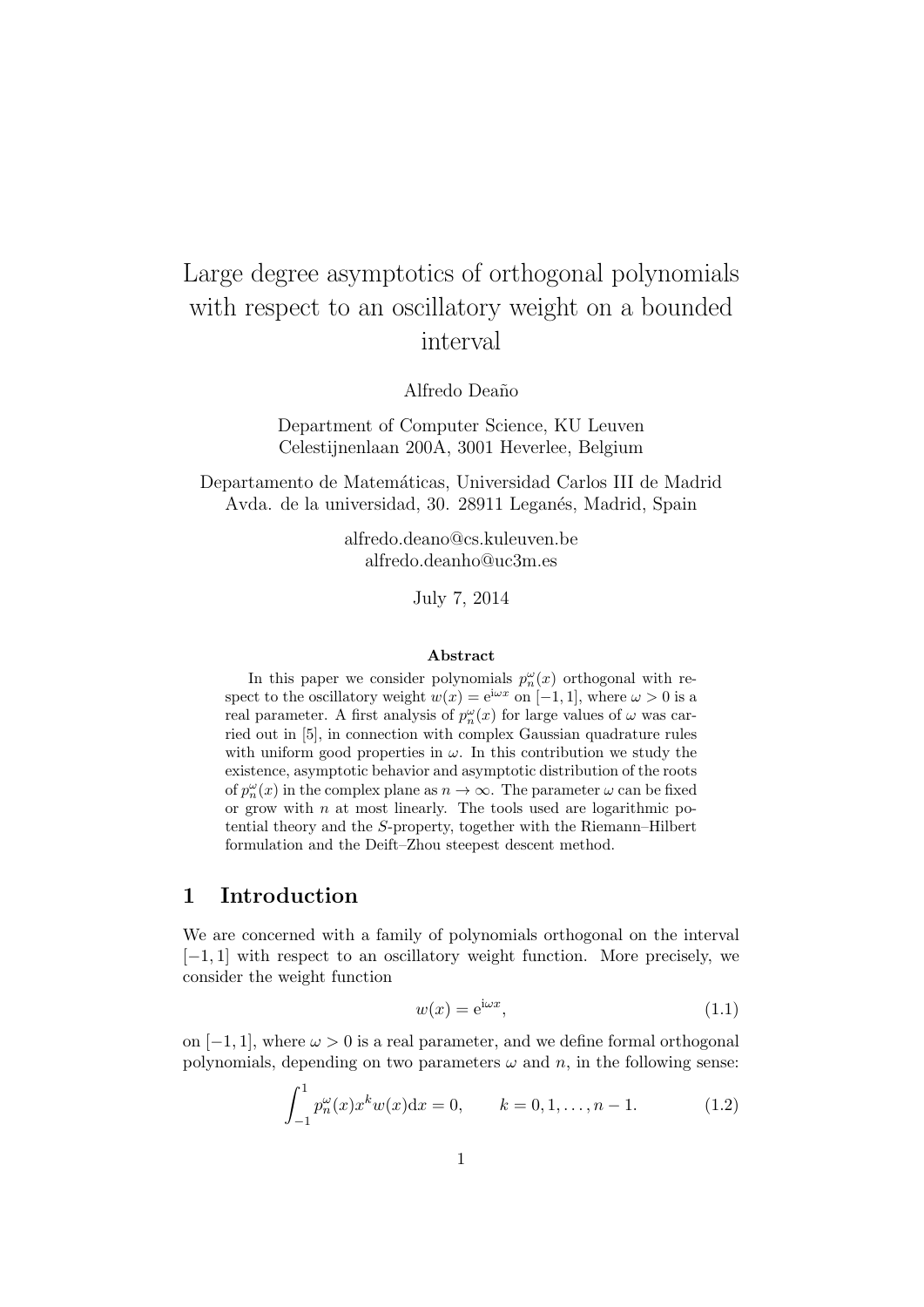The purpose of this paper is to investigate the large  $n$  asymptotic behavior of  $p_n^{\omega}(x)$ , covering two different regimes: the case where  $\omega$  is fixed and the case where  $\omega = \omega_n$  is allowed to grow coupled with n and at a linear rate at most.

Polynomials orthogonal with respect to complex weight functions have been considered in the literature in connection with rational approximation of analytic functions, see for example the work of Aptekarev [3]. In that reference, the author considers more general complex weight functions, holomorphic in a neighborhood of the curve where the orthogonality is defined. The weight (1.1) is a particular case of that analysis, although its simplicity allows for more explicit results. We should mention that polynomials with respect to a complex exponential weight have also been considered recently in the work of Suetin [28]. In this reference the author studies (using different techniques) the case  $\omega = 1$  in our notation, modified with a Chebyshev factor  $(1-x^2)^{-1/2}$ .

The analysis of this family of orthogonal polynomials was motivated in [5] by the problem of constructing complex quadrature rules of Gaussian type for oscillatory integrals of the type

$$
I[f] = \int_{-1}^{1} f(x)e^{i\omega x} dx,
$$
\n(1.3)

which is a numerical challenge when the frequency  $\omega$  is large. For this and more general Fourier–type integrals, several possibilities have been contemplated in the literature: one option is an application of a Filon–type rule, as exposed for example in [17], which is based on interpolation of  $f(x)$  and its derivatives (or approximations) at the endpoints. Another possibility is the application of the classical method of steepest descent, see for instance [4, 16], which leads to complex quadrature rules which are optimal for large  $\omega$ , and whose convergence properties can be improved used interpolation at carefully selected points, see [14]. In this case, this approach would lead to deformation of the path of integration into the upper complex plane and application of Gauss–Laguerre quadrature to the resulting contour integrals after a suitable parametrization. Another possibility is the so–called exponentially fitted rules, see [21], which are restricted to be real and not directly connected to orthogonal polynomials.

The main purpose of analyzing the family of orthogonal polynomials  $p_n^{\omega}(x)$  in (1.2) is that a complex quadrature rule based on them would have good asymptotic properties both for large  $\omega$ , resembling the performance of the steepest descent method in that respect, and also for small  $\omega$ , meaning that it reduces to the classical Gauss–Legendre rule when  $\omega \to 0$ .

In [5] the authors consider several properties of  $p_n^{\omega}(x)$ , in particular the large  $\omega$  asymptotic behavior. The fact that the weight function  $w(x)$  is not positive poses a problem of existence of  $p_n^{\omega}(x)$  from the outset, since the standard Gram–Schmidt procedure to generate the family of orthogonal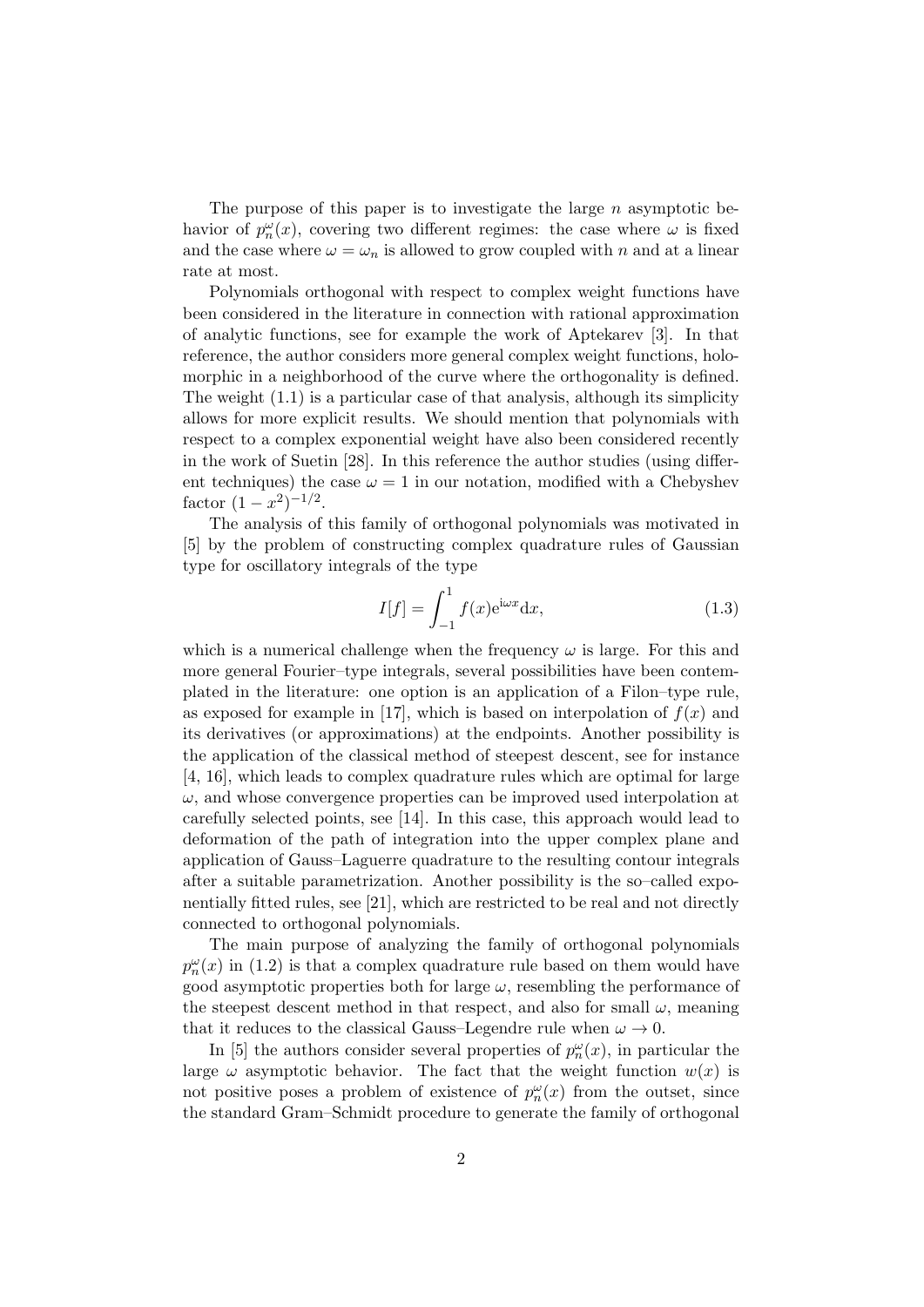polynomials may fail for some values of n and/or  $\omega$ . In fact, one of the conclusions in [5] is that given  $n \geq 1$ , there exists a countable set of values of  $\omega$  for which the polynomial of odd degree  $p_{2n+1}^{\omega}(x)$  is not defined. This corresponds to zeros of the bilinear form

$$
(f,g) = \int_{-1}^{1} f(x)g(x)w(x)dx
$$
 (1.4)

applied to the polynomial  $p_{2n}^{\omega}(x)$ . For instance, in the case of  $p_1^{\omega}(x)$ , that sequence is given by  $\omega = k\pi$ , with  $k \in \mathbb{Z}$ . In contrast, the polynomials of even degree  $p_{2n}^{\omega}(x)$  are conjectured to exist for all n, and under this assumption, their roots tend to the roots of the product of two rotated and scaled Laguerre polynomials as  $\omega \to \infty$ .

In order to state asymptotic results for large  $n$ , we write

$$
\lambda_n = \frac{\omega_n}{n},\tag{1.5}
$$

and we rewrite the weight as varying with  $n$ :

$$
w_n(x) = e^{-nV_n(x)}, \t V_n(x) = -i\lambda_n x.
$$
\t(1.6)

We assume that  $\lambda_n$  has the following asymptotic behavior as  $n \to \infty$ :

$$
\lambda_n = \lambda + \varepsilon_n,\tag{1.7}
$$

where  $\lambda \geq 0$ , and  $\varepsilon_n = \mathcal{O}(n^{-\alpha})$ , with  $\alpha > 0$ , as  $n \to \infty$ . We also define

$$
V(x) := \lim_{n \to \infty} V_n(x) = -\mathrm{i}\lambda x. \tag{1.8}
$$

We highlight two important situations:

- When  $\omega$  is fixed, then we have  $\lambda = 0$  and  $\varepsilon_n = \omega$  is independent of n.
- When  $\omega = \lambda n$ , with  $\lambda > 0$ , then  $\lambda_n = \lambda$  and  $\varepsilon_n \equiv 0$ .

The asymptotic behavior of the roots of  $p_n^{\omega}(x)$  as  $n \to \infty$  will be obtained using logarithmic potential theory and the notion of S-curve in a polynomial external field, that goes back to the works of H. Stahl [26], see also the recent work of Rakhmanov [24]. These ideas have been used recently in connection with non–Hermitian orthogonality in the complex plane, see for instance [19] for a general formulation of the theory with more general exponential weight functions, see [2, 9, 15] for an analysis in the case when  $V(x)$  is a cubic polynomial, or the recent contribution [6] in connection with Laguerre polynomials with arbitrary complex parameters.

The results on the large n asymptotic behavior of  $p_n^{\omega}(x)$  will be obtained using the Riemann–Hilbert formulation and the nonlinear steepest descent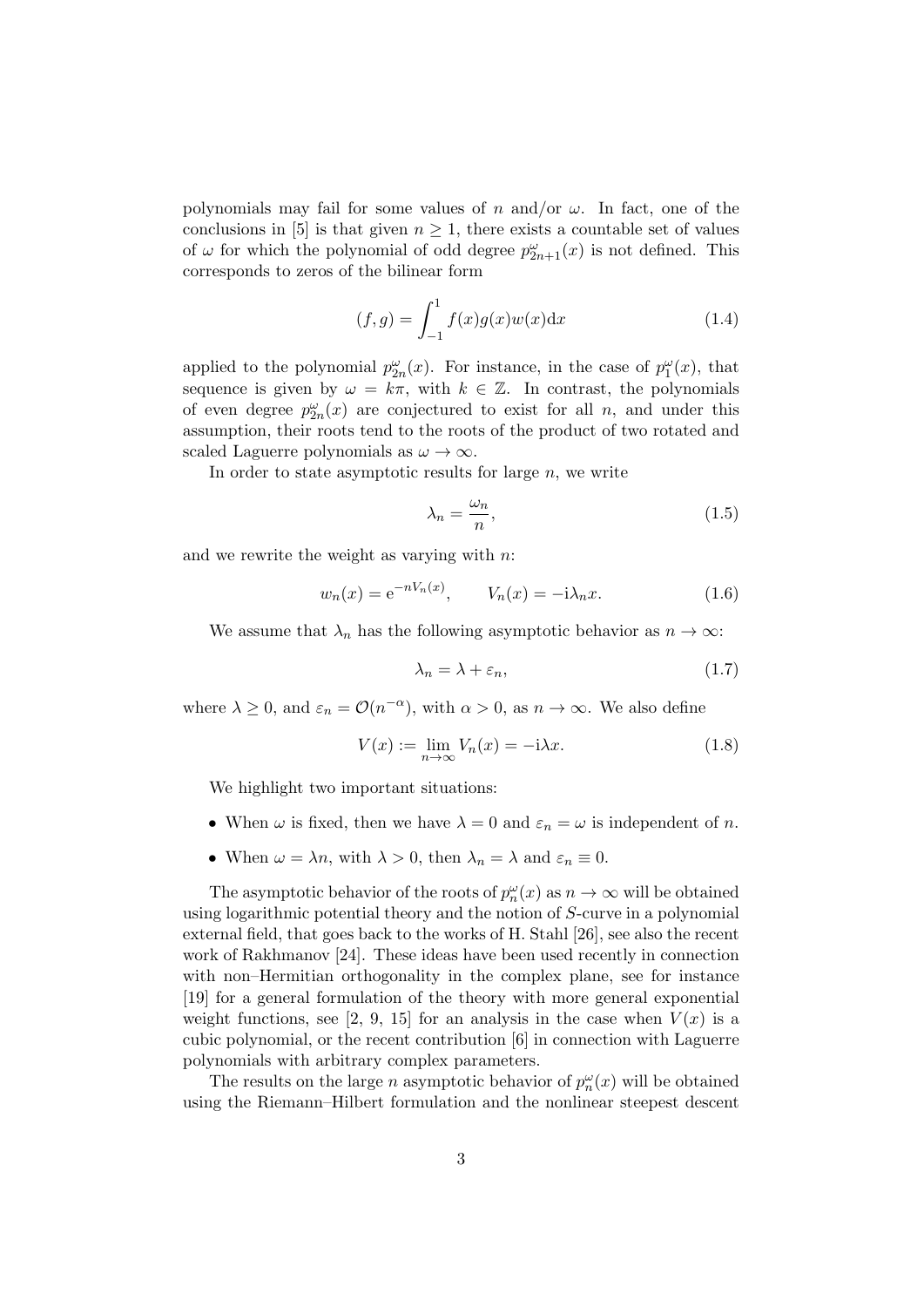

Figure 1: Zeros of  $p_{20}^{10}(z)$  (left) and  $p_{40}^{20}(z)$  (right). Here  $\lambda_n = \lambda = 1/2$ .

method. This approach also gives asymptotic information about the coefficients  $a_n^2 = a_{n,\omega}^2$  and  $b_n = b_{n,\omega}$  of the three term recurrence relation

$$
xp_n^{\omega}(x) = p_{n+1}^{\omega}(x) + b_n p_n^{\omega}(x) + a_n^2 p_{n-1}^{\omega}(x),
$$
\n(1.9)

which holds provided that  $p_n^{\omega}(x)$  and  $p_{n+1}^{\omega}(x)$  are well defined. Here we have omitted the possible dependence of  $\omega$  on n, of course in this situation the parameter  $\omega_n$  would be shifted as well. We also remark that in [5, Theorem 3.3, the deformation equations for these coefficients in terms of  $\omega$  are given.

Figures 1, 2 and 3 show the zeros of the polynomials  $p_n^{\omega}(z)$  in the complex plane, computed with Maple using extended precision of 50 digits, and taking  $n = 20$ ,  $n = 40$  and then  $\lambda_n = \lambda = 1/2$  in Figure 1,  $\lambda_n = \lambda = 1$ in Figure 2 and  $\lambda_n = \lambda = 3/2$  in Figure 3. These numerical experiments indicate that one should expect a transition in the behavior of the zeros of  $p_n^{\omega}(x)$ , from being supported on a single curve joining  $z = -1$  and  $z = 1$  to distributing along two disjoint arcs in the complex plane, as the coupling parameter  $\lambda$  goes through a critical value, say  $\lambda_0$ , that seems to be located between 1 and 3/2. In the next section we make this statement precise.

# 2 Statement of main results

Consider  $\lambda$  as defined in (1.7), and the function

$$
h(\lambda) = 2\log\left(\frac{2+\sqrt{\lambda^2+4}}{\lambda}\right) - \sqrt{\lambda^2+4},\tag{2.1}
$$

and let  $\lambda_0$  be the (unique) positive solution to the equation  $h(\lambda) = 0$ , i.e.

$$
2\log\left(\frac{2+\sqrt{\lambda_0^2+4}}{\lambda_0}\right) - \sqrt{\lambda_0^2+4} = 0.
$$
 (2.2)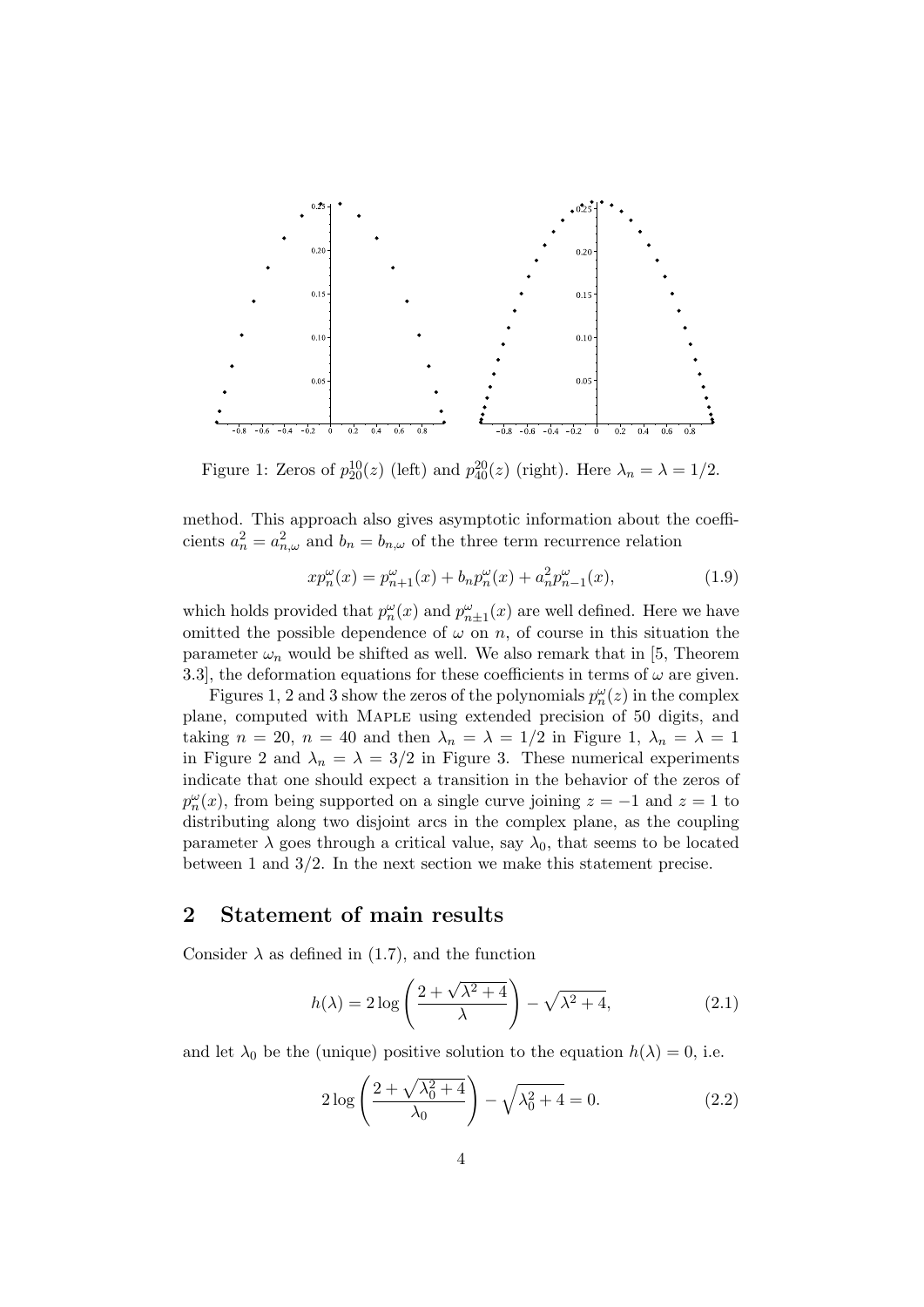

Figure 2: Zeros of  $p_{20}^{20}(z)$  (left) and  $p_{40}^{40}(z)$  (right). Here  $\lambda_n = \lambda = 1$ .



Figure 3: Zeros of  $p_{20}^{30}(z)$  (left) and  $p_{40}^{60}(z)$  (right). Here  $\lambda_n = \lambda = 3/2$ .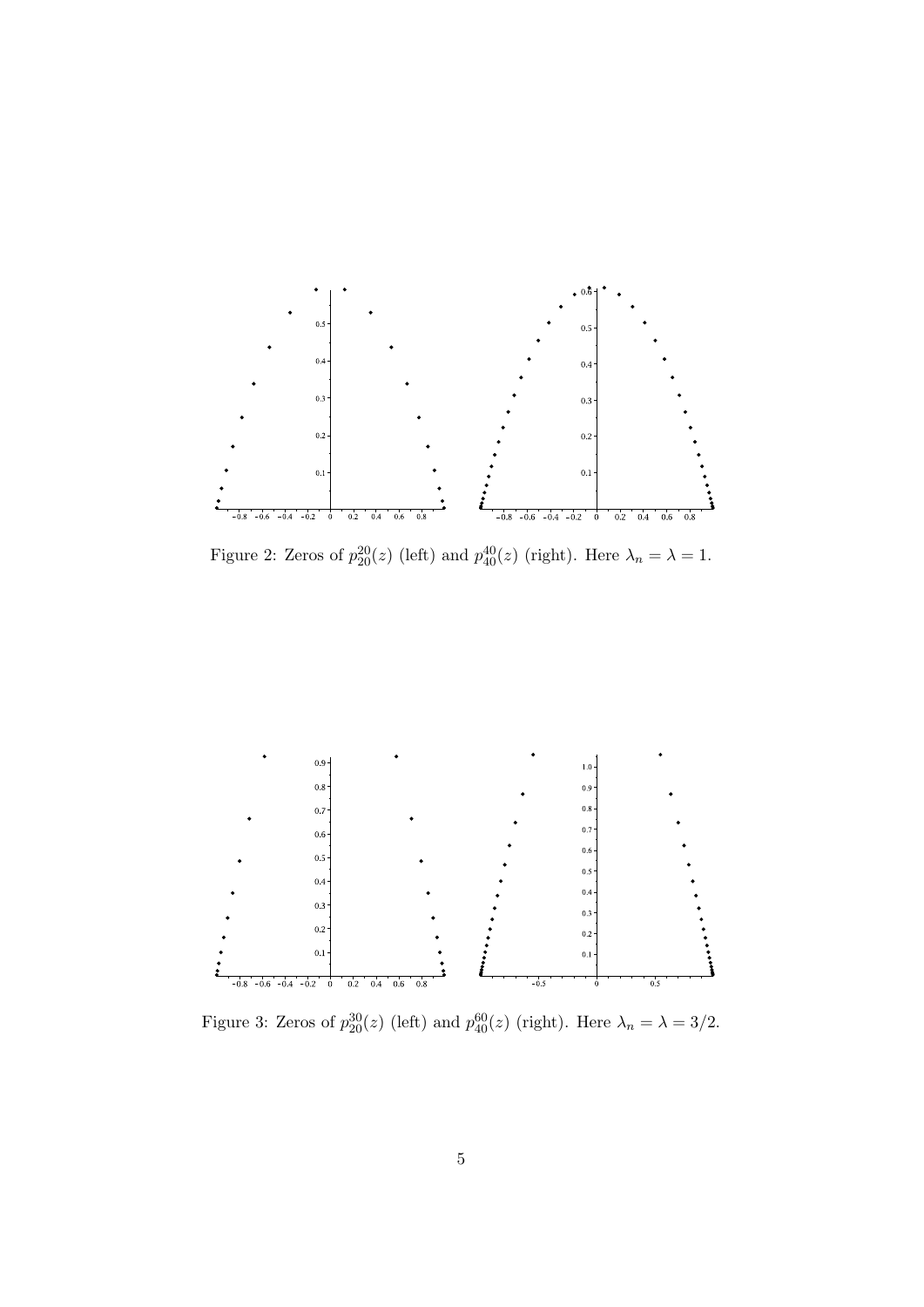The fact that  $\lambda_0$  is unique is a consequence of  $h(\lambda)$  being a map from  $[0, \infty)$  onto R and a decreasing function of  $\lambda$ . The value of  $\lambda_0$  can be computed numerically, and we have  $\lambda_0 = 1.325486839...$ 

In our results, we will work with the following function:

$$
\varphi(z) = z + (z^2 - 1)^2,\tag{2.3}
$$

which is analytic in  $\mathbb{C} \setminus [-1,1]$  and maps  $\mathbb{C} \setminus [-1,1]$  onto the exterior of the unit circle.

We can prove the following result:

**Theorem 2.1.** Let  $V(z) = -i\lambda z$  with  $0 \leq \lambda < \lambda_0$ , then

1. there exists a smooth curve  $\gamma_{\lambda}$  joining  $z = 1$  and  $z = -1$  that is a part of the level set given by

$$
Re \phi(z) = 0,\t(2.4)
$$

where

$$
\phi(z) = 2\log \varphi(z) + i\lambda (z^2 - 1)^{1/2}
$$
\n(2.5)

and the cut of the square root is taken on  $\gamma_{\lambda}$ ,

2. the measure

$$
d\mu_{\lambda}(z) = \psi_{\lambda}(z)dz = -\frac{1}{2\pi i} \frac{2 + i\lambda z}{(z^2 - 1)^{1/2}} dz,
$$
 (2.6)

with a branch cut taken on  $\gamma_{\lambda}$ , is the equilibrium measure on  $\gamma_{\lambda}$  in the external field Re  $V(z)$ ,

- 3. the curve  $\gamma_{\lambda}$  joining  $z = -1$  and  $z = 1$  has the S-property in the external field Re  $V(z)$ ,
- 4. if we consider the normalized zero counting measure of  $p_n^{\omega}(z)$ , then

$$
\mu_n = \frac{1}{n} \sum_{p_n^{\omega}(\zeta) = 0} \delta(\zeta) \stackrel{*}{\longrightarrow} \mu_\lambda,\tag{2.7}
$$

as  $n \to \infty$ , in the sense of weak convergence of measures.

In particular, if  $\lambda = 0$ , we get

$$
\text{Re}\left[\log(z + (z^2 - 1)^{1/2})\right] = 0,\tag{2.8}
$$

and the curve  $\gamma_0$  coincides with the interval [−1, 1]. Note that the theorem is consistent with what can be observed in the numerical experiments before.

Regarding the asymptotic behavior of the orthogonal polynomials  $p_n^{\omega}(z)$ , we have the following result: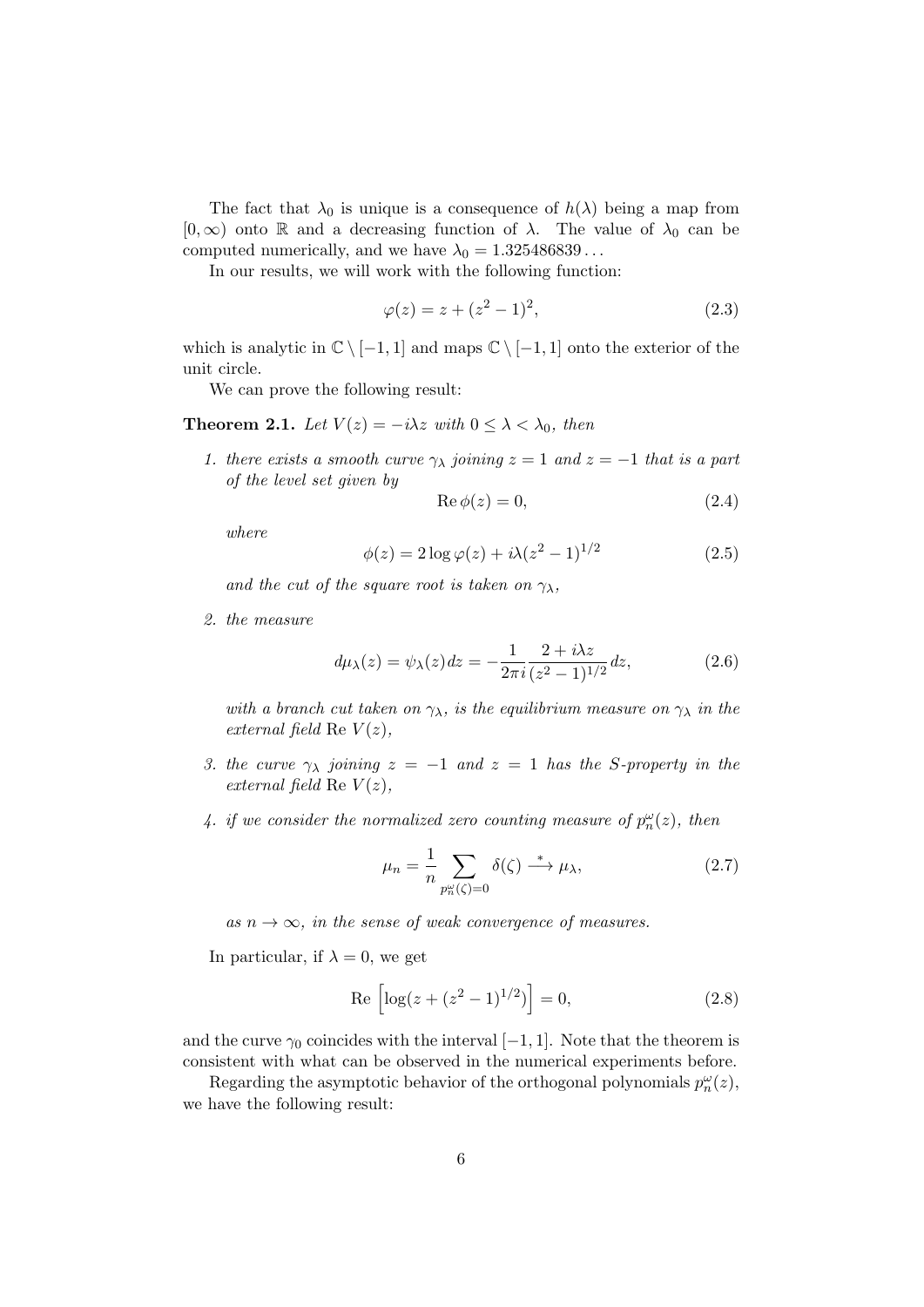**Theorem 2.2.** Let  $0 \leq \lambda < \lambda_0$  with  $0 \leq \lambda < \lambda_0$ , then the following holds true:

- 1. For large enough n the orthogonal polynomial  $p_n^{\omega}(z)$  defined by  $(1.2)$ exists uniquely, and its zeros accumulate on  $\gamma_{\lambda}$ , as  $n \to \infty$ .
- 2. For  $z \in \mathbb{C} \setminus \gamma_{\lambda}$ , the monic orthogonal polynomial  $p_n^{\omega}(z)$  has the following asymptotic behavior:

$$
p_n^{\omega}(z) = \frac{\varphi(z)^{n+1/2}}{2^{n+1/2}(z^2-1)^{1/4}} \exp\left(-\frac{in\lambda_n}{2\varphi(z)}\right) \left(1+\mathcal{O}\left(\frac{1}{n}\right)\right), \quad n \to \infty.
$$
\n(2.9)

3. Fix a neighborhood U of  $\gamma_{\lambda}$  in the complex plane, and two discs

$$
D(\pm 1, \delta) = \{ z \in \mathbb{C} : |z + 1| < \delta \},\tag{2.10}
$$

with  $\delta > 0$ . For  $z \in U \setminus (D(1, \delta) \cup D(-1, \delta))$ , we have as  $n \to \infty$ ,

$$
p_n^{\omega}(z) = \frac{2^{1/2 - n} e^{\frac{n}{2} V_n(z)}}{(1 - z^2)^{1/4}} \times \left[ \cos \left( \left( n + \frac{1}{2} \right) \arccos z + \frac{n \lambda_n}{2} (z^2 - 1)^{1/2} - \frac{\pi}{4} \right) + \mathcal{O}(1/n) \right].
$$
\n(2.11)

4. For 
$$
z \in \gamma_{\lambda} \cap D(1, \delta)
$$
 we have

$$
p_n^{\omega}(z) = 2^{-n} (2n\pi)^{1/2} f(z)^{1/4} e^{\frac{nV_n(z)}{2}}
$$
  
 
$$
\times \left[ \cos \xi(z) J_0 \left( -\frac{i n \phi(z)}{2} \right) + \sin \xi(z) J_0' \left( -\frac{i n \phi(z)}{2} \right) + \mathcal{O}(1/n) \right],
$$
  
(2.12)

as  $n \to \infty$ , in terms of standard Bessel functions, with  $f(z) = \phi(z)^2/16$ and  $\phi(z)$  given by (2.5). Here

$$
\xi(z) = -\frac{n}{2}(\lambda - \lambda_n)(z^2 - 1)^{1/2} + \frac{1}{2}\arccos z.
$$

Remark 2.3. The asymptotic results are consistent with Theorem 1.4 in [18], taking  $\alpha = \beta = 0$  and  $h(z) = w_n(z)$ , and can be seen as a complex generalization of the Jacobi–type weight function considered in that reference. Note that the definition of the phase function  $\psi(z)$  in [18, formula (1.34)], see also  $[20, formula (3.9)]$  can be adapted to this case. Namely, we have

$$
\psi(z) = \frac{(1-z^2)^{1/2}}{4\pi i} \oint_{\gamma} \frac{\log w_n(t)}{(t^2-1)^{1/2}} \frac{dt}{t-z} = \frac{n\lambda_n}{2} (z^2-1)^{1/2},\tag{2.13}
$$

using residue calculation, which fits well with the estimates in Section 3 of the previous theorem. Here  $\gamma$  is a smooth curve that encircles [-1,1] once in the positive direction.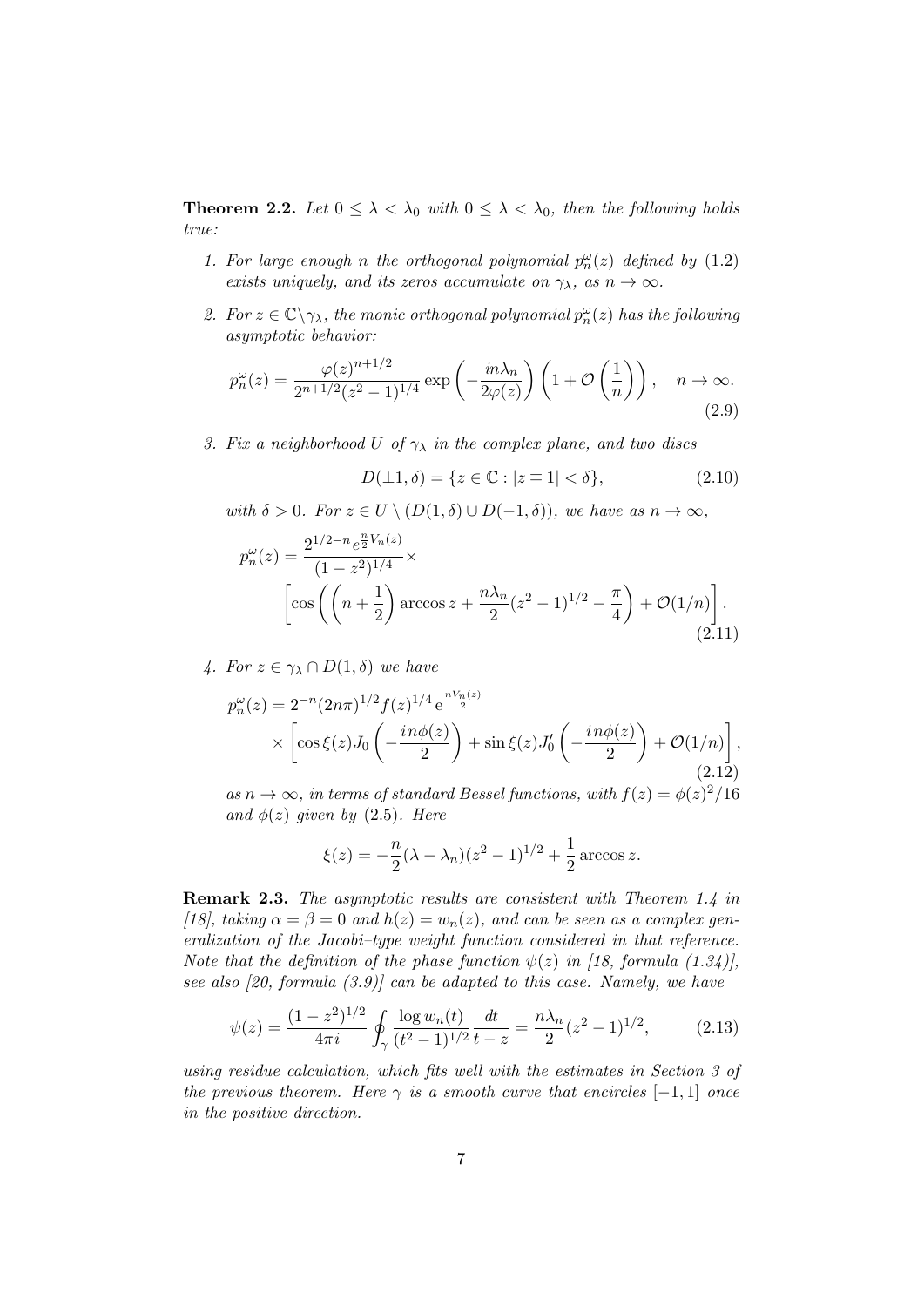Remark 2.4. The previous result is also consistent with the strong asymptotics given in Theorem 2 in [3], with notation  $Q(z) = -\frac{i\lambda_n z}{2}$  and  $\tilde{h}_n(z) \equiv 1$ .

Regarding the recurrence coefficients in (1.9) and the norm of the orthogonal polynomials, we can deduce the following result from the Riemann– Hilbert formulation and the steepest descent analysis:

**Theorem 2.5.** Let  $0 \leq \lambda < \lambda_0$  with  $0 \leq \lambda < \lambda_0$ , then the coefficients  $a_n^2$ and  $b_n$  in the three term recurrence relation

$$
xp_n^{\omega}(x) = p_{n+1}^{\omega}(x) + b_n p_n^{\omega}(x) + a_n^2 p_{n-1}^{\omega}(x),
$$
\n(2.14)

exist for large enough n, and they satisfy

$$
a_n^2 = \frac{1}{4} + \frac{4 - \lambda^2}{4(4 + \lambda^2)^2} \frac{1}{n^2} + \mathcal{O}\left(\frac{1}{n^3}\right),
$$
  
\n
$$
b_n = -\frac{2i\lambda}{(4 + \lambda^2)^2} \frac{1}{n^2} + \mathcal{O}\left(\frac{1}{n^3}\right).
$$
\n(2.15)

Remark 2.6. Higher order coefficients in the previous asymptotic expansion can in principle be computed by iterating the last step in the steepest descent analysis, see [18, Section 8] and also Section 5 below.

Following this approach, it is also possible to obtain asymptotic estimates for related quantities, such as leading coefficients of the orthogonal polynomials or Hankel determinants, but we omit these results for brevity.

### 3 Proof of Theorem 2.1

The proof of Theorem 2.1 will make use of the following tools: first we recall some standard ideas from logarithmic potential theory in the complex plane and the S-property, which is a key tool in the analysis of non–Hermitian orthogonality in the complex plane. In order to construct such a curve with the S-property, which will attract the zeros of  $p_n^{\omega}(z)$  as  $n \to \infty$ , we need to study the local and global trajectories of a certain quadratic differential  $-Q_{\lambda}(z)dz^2$ , that turns out to be explicit in this case.

#### 3.1 Potential theory and the S-property

From the work of Gonchar and Rakhmanov, [13, 24], it is known that a key element in the analysis of the large n behavior of zeros of orthogonal polynomials is the equilibrium measure in an external field, which in this case is given by Re  $V(z)$ , with  $V(z) = -i\lambda z$ .

We take the set  $\mathcal T$  of smooth curves joining  $z = -1$  with  $z = 1$ , with orientation from  $-1$  to 1. For any  $\gamma \in \mathcal{T}$  we consider the space of probability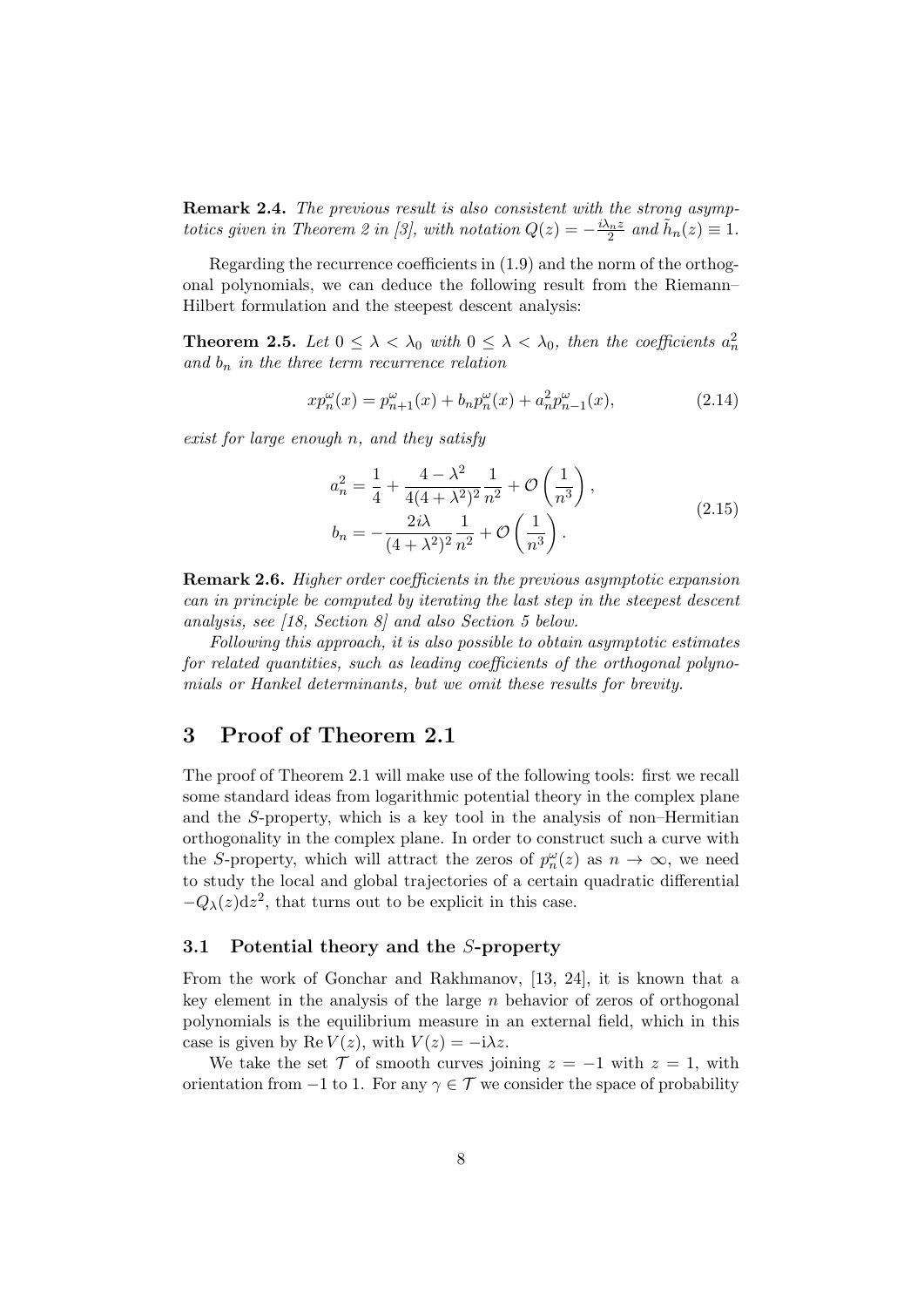measures on  $\gamma$ , denoted here  $\mathcal{M}_1(\gamma)$ , and we pose the following equilibrium problem:

$$
\inf\{I(\mu): \mu \in \mathcal{M}_1(\gamma)\},\tag{3.1}
$$

where

$$
I(\mu) = \int_{\gamma} U^{\mu}(z) d\mu(z) + \text{Re} \int_{\gamma} V(z) dz
$$
 (3.2)

is the energy functional and

$$
U^{\mu}(z) = \int_{\gamma} \log \frac{1}{|z - y|} d\mu(y) \tag{3.3}
$$

is the logarithmic potential of the measure  $\mu$ . This problem has a unique solution for each  $\gamma \in \mathcal{T}$ , following the standard theory, see for instance [25]. Furthermore, the equilibrium measure  $\mu$  is characterized by the so-called variational conditions. Define

$$
g(z) = \int_{\gamma} \log(z - s) \mathrm{d}\mu(s),\tag{3.4}
$$

which is analytic in  $\mathbb{C} \setminus \gamma$ . Note that  $\text{Re } g(z) = -U^{\mu}(z)$ . Then there exists a constant  $\ell$  such that

Re 
$$
(-g_{+}(z) - g_{-}(z) + V(z)) = \ell
$$
,  $z \in \text{supp }\mu$ ,  
Re  $(-g_{+}(z) - g_{-}(z) + V(z)) \ge \ell$ ,  $z \in \gamma$ . (3.5)

When working with non–Hermitian orthogonality in the complex plane, we have an additional freedom to choose  $\gamma$  without changing the orthogonality condition (1.2). In order to find the precise curve that describes the asymptotic behavior of the zeros of  $p_n^{\omega}(x)$  as  $n \to \infty$ , we need an extra condition, which is called the S-property in the literature. We refer the reader to [26, 24, 19] for more details.

**Definition 3.1.** We say that a contour  $\gamma$  has the S-property in the external field Re  $V(x)$  if the following two conditions are satisfied:

- 1. there exists a set E of zero capacity such that for any  $\zeta \in \gamma \setminus E$ , there exists a neighborhood  $D = D(\zeta)$  such that the set  $D \cap \text{supp } \mu$  is an analytic arc,
- 2. for any point on this analytic arc, the logarithmic potential of  $\mu$  satisfies

$$
\frac{\partial}{\partial n_+} \left( U^{\mu} + \frac{1}{2} \operatorname{Re} V \right) = \frac{\partial}{\partial n_-} \left( U^{\mu} + \frac{1}{2} \operatorname{Re} V \right), \tag{3.6}
$$

where  $\frac{\partial}{\partial n_{\pm}}$  indicates normal derivatives in opposite directions, and  $\mu$ is the equilibrium measure for  $\gamma$  in the external field Re V.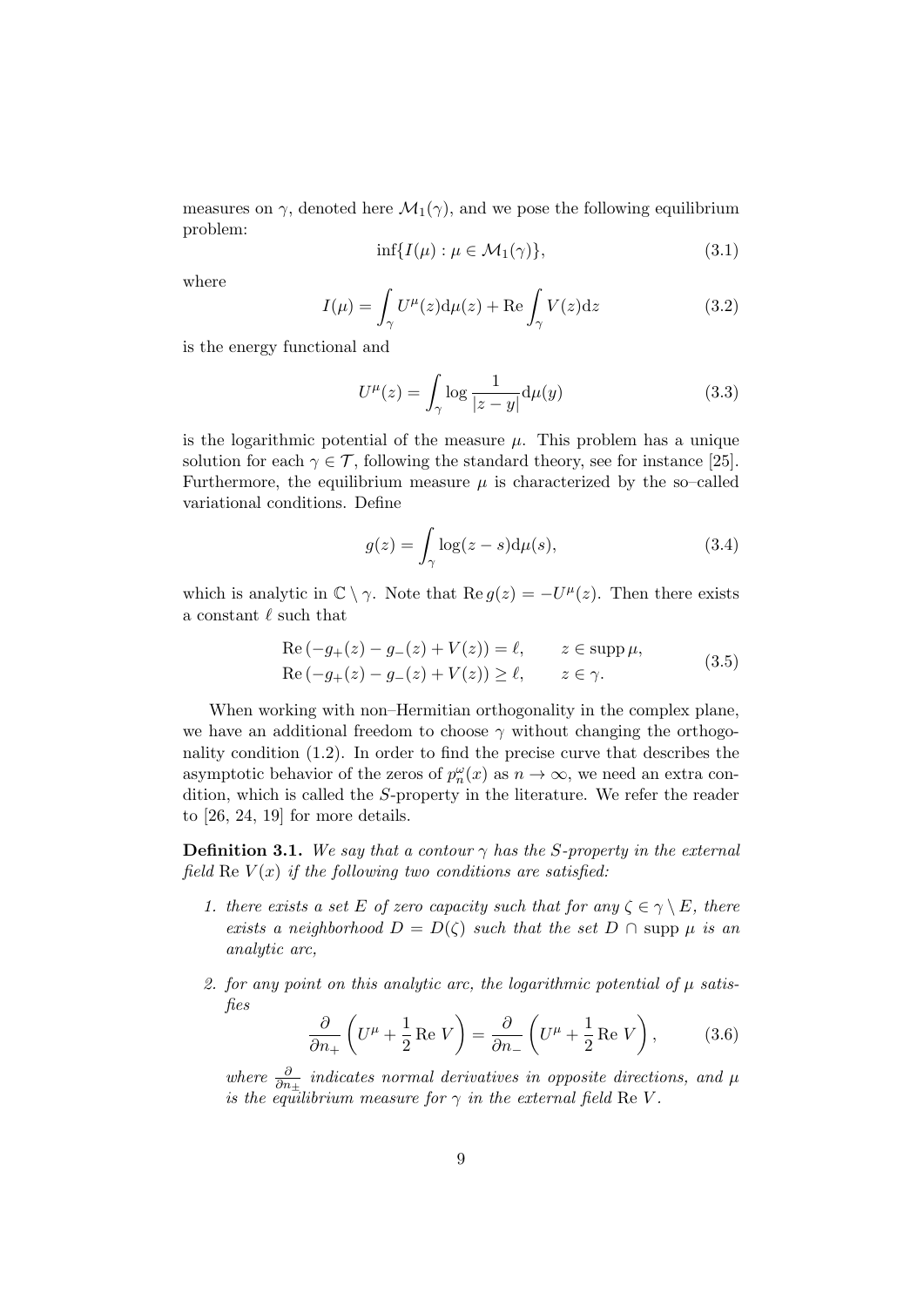If one is able to find such a contour with the S-property in the external field  $\text{Re } V(z)$ , then it follows from the work of Gonchar and Rakhmanov, cf. [24, Theorem 1.3], that the zero counting measure on the zeros of  $p_n^{\omega}(x)$ satisfies

$$
\mu_n = \frac{1}{n} \sum_{p_n^{\omega}(\zeta) = 0} \delta(\zeta) \xrightarrow{\ast} \mu,
$$
\n(3.7)

where  $\mu$  is the equilibrium measure of  $\gamma$  in the external field Re V. Here  $*$  indicates convergence in the weak topology, in the sense that

$$
\int_{\gamma} f(x) d\mu_n(x) \to \int_{\gamma} f(x) d\mu(x), \qquad n \to \infty,
$$
\n(3.8)

for any continuous function  $f$ .

In the sequel we will denote the curve with the S-property as  $\gamma_{\lambda}$ , depending on the parameter  $\lambda$ , and  $\mu_{\lambda}$  will be the equilibrium measure on  $γ<sub>λ</sub>$ .

An alternative characterization of the curve  $\gamma_{\lambda}$  with the S-property is a consequence of the Cauchy–Riemann equations, and has a form similar to the variational equations (3.5), but involving the imaginary part of the external field:

$$
\operatorname{Im}\left(-g_+(z) - g_-(z) + \frac{1}{2}V(z)\right) = \tilde{\ell}, \qquad z \in \operatorname{supp}\mu,\tag{3.9}
$$

where the constant  $\ell$  might be different in each component of supp  $\mu$ , if this consists of several pieces. Hence, combining (3.9) and (3.5), if  $\gamma_{\lambda}$  has the S-property in the external field  $\text{Re } V(z)$ , we have

$$
-g_{+}(z) - g_{-}(z) + V(z) = \ell + i\tilde{\ell}, \qquad z \in \operatorname{supp} \mu_{\lambda}.
$$
 (3.10)

Furthermore, it is known, see for example [24], that the support of the equilibrium measure  $\mu_{\lambda}$  is a union of analytic arcs that are trajectories of the quadratic differential  $-Q_{\lambda}(z)dz^2$ , which are given by the condition

$$
-Q_{\lambda}(z)dz^2 > 0.\t\t(3.11)
$$

This function  $Q_{\lambda}(z)$  is defined as

$$
Q_{\lambda}(z) = \left(\int \frac{d\mu_{\lambda}(x)}{x - z} + \frac{V'(z)}{2}\right)^2.
$$
 (3.12)

This equation is a key element in order to obtain properties of the equilibrium measure and its Cauchy transform, see for example [22, 19], but in order to obtain some explicit formula for the quadratic differential, one normally has to make some assumptions on  $\mu_{\lambda}$ , to be proved later. Assume for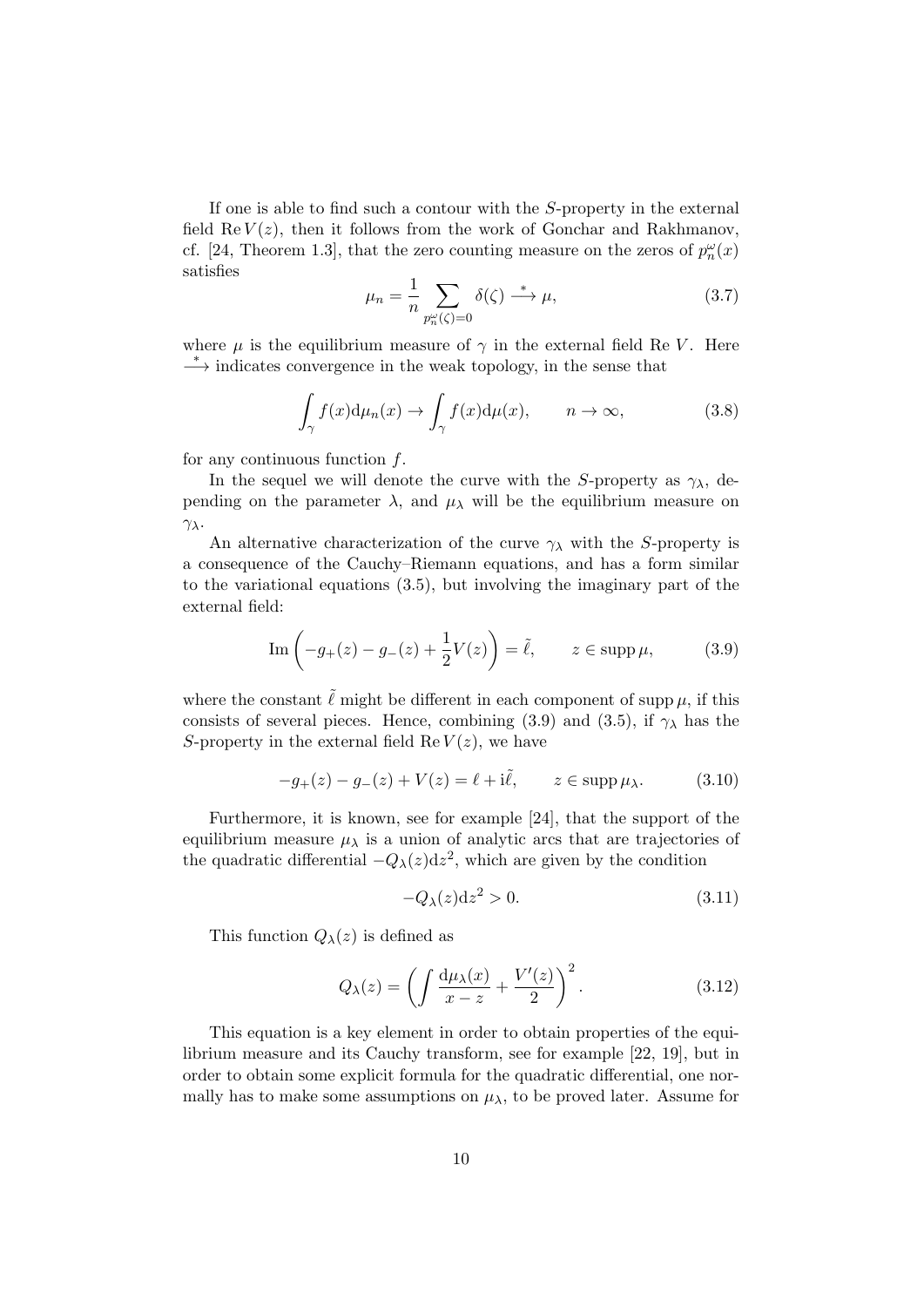the moment that  $\mu_{\lambda}$  is supported on a single arc  $\gamma_{\lambda}$  that connects  $z = -1$ and  $z = 1$  in the complex plane, then the function

$$
w_{\lambda}(z) = \int_{\gamma_{\lambda}} \frac{d\mu_{\lambda}(x)}{z - x}
$$
 (3.13)

is analytic in  $\mathbb{C} \setminus \gamma_{\lambda}$ , and it satisfies

$$
w_{\lambda}(z) = \frac{1}{z} + \mathcal{O}\left(\frac{1}{z^2}\right), \qquad z \to \infty,
$$
  

$$
w_{\lambda+}(z) + w_{\lambda-}(z) = V'(z) = -i\lambda, \qquad z \in \gamma_{\lambda},
$$
 (3.14)

where  $w_{\pm}(z)$  denote the boundary values from the left (right) of the curve  $γ<sub>λ</sub>$ . The second equation is a direct consequence of the formula (3.10), since  $w_{\lambda}(z) = g'(z).$ 

Consequently, we look for  $w_{\lambda}(z)$  in the form

$$
w_{\lambda}(z) = -\frac{\mathrm{i}\lambda}{2} + \frac{p_1(z)}{(z^2 - 1)^{1/2}},\tag{3.15}
$$

where  $p_1(z) = a_0 + a_1 z$  is a polynomial of degree 1, because of the first condition in (3.14), and the square root is taken with a cut on  $\gamma_{\lambda}$ . From the first equation in (3.14), we obtain  $a_0 = 1$  and  $a_1 = i\lambda/2$ , so

$$
w_{\lambda}(z) = -\frac{\mathrm{i}\lambda}{2} + \frac{2 + \mathrm{i}\lambda z}{2(z^2 - 1)^{1/2}}.\tag{3.16}
$$

Then, for  $z \in \gamma_{\lambda}$ , we have

$$
w_{\lambda\pm}(z) = -\frac{\mathrm{i}\lambda}{2} \mp \mathrm{i}\frac{2 + \mathrm{i}\lambda z}{2\sqrt{1 - z^2}},\tag{3.17}
$$

where the branch of the square root that is real and positive on  $\gamma_{\lambda}$ . The density of the equilibrium measure can be recovered as

$$
d\mu_{\lambda}(z) = \psi_{\lambda}(z)dz = -\frac{1}{2\pi i} (w_{\lambda+}(z) - w_{\lambda-}(z)) dz = \frac{1}{2\pi} \frac{2 + i\lambda z}{\sqrt{1 - z^2}} dz, (3.18)
$$

using the Sokhotski–Plemelj formula, see for instance [12, §1.4.2]. The density can be extended to the complex plane with a cut on  $\gamma_{\lambda}$ :

$$
d\mu_{\lambda}(z) = \psi_{\lambda}(z)dz = -\frac{1}{2\pi i} \frac{2 + i\lambda z}{(z^2 - 1)^{1/2}} dz.
$$
 (3.19)

Finally, the quadratic differential  $Q_{\lambda}(z)dz^2$  has the form

$$
Q_{\lambda}(z)dz^{2} = \frac{(2 + i\lambda z)^{2}}{4(z^{2} - 1)}dz^{2}.
$$
 (3.20)

In general, this argument will break down if the support of  $\mu_{\lambda}$  has several components, in particular (3.15) will cease to be valid. For this reason, in the next section we will analyze this quadratic differential in more detail, with the goal of showing that there is indeed one trajectory of  $-Q_{\lambda}(z)dz^2$ joining  $z = -1$  and  $z = 1$ , for small values of  $\lambda$ . This will prove the previous heuristic argument.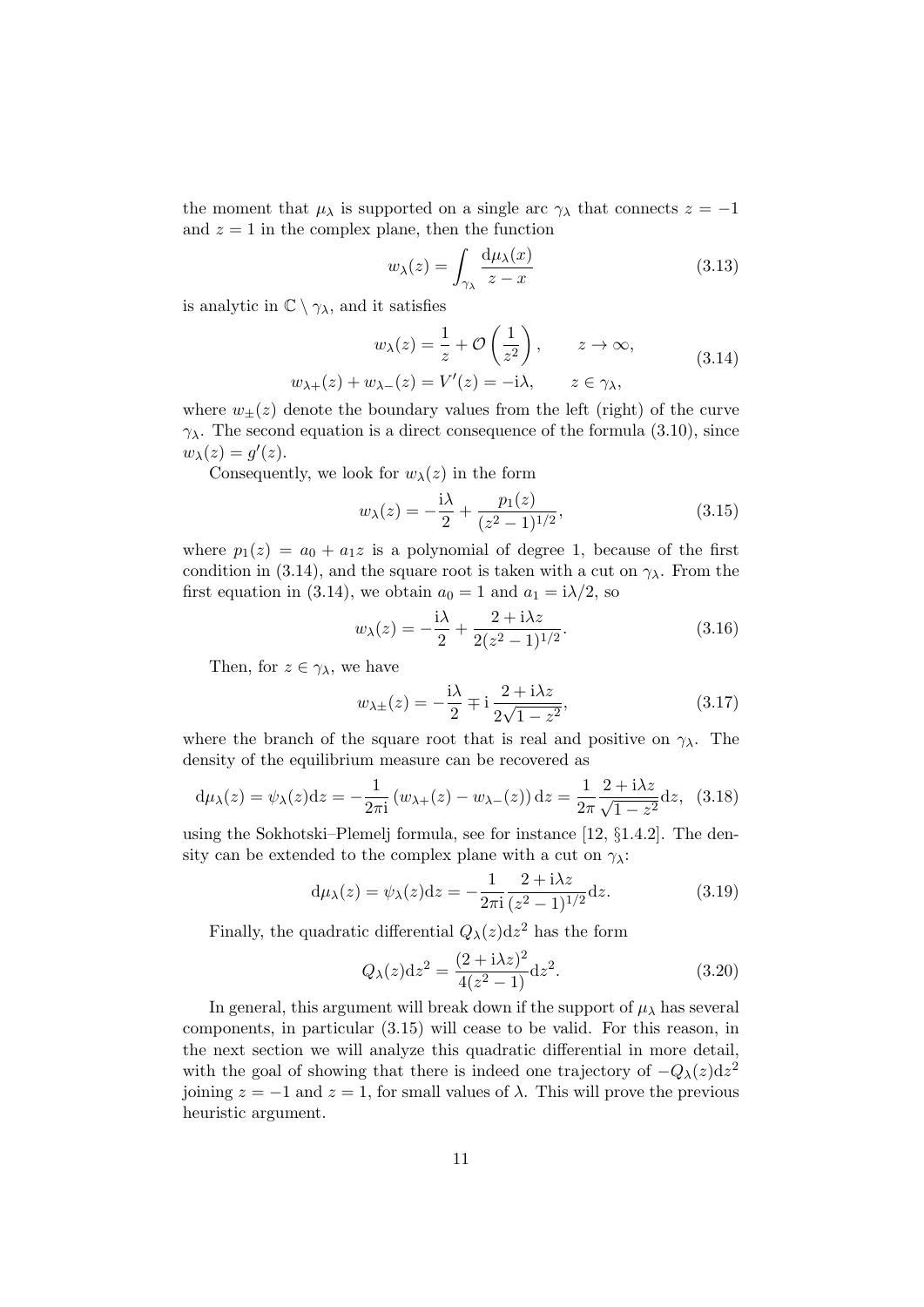# 3.2 Trajectories of the quadratic differential  $-Q_{\lambda}(z)dz^2$

### 3.2.1 Local trajectories near critical points

From (3.20), it is clear that the finite critical points of the quadratic differential  $-Q_\lambda(z)dz^2$  are two poles located at  $z = \pm 1$ , a double zero at  $z = z^* = 2i/\lambda$ . At infinity, the quadratic differential has a pole of order 4, since using the local parameter  $\xi = 1/w$ , we get

$$
-\frac{1}{w^4}Q_\lambda\left(\frac{1}{w}\right)dw^2 = \left(\frac{\lambda^2}{4w^4} - \frac{i\lambda}{w^3} + \frac{\lambda^2 - 4}{4w^2} - \frac{i\lambda}{w} + \mathcal{O}(1)\right)dw^2, \qquad w \to 0.
$$
\n(3.21)

Naturally, if  $\lambda = 0$ , the double zero disappears and the pole at infinity becomes of order 2, with negative residual.

In a neighborhood of a critical point the condition  $-Q_\lambda(z)dz^2 > 0$  is known to be equivalent, see [22, Section 4], to  $\text{Im } \xi_{\lambda}(z) = \text{const}$ , in terms of the local parameter  $\xi_{\lambda}$ , given by

$$
\xi_{\lambda} = \xi_{\lambda}(z) = \int^{z} \sqrt{-Q_{\lambda}(s)} \, \mathrm{d}s. \tag{3.22}
$$

In our case, this local parameter can be computed explicitly:

$$
\xi_{\lambda}(z) = i \log(z + (z^2 - 1)^{1/2}) - \frac{\lambda (z^2 - 1)^{1/2}}{2},\tag{3.23}
$$

with a branch cut on  $(-\infty, -1] \cup \gamma_{\lambda}$  and the principal value of the root and the logarithm.

From (3.23), we have the following local behavior near  $z = 1$ :

$$
\xi_{\lambda}(z) - \xi_{\lambda}(1) = \frac{\sqrt{2}}{2\pi}(-\lambda + 2i)(z - 1)^{1/2} + \mathcal{O}((z - 1)^{3/2}).
$$
 (3.24)

If we write  $z = 1 + re^{i\theta}$ , the argument of the leading term is

$$
\arg(-\lambda + 2i)(z - 1)^{1/2} = \frac{\theta}{2} - \arctan\frac{2}{\lambda}.
$$
 (3.25)

If this is to be real and positive, we get

$$
\theta \approx 2 \arctan \frac{2}{\lambda},\tag{3.26}
$$

taking principal values of the argument. If  $\lambda \to 0^+$  we get  $\theta \to \pi^-$ , so the trajectory follows the real axis from  $z = 1$ . The angle decreases as we increase the value of  $\lambda$ , so the trajectory enters the upper half plane. By symmetry, we have a similar behavior near  $z = -1$ .

If  $\lambda > 0$ , the quadratic differential has a double zero, located at

$$
z^* = \frac{2i}{\lambda}.\tag{3.27}
$$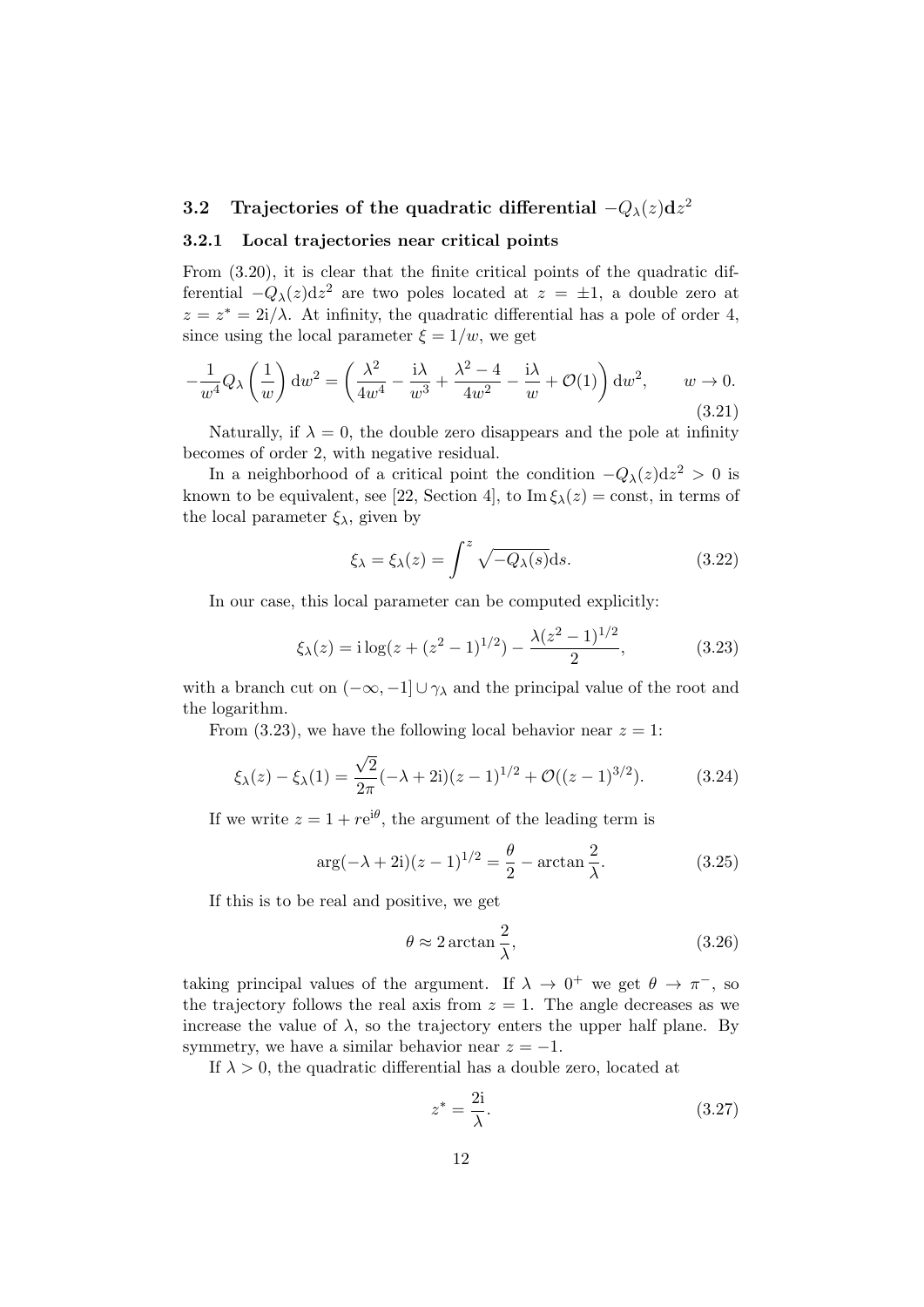Locally, four trajectories emanate from  $z = z^*$ . Note that

$$
\xi_{\lambda}(z) - \xi_{\lambda}(z^*) = \frac{\mathrm{i}\lambda^2}{4\sqrt{\lambda^2 + 4}}(z - z^*)^2 + \mathcal{O}((z - z^*)^3). \tag{3.28}
$$

So, if we write  $z = z^* + re^{i\theta}$  and we take arguments in the previous equality, we get

$$
\frac{\pi}{2} + 2\theta \equiv 0 \pmod{\pi},\tag{3.29}
$$

which gives the possible angles

$$
\theta = \pm \frac{\pi}{4}, \qquad \theta = \pm \frac{3\pi}{4}.
$$
\n(3.30)

Regarding infinity, the pole of order 4 attracts the trajectories in two directions with angle  $\pi$ .

#### 3.2.2 Global trajectories

The main tool that we will use to analyze the global behavior of trajectories of  $-Q_{\lambda}(z)dz^2$  is the Teichmüller lemma, [27, Theorem 14.1]. First we define the following:

**Definition 3.2.** A  $Q_{\lambda}$ -polygon is a curve  $\Gamma$  composed of open straight arcs, along which  $\arg Q_{\lambda}(z) dz^2 = \theta = \text{const}, \text{ with } 0 \leq \theta \leq 2\pi \text{ and their endpoints,}$ which can be critical points.

In particular, we can use horizontal  $(\theta = 0)$  and vertical  $(\theta = \pi)$  trajectories of the quadratic differential as boundaries of a  $Q_{\lambda}$ -polygon.

Let us denote the zeros and poles of  $Q_{\lambda}(z)$  as  $z_i$ , and assign a number  $n_i$  to each of them, so that  $n_i$  is positive and equal to the order of the zero if  $z_i$  is a zero, and  $n_i$  is negative and equal to the order of the pole if  $z_i$  is a pole. Then, we have the following result, see [27, Theorem 14.1] for the proof:

**Theorem 3.3.** Let D be the interior of a simple closed  $Q_{\lambda}$ -polygon  $\Gamma$ , with sides  $\Gamma_i$  and interior angles  $\theta_i$  at its vertices,  $0 \le \theta \le 2\pi$ , and suppose that  $Q_{\lambda}(z)$  is meromorphic in  $\overline{D}$  (the only points which can be critical on the boundary of the polygon are the vertices). Then

$$
\sum_{j} \left( 1 - \theta_j \frac{n_j + 2}{2\pi} \right) = 2 + \sum_{i} n_i,
$$
\n(3.31)

where the index i runs over all critical points inside the sector.

In the present situation, consider first the four trajectories emanating from the double zero  $z^* = 2i/\lambda$ , with starting angles equal to  $\pi/2$ , see Figure 4.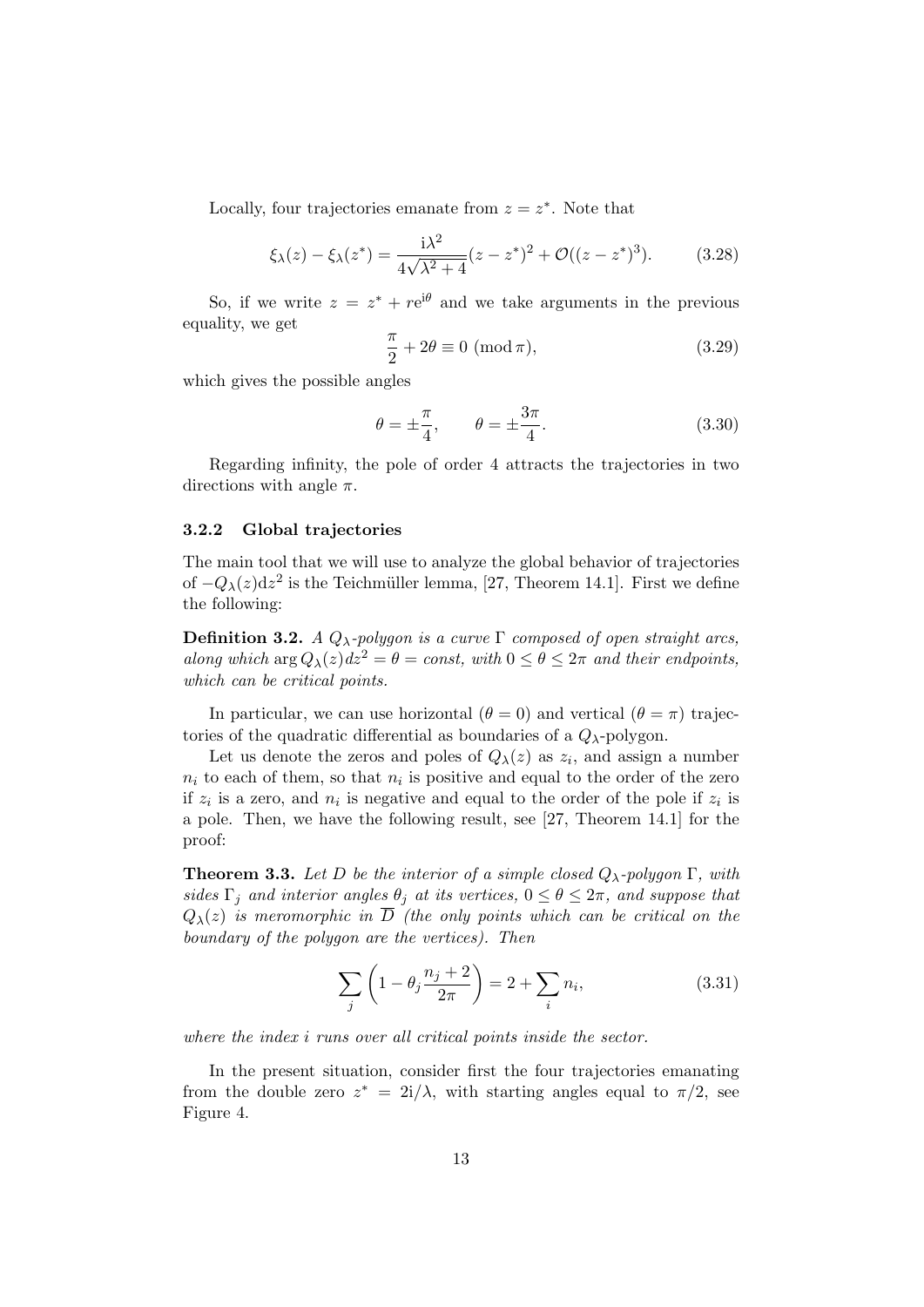

Figure 4: Local trajectories emanating from  $z = 2i/\lambda$ .

Assume first that the four trajectories from  $z = z^*$  diverge to infinity, and consider one of the sectors delimited by two adjacent trajectories, say Ω. The internal angle at the double zero  $z = z^*$  is  $\pi/2$ , so we have

$$
1 + \frac{\theta}{\pi} = 2 + \sum_{i} n_i,\tag{3.32}
$$

where  $\theta$  is the angle at infinity. If both poles  $z = \pm 1$  are in  $\Omega$ , then the right hand side of the equation is 0, which does not give a valid value for  $\theta$ . If there are no poles in  $\Omega$  then the right hand side is 2, which is possible, but clearly cannot happen in the four sectors, since the poles must be in one of them.

Therefore, we can have two situations:

- 1. The trajectories define four infinite sectors, two of which are free of poles, one contains  $z = -1$  and another one contains  $z = 1$ , symmetric with respect to the imaginary axis.
- 2. The trajectories define two infinite sectors and a finite one. If we have a closed trajectory from  $z = z^*$ , then we get

$$
0 = 2 + \sum_{i} n_i,
$$
\n(3.33)

so both poles  $z = \pm 1$  must be inside the loop. So in this case, the finite trajectory encircles the two poles and the other two regions are infinite.

An intermediate situation can take place: two trajectories go to infinity and the other two connect  $z = z^*$  with  $z = 1$  and with  $z = -1$ . This should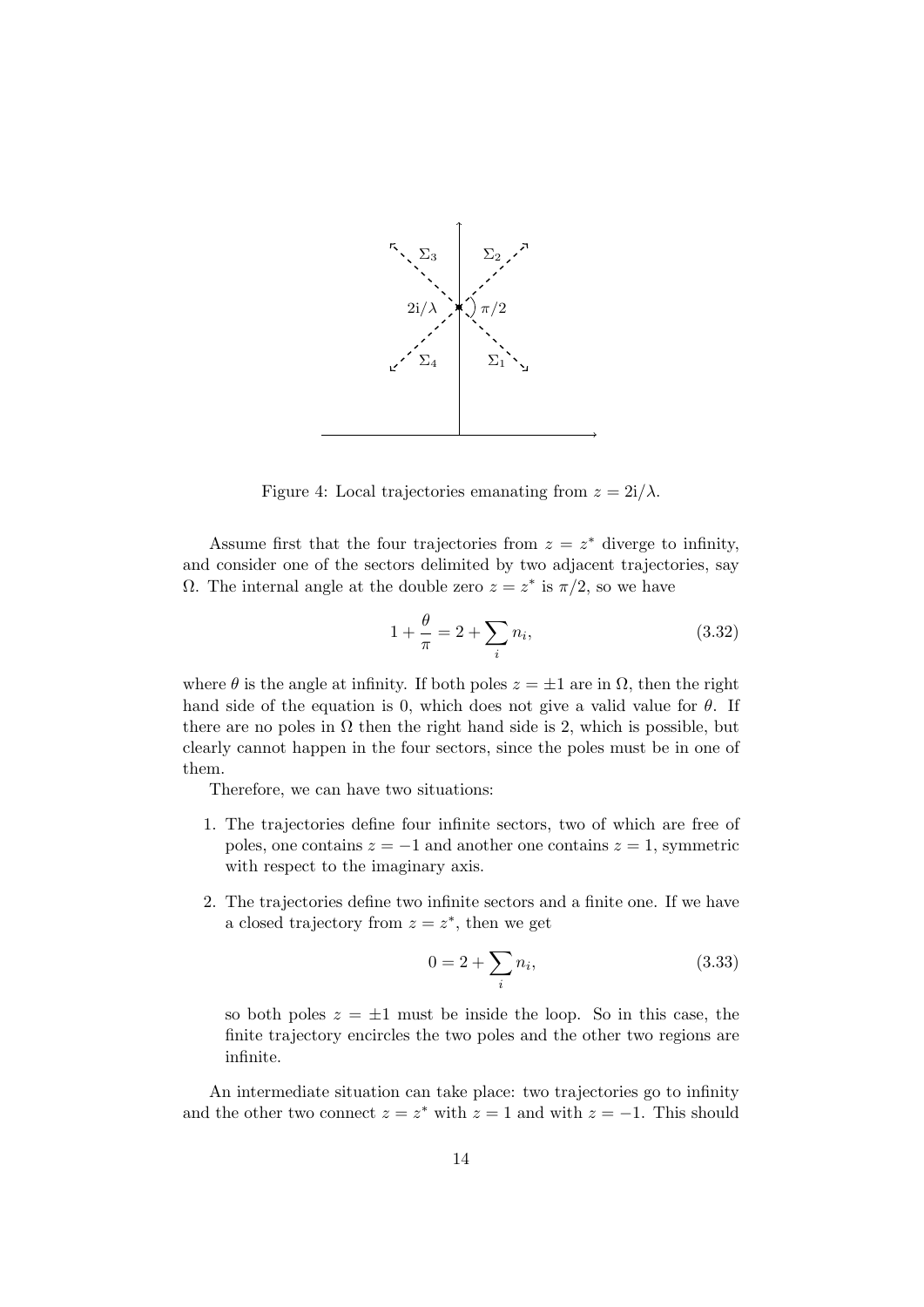take place when  $\text{Im } \xi(1) = \text{Im } \xi(z^*)$ , and since  $\text{Im } \xi(1) = 0$ , we get a value of  $\lambda$ , say  $\lambda_0$ , that must satisfy the equation

$$
2\log\left(\frac{2+\sqrt{\lambda_0^2+4}}{\lambda_0}\right) - \sqrt{\lambda_0^2+4} = 0.
$$
 (3.34)

Thus, this formula defines the value  $\lambda_0$  that separates the two different cases in the behavior of the zeros of  $p_n^{\omega}(x)$ . Namely, as a consequence of the previous analysis, we have the following result:

**Lemma 3.4.** Let  $\lambda_0$  be defined as the unique positive solution of (3.34). Then

- If  $0 \leq \lambda < \lambda_0$ , then there exists a trajectory of the quadratic differential  $-Q_\lambda(z) dz^2$  that joins the points  $z = 1$  and  $z = -1$ .
- If  $\lambda > \lambda_0$ , then the trajectories of the quadratic differential  $-Q_\lambda(z)dz^2$ emanating from  $z = 1$  and  $z = -1$  diverge to infinity in opposite directions.

*Proof.* In the case  $\lambda = 0$  it is clear that  $\text{Im } \xi_0(z) = \text{Im } \xi_0(1) = 0$  is equivalent to Re(log( $z + (z^2 - 1)^{1/2}$ )) = 0. Since the function  $\varphi(z) = z + (z^2 - 1)^{1/2}$  maps the interval  $[-1, 1]$  onto the unit circle, so  $\log \varphi(z)$  is purely imaginary for  $z \in [-1, 1]$ . This comes as no surprise, because the case  $\lambda = 0$  corresponds to the classical Legendre polynomials.

If  $\lambda > 0$ , let us consider the function Im( $\xi(z)$ ) when  $z = x \geq 0$  is on the positive real axis. From (3.23), we get that if  $x \geq 1$ , then

$$
Im(\xi(x)) = log(x + \sqrt{x^2 - 1}),
$$
\n(3.35)

which takes the value 0 at  $x = 1$  and is increasing with x. If  $0 \leq x \leq 1$ , then  $\varphi(x) = x + \sqrt{x^2 - 1}$  maps the interval [0, 1] onto the arc of the unit circle  $e^{i\theta}$ , with  $0 \le \theta \le \pi/2$ , so  $i \log(x + \sqrt{x^2 - 1}) \in \mathbb{R}$ , and therefore

Im(
$$
\xi(x)
$$
) =  $-\frac{\lambda\sqrt{1-x^2}}{2}$ ,  $0 \le x \le 1$ , (3.36)

which takes the value  $-\lambda/2 < 0$  at  $x = 0$  and increases to 0 when  $x = 1$ . As a consequence, this imaginary part is a continuous and increasing function of x on the positive real axis.

Now consider  $\text{Im}(\xi(z^*))$ , which is equal to

Im 
$$
\xi\left(\frac{2i}{\lambda}\right) = \log\left(\frac{\sqrt{\lambda^2 + 4} + 2}{\lambda}\right) - \frac{\sqrt{\lambda^2 + 4}}{2}.
$$
 (3.37)

This function maps  $[0, \infty)$  onto R, with value 0 at  $\lambda_0$ , and it is a decreasing function of  $\lambda$ .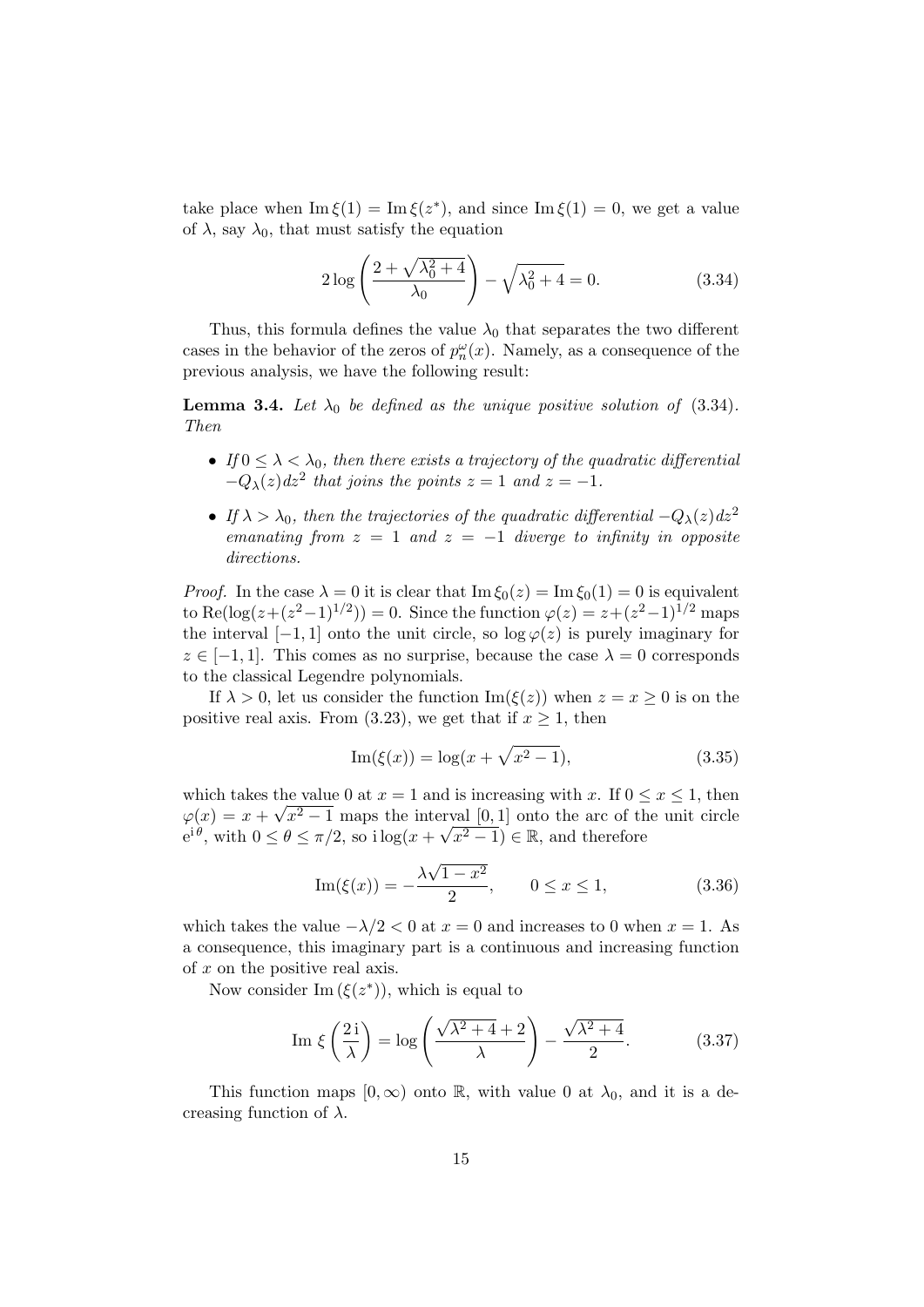Therefore, because of continuity and monotonicity, if we fix a value of λ, there exists a (unique) real and positive value x such that  $\text{Im}(\xi(x)) =$ Im( $\xi(z^*)$ ). If  $\lambda > \lambda_0$ , then  $0 < x < 1$ , and if  $0 < \lambda < \lambda_0$ , then  $x > 1$ .

If  $0 < \lambda < \lambda_0$  then the trajectory  $\Sigma_1$  crosses the real axis at a point  $x > 1$ , and we have a closed trajectory starting and ending at  $z^*$  and encircling the two poles  $z = \pm 1$ . In this case, there is a trajectory emanating from  $z = 1$ , and since trajectories cannot intersect, it must end at the other pole  $z = -1$ . This proves that if  $0 < \lambda < \lambda_0$ , there is a curve joining the two critical points  $z = \pm 1$ .

If  $\lambda > \lambda_0$ , the trajectory  $\gamma_1$  from  $z^*$  crosses the real axis at a point  $x < 1$ , and we must be in the first case before. We apply the Teichmüller lemma to the sectors bounded by  $\Sigma_2$  and  $\Sigma_3$  and by  $\Sigma_4$  and  $\Sigma_1$ . In both cases, we get that the angle at infinity is equal to  $\pi$ , so the two trajectories diverge to infinity in opposite directions. In the two remaining sectors, the angle at infinity is 0, so the trajectory emanating from  $z = \pm 1$  must diverge to infinity within these sectors.

 $\Box$ 

This proves the first part of Theorem 2.1, since a trajectory of the quadratic differential satisfies  $-Q_\lambda(z)dz^2 > 0$ , which is equivalent to Im  $\xi(z) =$ const, the constant being equal to  $\text{Im } \xi(1) = 0$  in this case. Bearing in mind (3.23), we get the desired result.

Next, because of the explicit construction of  $d\mu_{\lambda}$  before, see (3.19) and the discussion leading to this formula, it follows that (3.10) are satisfied, so  $\gamma_{\lambda}$  has the S-property in the external field ReV(z). Finally, the weak convergence of the zero counting measure for  $p_n^{\omega}(z)$  is a direct consequence of the work of Gonchar and Rakhmanov, and this completes the proof of Theorem 2.1.

Figure 5 illustrates the trajectories of the quadratic differential  $-Q_\lambda(z)\text{d} z^2$ for different values of  $\lambda < \lambda_0$ .

### 4 Proof of Theorem 2.2

In order to give the asymptotic behavior of the orthogonal polynomials  $p_n^{\omega}(z)$ , we will use the Riemann–Hilbert approach, together with the Deift– Zhou nonlinear steepest descent method. We take the weight function  $w_n(x) = e^{-nV_n(x)}$ , with  $V_n(x) = -i\lambda_n x$  and  $0 \leq \lambda < \lambda_0$ , where  $\lambda$  is defined in (1.7) and  $\lambda_0$  in (2.2).

### 4.1 Riemann–Hilbert (RH) problem

We seek  $Y(z) = Y_{n,\omega}(z) \in \mathbb{C}^{2 \times 2}$  such that

1.  $Y(z)$  is analytic (entrywise) in  $\mathbb{C} \setminus \gamma_{\lambda}$ .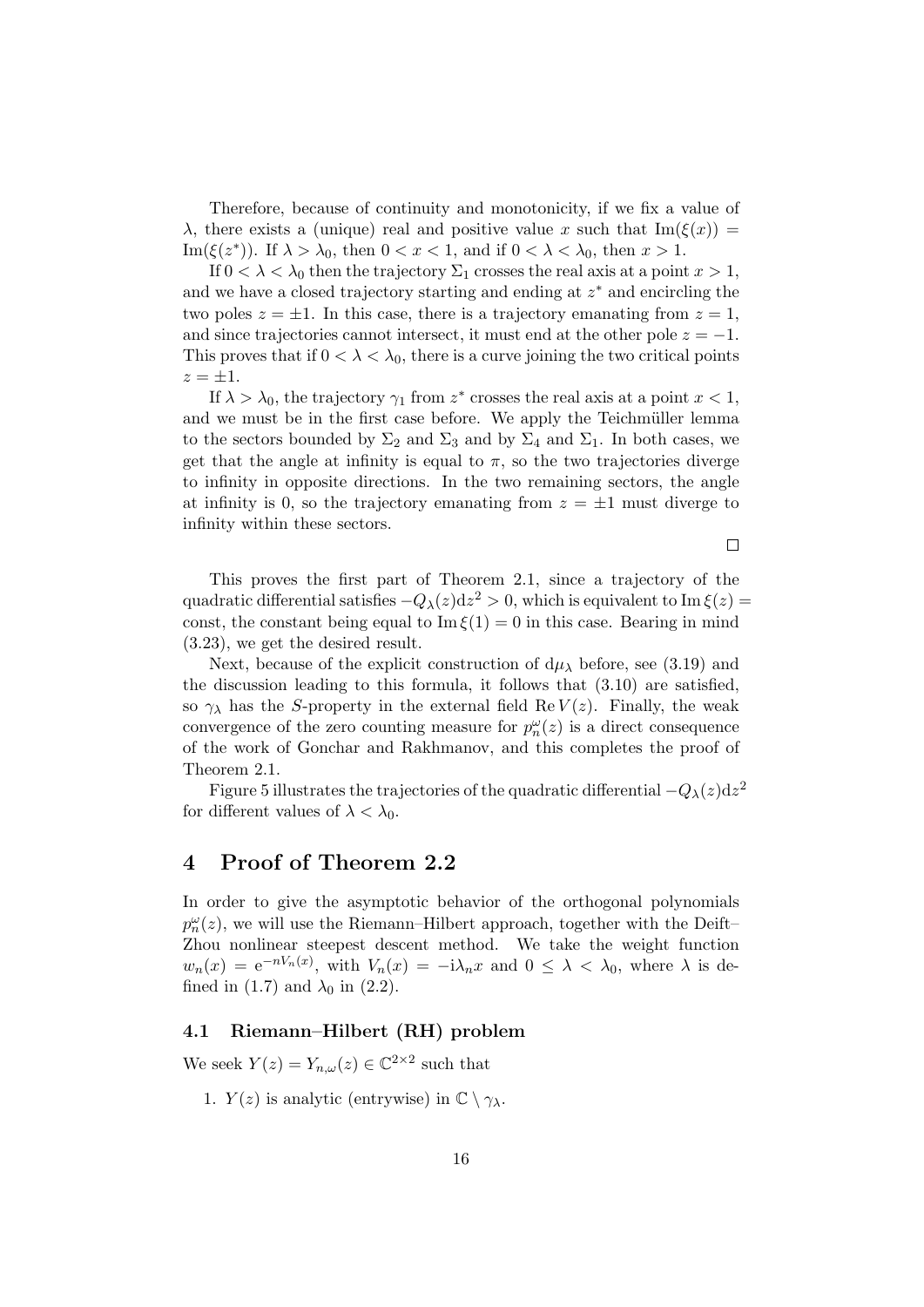

Figure 5: Trajectories corresponding to the critical points  $z = \pm 1$  (in black) and to the point  $z = z^*$  (in red) for  $\lambda = 0.5$  (left),  $\lambda = 0.8$  (center) and  $\lambda = 1.2$  (right). The black trajectory on the top of the figure (right) is omitted in the other two plots for clarity, as it does not play any significant role in the analysis.

2. On  $\gamma_{\lambda}$ , we have the jump

$$
Y_{+}(x) = Y_{-}(x) \begin{pmatrix} 1 & w_{n}(x) \\ 0 & 1 \end{pmatrix}.
$$
 (4.1)

3. As  $z \to \infty$ :

$$
Y(z) = \left(I + \mathcal{O}\left(\frac{1}{z}\right)\right) \begin{pmatrix} z^n & 0\\ 0 & z^{-n} \end{pmatrix}.
$$
 (4.2)

4. As  $z \to \pm 1$  we have

$$
Y(z) = \mathcal{O}\begin{pmatrix} 1 & \log|z+1| \\ 1 & \log|z+1| \end{pmatrix}.\tag{4.3}
$$

It is known that if this RH problem has a solution, it is unique, see for instance [10, §3.2 and §7.1]. Moreover, in this case the solution is given by

$$
Y(z) = \begin{pmatrix} p_n^{\omega}(z) & (Cp_n^{\omega}w_n)(z) \\ -2\pi i \kappa_{n-1}^2 p_{n-1}^{\omega}(z) & -2\pi i \kappa_{n-1}^2 (Cp_{n-1}^{\omega}w_n)(z) \end{pmatrix}
$$
(4.4)

where

$$
(\mathcal{C}f)(z) = \frac{1}{2\pi i} \int_{\gamma_{\lambda}} \frac{f(s)}{s - z} ds
$$
 (4.5)

is the Cauchy transform of the function  $f(z)$ , and  $\kappa_{n-1}$  is the leading coefficient of the orthonormal polynomial, i.e.  $\pi_{n-1}^{\omega}(x) = \kappa_{n-1} p_{n-1}^{\omega}(x)$ .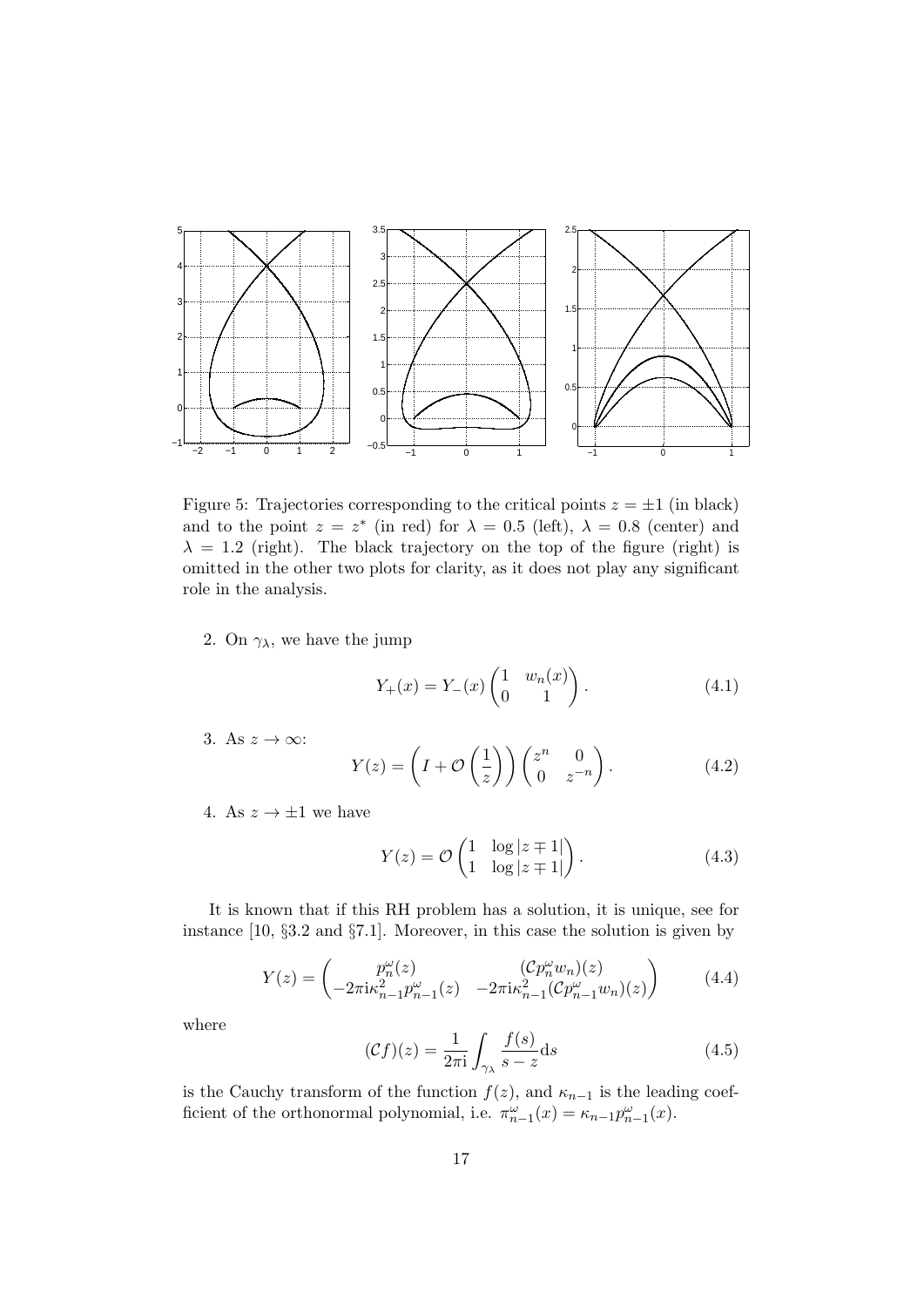The RH formulation of the orthogonal polynomials is due to Fokas, Its and Kitaev, [11], see also the monograph of Deift, [10, §3.2]. The conditions at  $z = \pm 1$  follow from a general result on the logarithmic behavior of the Cauchy transform, see [12, §1.8.1].

The existence of  $p_n^{\omega}(z)$  and  $p_{n-1}^{\omega}(z)$  would be guaranteed for all n if the weight function was positive, via the standard Gram–Schmidt orthogonalization procedure applied to the basis of monomials. In this case the weight function is not positive, so the existence of  $p_n^{\omega}(z)$  is not clear a priori, however the Deift–Zhou steepest descent analysis will provide a proof of existence for large enough n. This analysis consists of the following sequence of (explicit and invertible) transformations:

$$
Y(z) \mapsto T(z) \mapsto S(z) \mapsto R(z). \tag{4.6}
$$

A global estimate of  $R(z)$  for large n will give the asymptotic behavior of  $Y(z)$ , and in particular of  $p_n^{\omega}(z)$  and  $p_{n-1}^{\omega}(z)$ , and this will imply the existence of these polynomials, at least for large  $n$ .

#### 4.1.1 First transformation

In order to normalize the RH problem at infinity, we need the g-function corresponding to the potential  $V(z)$ . This function is analytic in  $\mathbb{C}\setminus ((-\infty, -1]\cup$  $\gamma_{\lambda}$ ), and on this contour it has the following jumps:

$$
g_{+}(x) - g_{-}(x) = \begin{cases} 2\pi i \int_{x}^{1} \psi_{\lambda}(s)ds, & x \in \gamma_{\lambda} \\ 2\pi i, & x \in (-\infty, -1], \end{cases}
$$
(4.7)

where integration is taken along  $\gamma_{\lambda}$ , and  $\psi_{\lambda}(s)$  is given by (3.18). We consider the function

$$
\phi(z) = 2g(z) - V(z) - l,\tag{4.8}
$$

which is analytic in  $\mathbb{C} \setminus ((-\infty, -1] \cup \gamma_{\lambda})$  and satisfies

$$
\phi_+(x) = -\phi_-(x) = g_+(x) - g_-(x), \qquad x \in (-\infty, -1] \cup \gamma_\lambda. \tag{4.9}
$$

Using the analytic extension of  $\psi(z)$ , it is possible to write

$$
\phi(z) = 2\pi i \int_{z}^{1} \psi(s) ds,
$$
\n(4.10)

for  $z \in \mathbb{C} \setminus ((-\infty, -1] \cup \gamma)$ . Integration is taken along the a smooth curve joining the points  $z$  and  $1$  in the complex plane, without crossing the cut  $γ<sub>λ</sub>$ .

Direct evaluation of the integral gives  $\phi(z)$  as in (2.5):

$$
\phi(z) = 2\log \varphi(z) + i\lambda (z^2 - 1)^{1/2},\tag{4.11}
$$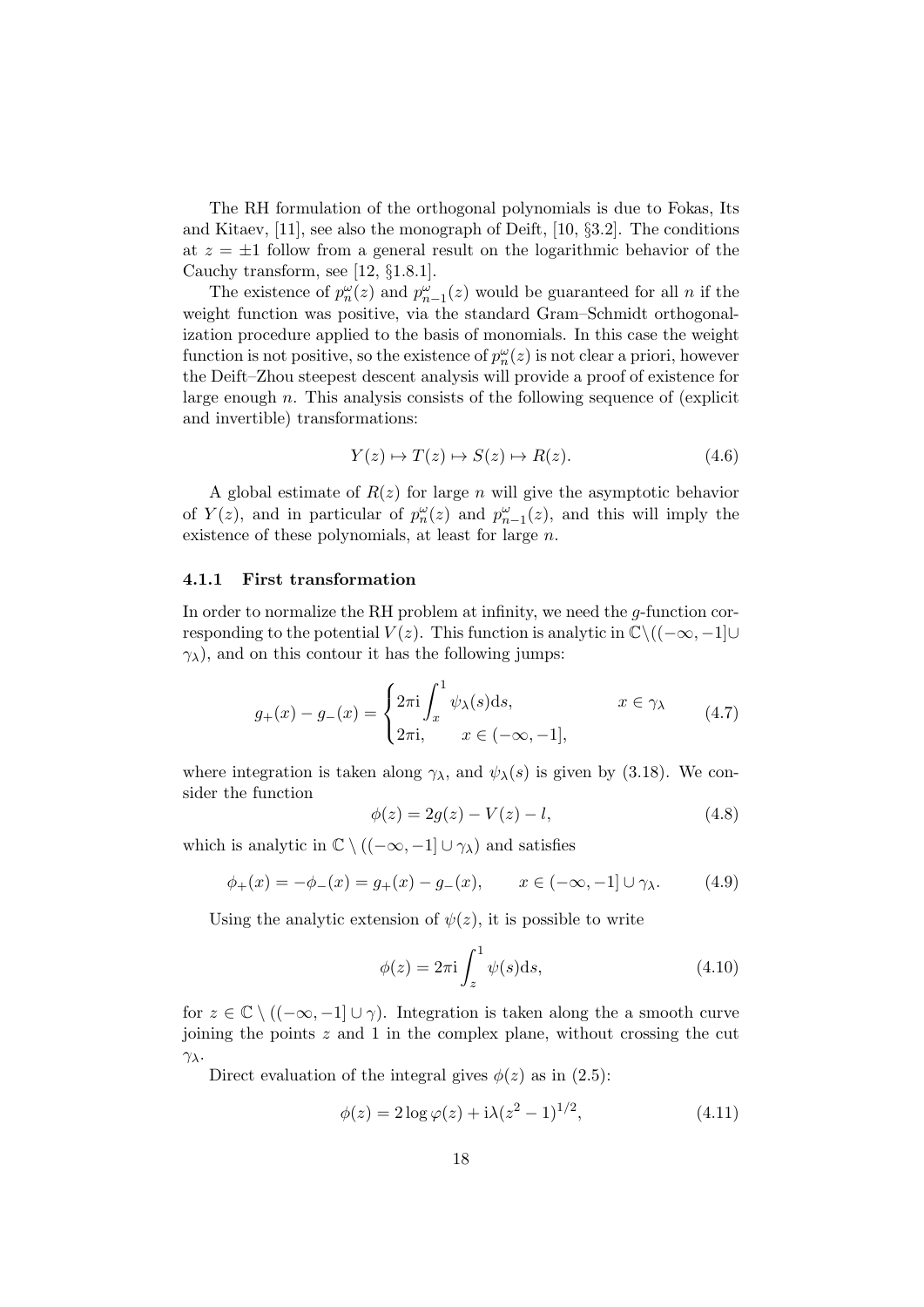again with the cut of the square root taken on  $\gamma_{\lambda}$ , and  $\varphi(z)$  given by (2.3).

Furthermore, we know from the integral representation that  $g(z)$  $\log z + \dots$  as  $z \to \infty$ , and

$$
g(z) = \frac{1}{2} \left( \phi(z) + V(z) + l \right) = \log 2 + \log z + \frac{l}{2} + \mathcal{O}(1/z), \tag{4.12}
$$

using the explicit formulas for  $\phi(z)$  and  $V(z)$ , so  $l = -2 \log 2$ . The function  $g(z)$  can be given explicitly as well:

$$
g(z) = \log \varphi(z) + \frac{i\lambda}{2} (z^2 - 1)^{1/2} - \frac{i\lambda z}{2} - \log 2,
$$
 (4.13)

and it is analytic in  $\mathbb{C} \setminus (-\infty, -1] \cup \gamma_{\lambda}$ .

The first transformation reads

$$
T(z) = e^{-\frac{nl}{2}\sigma_3} Y(z) e^{-n[g(z) - \frac{l}{2}]\sigma_3} = 2^{n\sigma_3} Y(z) e^{-n[g(z) - \frac{l}{2}]\sigma_3}, \qquad (4.14)
$$

where we have use the standard notation for the Pauli matrix  $\sigma_3 = \begin{pmatrix} 1 & 0 \\ 0 & 0 \end{pmatrix}$  $0 -1$  . Note that when  $\lambda = 0$ , we get

$$
g(z) - \frac{l}{2} = g(z) + \log 2 = \log \varphi(z),
$$
\n(4.15)

so

$$
e^{-n[g(z) - \frac{l}{2}]} = \varphi(z)^{-n},\tag{4.16}
$$

which coincides with the definition in [18].

Then the matrix  $T(z)$  satisfies the following RH problem:

- 1.  $T(z)$  is analytic (entrywise) in  $\mathbb{C} \setminus \gamma_{\lambda}$
- 2. On  $\gamma_{\lambda}$ , we have the jump

$$
T_{+}(z) = T_{-}(z) \begin{pmatrix} e^{-n\phi_{+}(z)} & W_{n}(z) \\ 0 & e^{n\phi_{+}(z)} \end{pmatrix}, \qquad z \in \gamma_{\lambda}.
$$
 (4.17)

3. As  $z \to \infty$ :

$$
T(z) = I + \mathcal{O}\left(\frac{1}{z}\right) \tag{4.18}
$$

4. As  $z \to \pm 1$ ,  $T(z)$  has the same behavior as  $Y(z)$ .

Here we have used the variational equations (3.10), and we define

$$
W_n(z) = e^{n(V(z) - V_n(z))} = e^{-niz(\lambda - \lambda_n)}.
$$
\n(4.19)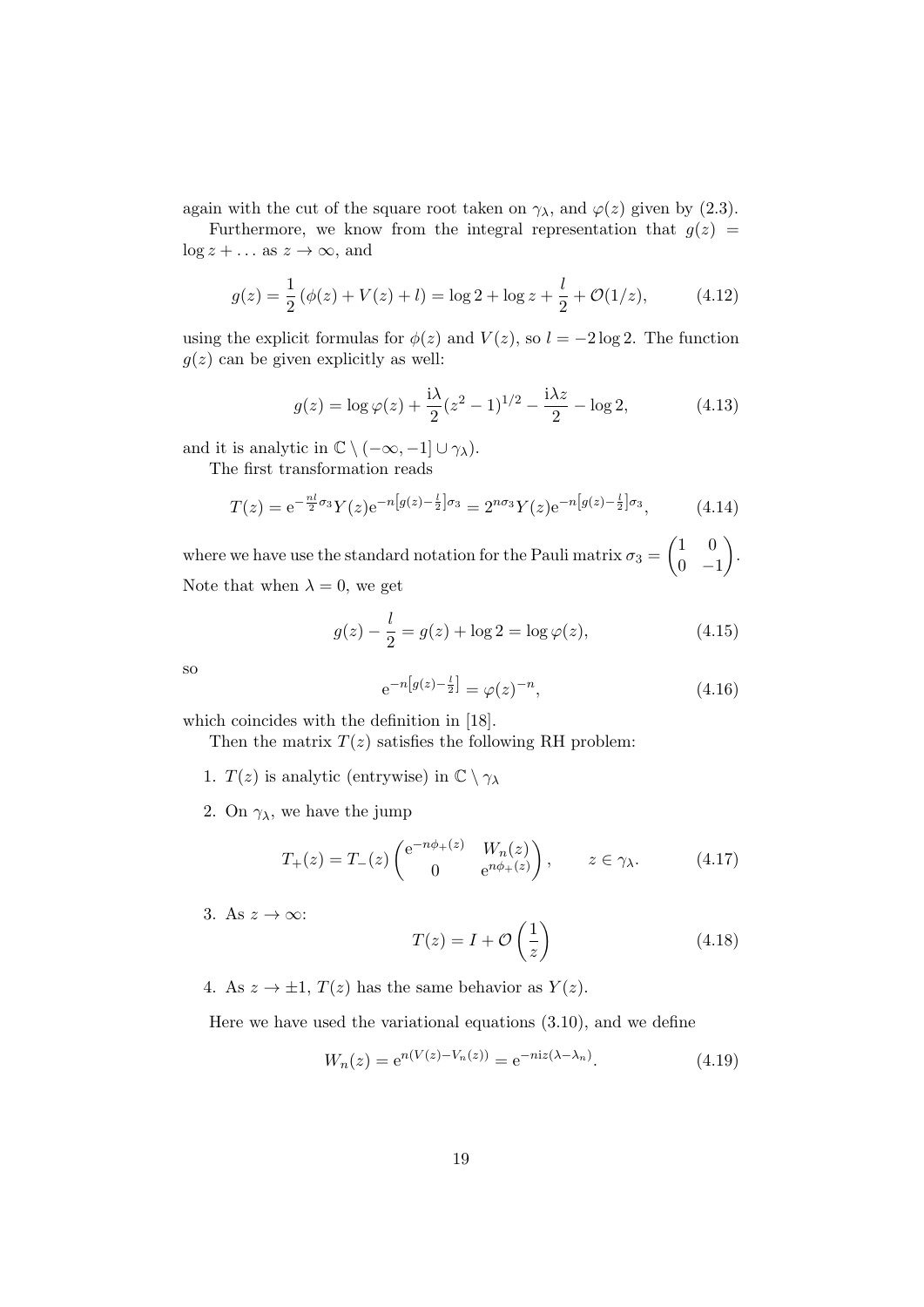### 4.1.2 Second transformation

We note the following factorization of the jump matrix on  $\gamma_{\lambda}$ :

$$
\begin{pmatrix} e^{-n\phi_+(z)} & W_n(z) \\ 0 & e^{n\phi_+(z)} \end{pmatrix} = \begin{pmatrix} 1 & 0 \\ \frac{e^{n\phi_+(z)}}{W_n(z)} & 1 \end{pmatrix} \begin{pmatrix} 0 & W_n(z) \\ -\frac{1}{W_n(z)} & 0 \end{pmatrix} \begin{pmatrix} 1 & 0 \\ \frac{e^{-n\phi_+(z)}}{W_n(z)} & 1 \end{pmatrix} \tag{4.20}
$$

In the next transformation we open a lens around  $\gamma_{\lambda}$ , see Figure 6, and we consider the following matrix function:

$$
S(z) = \begin{cases} T(z), & z \text{ outside the lens} \\ T(z) \begin{pmatrix} 1 & 0 \\ -\frac{e^{-n\phi(z)}}{W_n(z)} & 1 \end{pmatrix}, & z \text{ in the upper part of the lens} \\ T(z) \begin{pmatrix} 1 & 0 \\ \frac{e^{-n\phi(z)}}{W_n(z)} & 1 \end{pmatrix}, & z \text{ in the lower part of the lens.} \end{cases} \tag{4.21}
$$



Figure 6: Lens–shaped contour  $\Sigma_S$  around the curve  $\gamma_{\lambda}$ .

The matrix  $S(z)$  satisfies the following RH problem:

- 1.  $S(z)$  is analytic (entrywise) in  $\mathbb{C} \setminus \Sigma_S$ , where  $\Sigma_S = \Gamma_1 \cup \gamma_\lambda \cup \Gamma_2$ , see Figure 6
- 2. On  $\Sigma_S \setminus \{-1,1\}$  we have the following jumps:

$$
S_{+}(z) = S_{-}(z) \begin{cases} \begin{pmatrix} 1 & 0 \\ \frac{e^{-n\phi(z)}}{W_n(z)} & 1 \end{pmatrix}, & z \in \Gamma_1 \cup \Gamma_2, \\ \begin{pmatrix} 0 & \mathcal{W}_n(z) \\ -\frac{1}{W_n(z)} & 0 \end{pmatrix}, & z \in \gamma_{\lambda}.\end{cases}
$$
(4.22)

3. As  $z \to \infty$ :

$$
S(z) = I + \mathcal{O}\left(\frac{1}{z}\right). \tag{4.23}
$$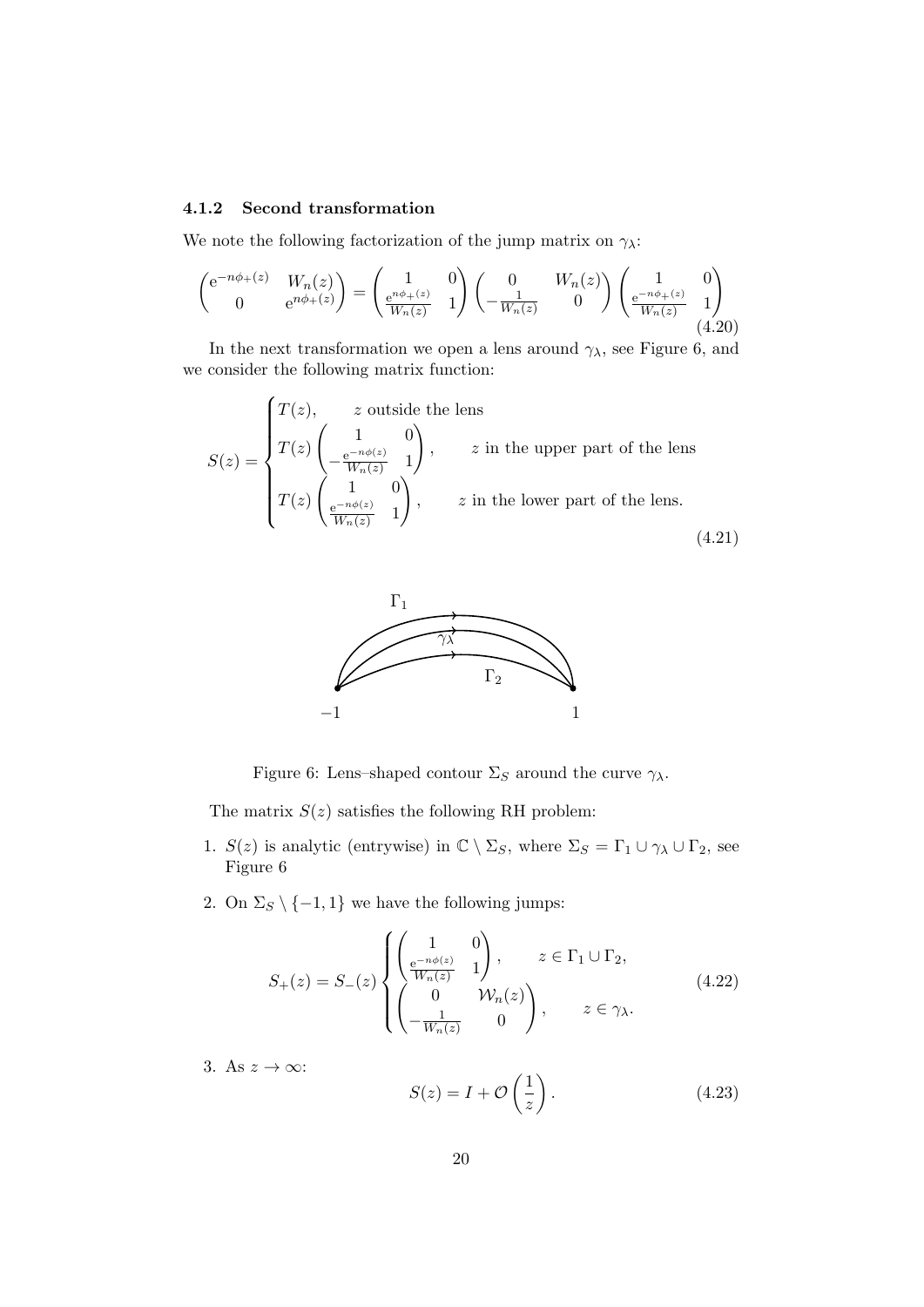4. As  $z \rightarrow 1$  we have

$$
S(z) = \begin{cases} \mathcal{O}\begin{pmatrix} 1 & \log|z-1| \\ 1 & \log|z-1| \end{pmatrix}, & z \text{ outside the lens} \\ \mathcal{O}\begin{pmatrix} \log|z-1| & \log|z-1| \\ \log|z-1| & \log|z-1| \end{pmatrix}, & z \text{ inside the lens} \end{cases} \tag{4.24}
$$

5. As  $z \to -1$  we have the same behavior as before, replacing  $|z-1|$  with  $|z + 1|$ .

Since the function  $\phi(z)$  is purely imaginary on  $\gamma_{\lambda}$  and Im  $\phi(z)$  is decreasing along  $\gamma_{\lambda}$ , the Cauchy–Riemann equations imply that Re  $\phi(z)$  increases locally in the complex plane as we move up from the curve  $\gamma_{\lambda}$ . Observe that

$$
\frac{e^{-n\phi(z)}}{W_n(z)} = e^{-n(\phi(z) - iz(\lambda - \lambda_n))},
$$

and if we write  $z = x + iy$ , we have

$$
Re(\phi(z) - iz(\lambda - \lambda_n)) = Re \phi(z) + y(\lambda - \lambda_n).
$$

Since y is independent of n and  $|\lambda - \lambda_n|$  is arbitrary small for large n because of (1.7), it follows that the lens can be opened in such a way that this real part is positive, and therefore the off–diagonal element in the jump matrix for  $S(z)$  on  $\Gamma_1$  decays to 0 exponentially fast as  $n \to \infty$ . A similar reasoning applies on  $\Gamma_2$ .

#### 4.1.3 Model RH problem

Ignoring all jumps that are exponentially close to the identity as  $n \to \infty$ , we seek a matrix  $N(z)$  that satisfies the following RH problem:

- 1.  $N(z)$  is analytic in  $\mathbb{C} \setminus \gamma_{\lambda}$ .
- 2. On  $\gamma_{\lambda}$ , we have the following jump:

$$
N_{+}(x) = N_{-}(x) \begin{pmatrix} 0 & \mathcal{W}_{n}(z) \\ -\frac{1}{\mathcal{W}_{n}(z)} & 0 \end{pmatrix},
$$
 (4.25)

3. As  $z \to \infty$ :

$$
N(z) = I + \mathcal{O}\left(\frac{1}{z}\right). \tag{4.26}
$$

It is known that the solution of this RH problem is constructed with the Szegő function coresponding to the weight  $W_n(z)$ :

$$
D(z) = \exp\left(\frac{(z^2 - 1)^{1/2}}{2\pi} \int_{\gamma_{\lambda}} \frac{\log W_n(s)}{\sqrt{1 - s^2}} \frac{ds}{z - s}\right),\tag{4.27}
$$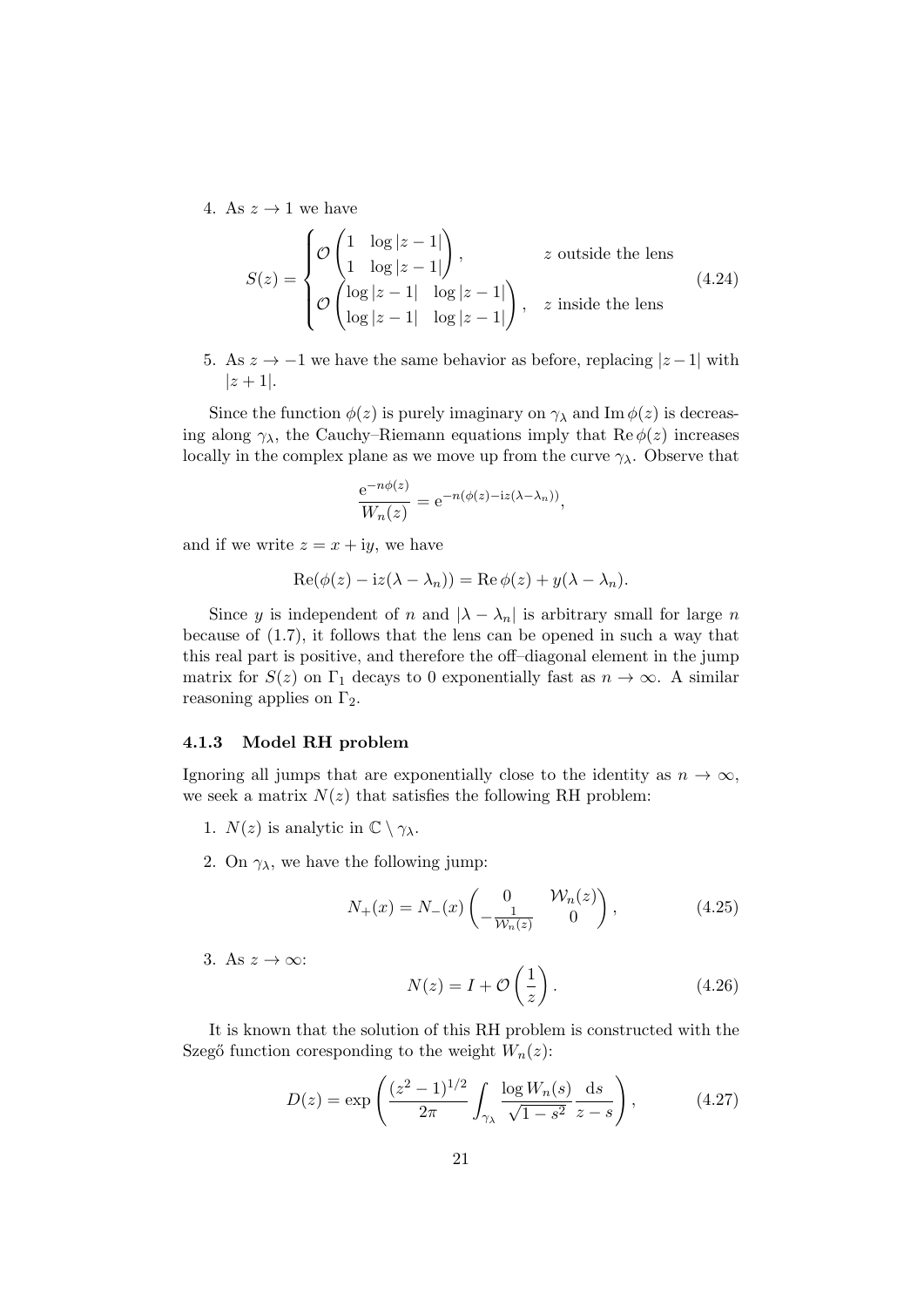which is analytic in  $\mathbb{C} \setminus \gamma_{\lambda}$  and verifies  $D_{+}(z)D_{-}(z) = W_{n}(z)$  on  $\gamma_{\lambda}$ . Using residue calculation, in this case we can write explicitly

$$
D(z) = \exp\left(-\frac{\ln(\lambda - \lambda_n)}{2} \left(z - (z^2 - 1)^{1/2}\right)\right),\tag{4.28}
$$

taking the cut of the square root on  $\gamma_{\lambda}$ . If we further define

$$
D_{\infty} := \lim_{z \to \infty} D(z) = 1,\tag{4.29}
$$

then the matrix

$$
N(z) = D_{\infty}^{\sigma_3} M(z) D(z)^{-\sigma_3} = M(z) D(z)^{-\sigma_3}
$$
 (4.30)

solves the RH problem stated before. The matrix  $M(z)$  solves the model RH problem given by

- 1.  $M(z)$  is analytic in  $\mathbb{C} \setminus \gamma_{\lambda}$ .
- 2. On  $\gamma_{\lambda}$ , we have the following jump:

$$
M_{+}(z) = M_{-}(z) \begin{pmatrix} 0 & 1 \\ -1 & 0 \end{pmatrix}, \qquad (4.31)
$$

3. As  $z \to \infty$ :

$$
M(z) = I + \mathcal{O}\left(\frac{1}{z}\right). \tag{4.32}
$$

It can be given explicitly as follows:

$$
M(z) = \frac{1}{\sqrt{2}(z^2 - 1)^{1/4}} \begin{pmatrix} \varphi(z)^{1/2} & i\varphi(z)^{-1/2} \\ -i\varphi(z)^{-1/2} & \varphi(z)^{-1/2} \end{pmatrix},
$$
(4.33)

in terms of the function  $\varphi(z) = z + (z^2 - 1)^{1/2}$ , taken analytic in  $\mathbb{C} \setminus \gamma_\lambda$ .

### 4.1.4 Local parametrices

We consider a disc  $D(1, \delta)$  around  $z = 1$ , with radius  $\delta > 0$  fixed. We seek a matrix  $P$  that satisfies the following RH problem:

- 1.  $P(z)$  is analytic in  $D(1, \delta) \setminus \Sigma_S$ .
- 2. On  $D(1,\delta) \cap \Sigma_S$ , we have the following jumps:

$$
P_{+}(x) = P_{-}(x) \begin{cases} \begin{pmatrix} 1 & 0 \\ \frac{e^{-n\phi(z)}}{W_n(z)} & 1 \end{pmatrix}, & z \in D(1,\delta) \cap (\Gamma_1 \cup \Gamma_2), \\ \begin{pmatrix} 0 & W_n(z) \\ -\frac{1}{W_n(z)} & 0 \end{pmatrix}, & z \in D(1,\delta) \cap \gamma_{\lambda}. \end{cases}
$$
\n
$$
(4.34)
$$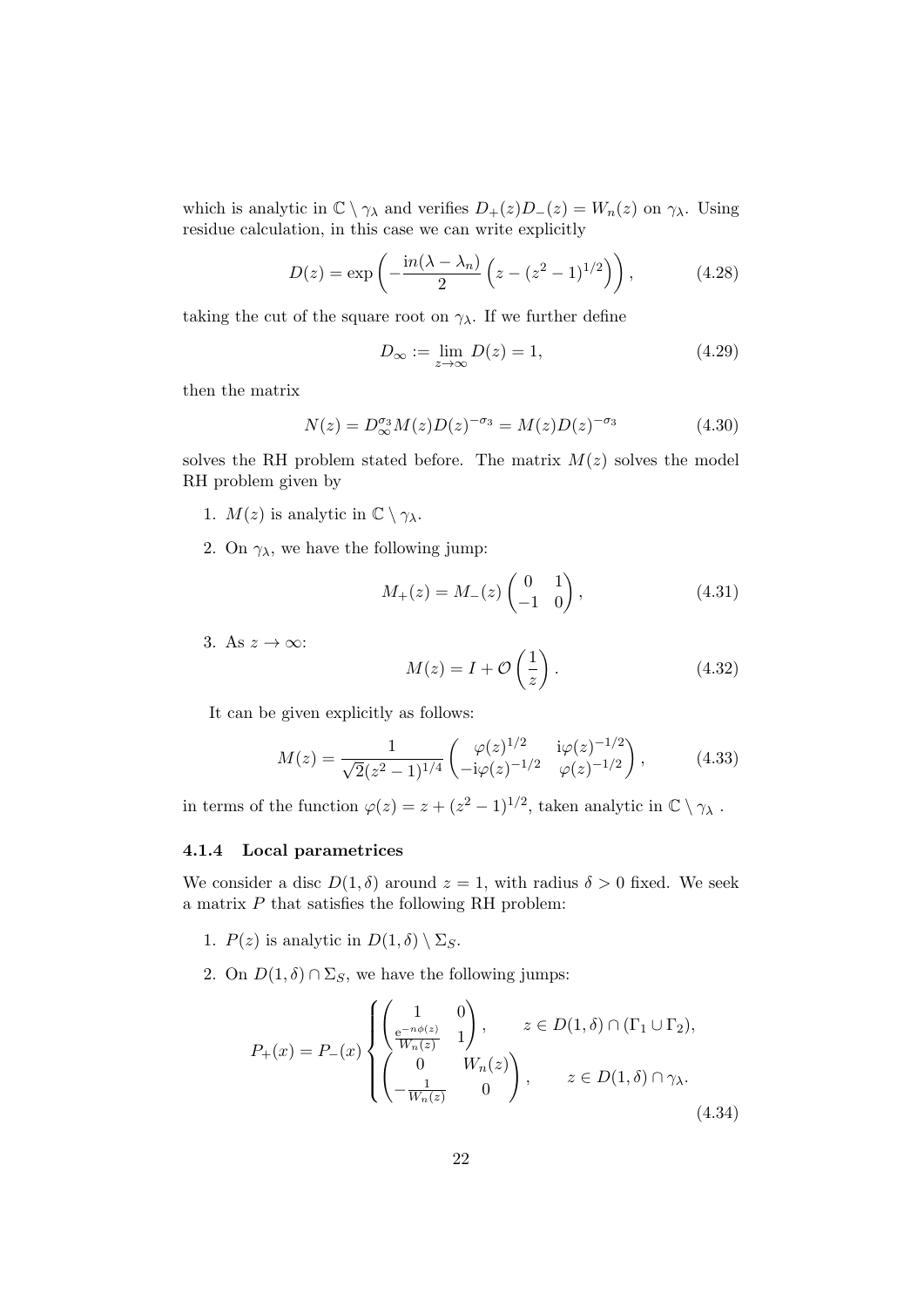3. Uniformly for  $z \in \partial D(1, \delta)$ , we have the matching

$$
P(z) = N(z) \left( I + \mathcal{O}\left(\frac{1}{n}\right) \right), \qquad n \to \infty.
$$
 (4.35)

4. As  $z \rightarrow 1$  we have

$$
P(z) = \begin{cases} \mathcal{O}\begin{pmatrix} 1 & \log|z-1| \\ 1 & \log|z-1| \end{pmatrix}, & z \text{ outside the lens} \\ \mathcal{O}\begin{pmatrix} \log|z-1| & \log|z-1| \\ \log|z-1| & \log|z-1| \end{pmatrix}, & z \text{ inside the lens} \end{cases} \tag{4.36}
$$

We construct the local parametrix in the following way: define

$$
P(z) = E_n(z)Q(z)W_n(z)^{-\sigma_3/2}e^{-\frac{n}{2}\phi(z)\sigma_3},\tag{4.37}
$$

where  $E_n(z)$  is an analytic factor, to be determined later to get the matching condition with  $N(z)$  on the boundary of the disk. Then  $Q(z)$  satisfies the following RH problem:

- 1.  $Q(z)$  is analytic in  $D(1,\delta) \setminus \Sigma_S$ .
- 2. On  $D(1,\delta) \cap \Sigma_S$ , we have the following jumps:

$$
Q_{+}(z) = Q_{-}(z) \begin{cases} \begin{pmatrix} 1 & 0 \\ 1 & 1 \end{pmatrix}, & z \in D(1,\delta) \cap (\Gamma_1 \cup \Gamma_2), \\ \begin{pmatrix} 0 & 1 \\ -1 & 0 \end{pmatrix}, & z \in D(1,\delta) \cap \gamma_{\lambda}. \end{cases}
$$
(4.38)

3. As  $z \to 1$  we have

$$
Q(z) = \begin{cases} \mathcal{O}\begin{pmatrix} 1 & \log|z-1| \\ 1 & \log|z-1| \end{pmatrix}, & z \text{ outside the lens} \\ \mathcal{O}\begin{pmatrix} \log|z-1| & \log|z-1| \\ \log|z-1| & \log|z-1| \end{pmatrix}, & z \text{ inside the lens} \end{cases} \tag{4.39}
$$

Now the matrix  $Q(z)$  is constructed using Bessel functions, following the ideas in [18, Section 6].

$$
Q(z) = \Psi(n^2 f(z)),\tag{4.40}
$$

where  $\zeta = f(z)$  is a conformal mapping from a neighborhood of  $z = 1$  onto a neighborhood of the origin, and  $\Psi(\zeta)$  solves the following auxiliary RH problem: in the  $\zeta$  plane, consider the contour  $\Sigma_{\Psi}$  as illustrated in Figure 7, then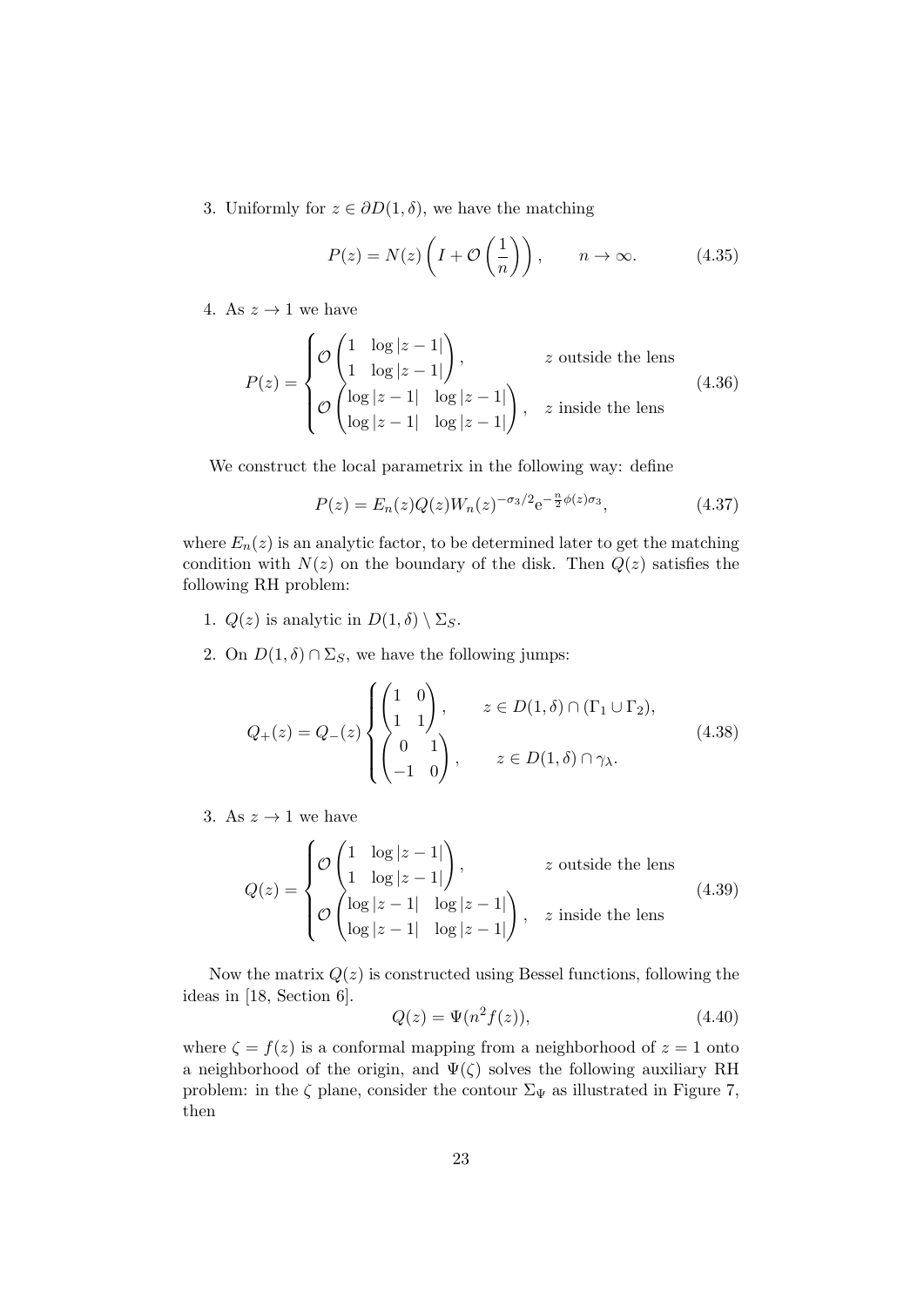

Figure 7: Contour  $\Sigma_\Psi$  in the  $\zeta$  plane

- 1.  $\Psi(\zeta)$  is analytic in  $\mathbb{C} \setminus \Sigma_{\Psi}$ .
- 2. On  $\Sigma_{\Psi}$ , we have the following jumps:

$$
\Psi_{+}(\zeta) = \Psi_{-}(\zeta) \begin{cases} \begin{pmatrix} 1 & 0 \\ 1 & 1 \end{pmatrix}, & \zeta \in \gamma_{1} \cup \gamma_{3}, \\ \begin{pmatrix} 0 & 1 \\ -1 & 0 \end{pmatrix}, & \zeta \in \gamma_{2}. \end{cases}
$$
(4.41)

3. As  $\zeta \to 0$  we have the following behavior:

$$
\Psi(\zeta) = \begin{cases}\n\mathcal{O}\begin{pmatrix}\n1 & \log|\zeta| \\
1 & \log|\zeta|\n\end{pmatrix}, & \left|\arg \zeta\right| < \frac{2\pi}{3} \\
\mathcal{O}\begin{pmatrix}\n\log|\zeta| & \log|\zeta| \\
\log|\zeta| & \log|\zeta|\n\end{pmatrix}, & \text{elsewhere}\n\end{cases}
$$
\n(4.42)

The solution of this RH problem is given in terms of modified and ordinary Bessel functions, see [18, Section 6]:

$$
\Psi(\zeta) = \begin{pmatrix} \frac{1}{2} H_0^{(2)} (2(-\zeta)^{1/2}) & -\frac{1}{2} H_0^{(1)} (2(-\zeta)^{1/2}) \\ -\pi \zeta^{1/2} (H_0^{(2)})' (2(-\zeta)^{1/2}) & \pi \zeta^{1/2} (H_0^{(1)})' (2(-\zeta)^{1/2}) \end{pmatrix}
$$
(4.43)

if  $-\pi < \arg \zeta < -\frac{2\pi}{3}$  $\frac{2\pi}{3}$ ,

$$
\Psi(\zeta) = \begin{pmatrix} I_0(2\zeta^{1/2}) & \frac{i}{\pi} K_0(2\zeta^{1/2}) \\ 2\pi i \zeta^{1/2} I_0'(2\zeta^{1/2}) & -2\zeta^{1/2} K_0'(2\zeta^{1/2}) \end{pmatrix}
$$
(4.44)

if  $|\arg \zeta| < \frac{2\pi}{3}$  $rac{2\pi}{3}$  and

$$
\Psi(\zeta) = \begin{pmatrix} \frac{1}{2}H_0^{(1)}(2(-\zeta)^{1/2}) & \frac{1}{2}H_0^{(2)}(2(-\zeta)^{1/2})\\ \pi\zeta^{1/2}(H_0^{(1)})'(2(-\zeta)^{1/2}) & \pi\zeta^{1/2}(H_0^{(2)})'(2(-\zeta)^{1/2}) \end{pmatrix}
$$
(4.45)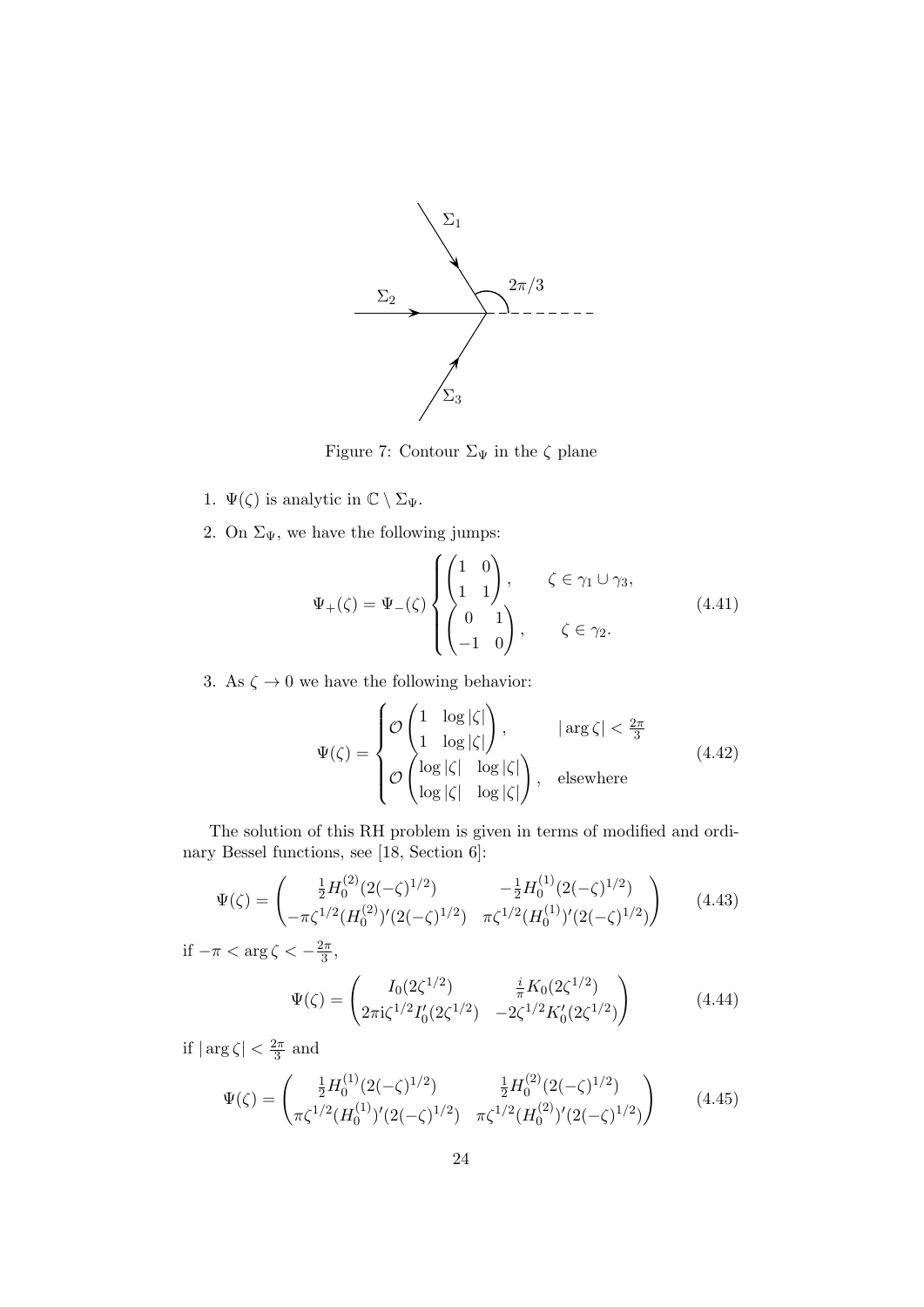if  $\frac{2\pi}{3} < \arg \zeta < \pi$ . Consider the asymptotic behavior of this  $\Psi(\zeta)$  function. If  $|\arg \zeta| < 2\pi/3$ , we have

$$
\Psi(\zeta) = \frac{1}{\sqrt{2}} (2\pi \zeta^{1/2})^{-\sigma_3/2} \begin{pmatrix} 1 & \mathrm{i} \\ \mathrm{i} & 1 \end{pmatrix} \left( I + \mathcal{O}(\zeta^{-1/2}) \right) \mathrm{e}^{2\zeta^{1/2}\sigma_3}, \qquad \zeta \to \infty,
$$
\n(4.46)

and the same result can be checked in the other two sectors, using known connection formulas for Bessel functions. The behavior at the origin also follows from standard expansions of Hankel and Bessel functions.

The square root takes the principal value, with a cut on the negative real axis.

First, we want to match the last factors in  $Q(z)$  and  $\Psi(z)$ , so we set

$$
\zeta = n^2 f(z) = \frac{n^2}{16} \phi(z)^2.
$$
 (4.47)

Hence,  $f(z) = \phi(z)^2/16$ , and since

$$
\phi(z) = \sqrt{2} \left( 1 + \frac{i\lambda}{2} \right) (z - 1)^{1/2} + \mathcal{O}((z - 1)^{3/2}), \qquad z \to 1,
$$
 (4.48)

we obtain

$$
f(z) = \frac{(2+i\lambda)^2}{8}(z-1) + \mathcal{O}((z-1)^2), \qquad z \to 1,
$$
 (4.49)

so  $f(z)$  is indeed a conformal mapping locally. Moreover,

$$
\Psi(n^2 f(z)) = \frac{1}{\sqrt{2}} (2\pi n)^{-\sigma_3/2} f(z)^{-\sigma_3/4} \begin{pmatrix} 1 & \mathbf{i} \\ \mathbf{i} & 1 \end{pmatrix} \left( I + \mathcal{O}(n^{-1}) \right) e^{2n f(z)^{1/2} \sigma_3},\tag{4.50}
$$

so we define

$$
E_n(z) = N(z)W_n(z)^{\sigma_3/2} \frac{1}{\sqrt{2}} \begin{pmatrix} 1 & -i \\ -i & 1 \end{pmatrix} f(z)^{\sigma_3/4} (2\pi n)^{\sigma_3/2}, \quad (4.51)
$$

and thus the matching of  $P(z)$  and  $N(z)$  required in (4.35) is achieved on the boundary of  $D(1,\delta)$ .

In a neighborhood of  $z = -1$ , say  $D(-1, \delta)$ , we have a similar construction: the local parametrix  $\tilde{P}(z)$  is given by

$$
\tilde{P}(z) = \tilde{E}_n(z)\tilde{Q}(z)W_n(z)^{-\sigma_3/2}e^{-\frac{n}{2}\tilde{\phi}(z)\sigma_3},\tag{4.52}
$$

where

$$
\tilde{\phi}(z) = 2\pi i \int_{z}^{-1} \psi(s)ds = \phi(z) - 2\pi i \tag{4.53}
$$

and

$$
\tilde{Q}(z) = \tilde{\Psi}(n^2 \tilde{f}(z)) = \sigma_3 \Psi(n^2 \tilde{f}(z)) \sigma_3, \qquad (4.54)
$$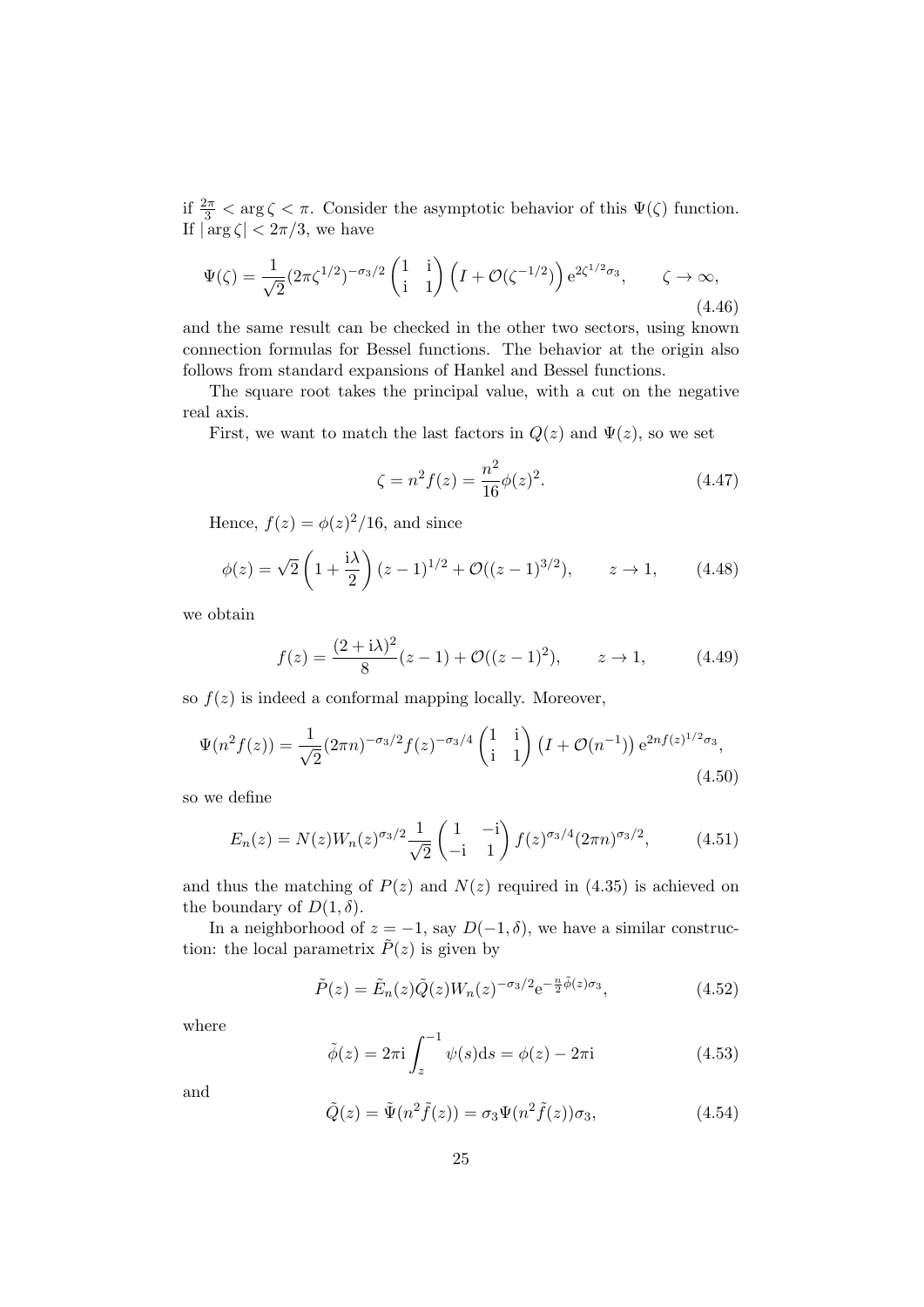

Figure 8: Final contour  $\Sigma_R$  in the steepest descent analysis

with  $\tilde{f}(z) = \tilde{\phi}(z)^2/16$  a conformal mapping from a neighborhood of  $z = -1$ onto a neighborhood of  $\zeta = 0$ . The analytic factor in this case is

$$
\tilde{E}_n(z) = N(z)W_n(z)^{\sigma_3/2} \frac{1}{\sqrt{2}} \begin{pmatrix} 1 & \mathrm{i} \\ \mathrm{i} & 1 \end{pmatrix} \tilde{f}(z)^{\sigma_3/4} (2\pi n)^{\sigma_3/2}.\tag{4.55}
$$

### 4.1.5 Final transformation

Using the global and local parametrices, we define

$$
R(z) = S(z) \begin{cases} N^{-1}(z), & z \in \mathbb{C} \setminus (D(1,\delta) \cup D(-1,\delta) \cup \Sigma_S), \\ P^{-1}(z), & z \in D(1,\delta) \setminus \Sigma_S, \\ \tilde{P}^{-1}(z), & z \in D(-1,\delta) \setminus \Sigma_S, \end{cases}
$$
(4.56)

Following an argument similar to the one in [18, §7], it can be shown that this matrix  $R(z)$  is analytic off the contour  $\Sigma_R$  shown in Figure 8. Furthermore, as  $n \to \infty$  the jumps are

$$
R_{+}(z) = R_{-}(z) \begin{cases} I + \mathcal{O}(e^{-2cn}), & z \in \Sigma_R \setminus (\partial D(1,\delta) \cup \partial D(-1,\delta)), \\ I + \mathcal{O}(n^{-1}), & z \in \partial D(1,\delta) \cup \partial D(-1,\delta). \end{cases} \tag{4.57}
$$

From this result and the fact that  $R(z) \to I$  as  $z \to \infty$ , it can be proved that

$$
R(z) = I + \mathcal{O}(n^{-1}), \qquad n \to \infty,
$$
\n(4.58)

uniformly for  $z \in \mathbb{C} \setminus \Sigma_R$ , see for example [7, Section 11]. Reversing the transformations, we can obtain the asymptotic behavior of  $Y(z)$  as  $n \to \infty$ , and in particular of the (1,1) entry, that contains the polynomial  $p_n^{\omega}(z)$ . Actually, the matrix  $R(z)$  admits a full asymptotic expansion in inverse powers of n:

$$
R(z) \sim I + \sum_{k=1}^{\infty} \frac{R^{(k)}(z)}{n^k}, \qquad n \to \infty,
$$
\n(4.59)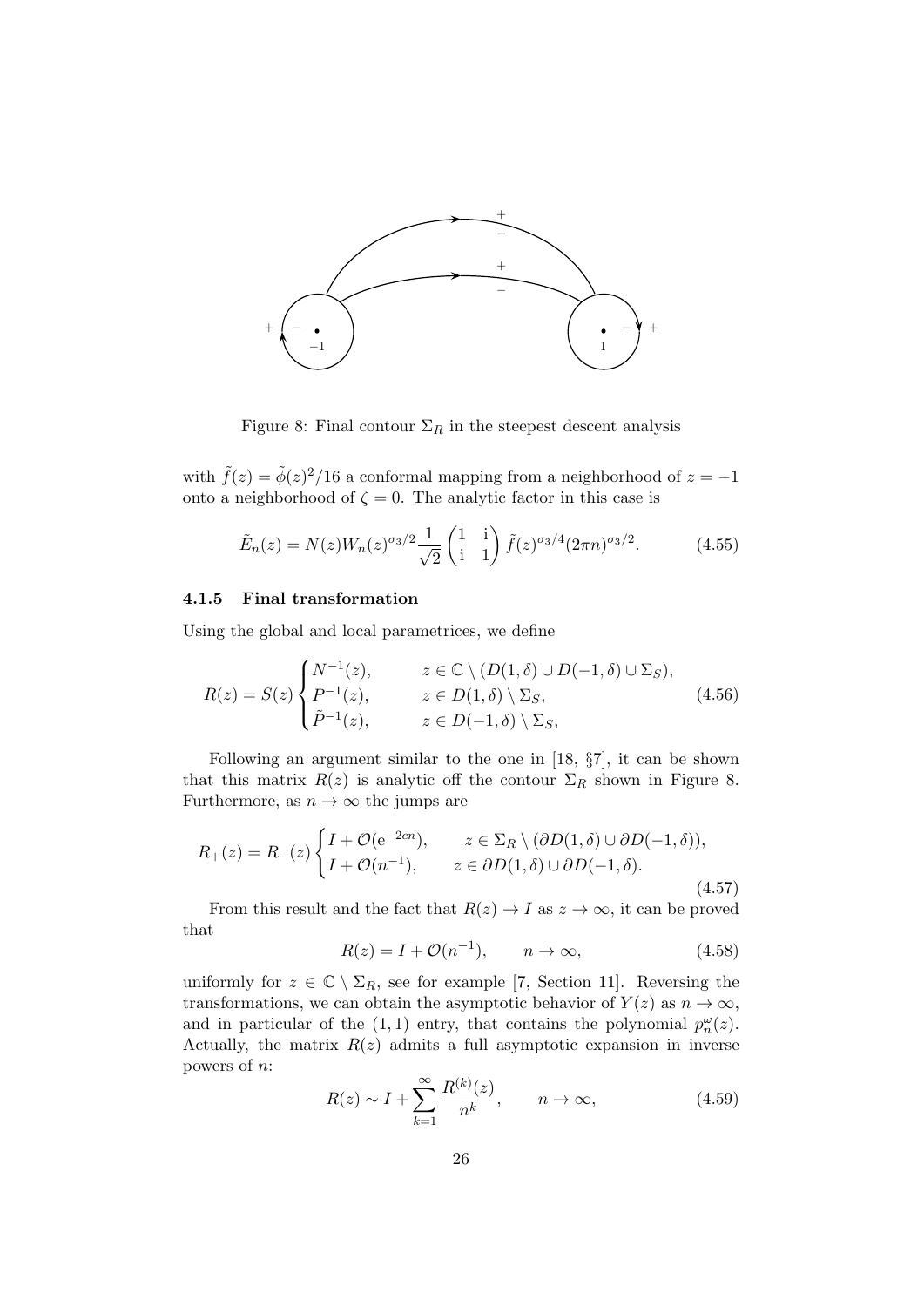where the functions  $R^{(k)}(z)$  are analytic in  $z \in \mathbb{C} \setminus (\partial D(1,\delta) \cup \partial D(-1,\delta)).$ Furthermore, it is true that

$$
R^{(k)}(z) = \mathcal{O}\left(\frac{1}{z}\right), \qquad z \to \infty,
$$
\n(4.60)

and, as in [18, Lemma 8.3], the expansion (4.59) is uniformly valid for large values of  $z$  as well. This double asymptotic property, for large  $n$  and large z, will be used later to obtain the asymptotic expansion of the recurrence coefficients.

The outer asymptotics for  $p_n^{\omega}(z)$ , for z in compact subsets of  $\mathbb{C} \setminus \gamma_{\lambda}$ (outside of the lens and away from the endpoints), can be worked out from

$$
p_n^{\omega}(z) = (1 \ 0) Y(z) {1 \choose 0} = e^{ng(z)} (R_{11}(z)N_{11}(z) + R_{12}(z)N_{21}(z)).
$$
\n(4.61)

We apply the first transformation (4.14), together with the fact that in the outer region  $T(z) = S(z) = R(z)N(z) = R(z)M(z)D(z)^{-\sigma_3}$ , so

$$
p_n^{\omega}(z) = \frac{e^{ng(z)}}{D(z)} (1 \quad 0) R(z)M(z) {1 \choose 0}
$$
  
= 
$$
\frac{e^{ng(z)}}{D(z)} (R_{11}(z)M_{11}(z) + R_{12}(z)M_{21}(z))
$$
 (4.62)

Now we use the fact that  $R_{11}(z) = 1 + \mathcal{O}(1/n)$  and  $R_{12}(z) = \mathcal{O}(1/n)$ , and the explicit form of  $M_{11}(z)$ , see (4.33). Finally, note that

$$
\frac{e^{ng(z)}}{D(z)} = \left(\frac{\varphi(z)}{2}\right)^n \exp\left(-\frac{\mathrm{i}n\lambda_n}{2}(z - (z^2 - 1)^{1/2})\right) = \left(\frac{\varphi(z)}{2}\right)^n \exp\left(-\frac{\mathrm{i}n\lambda_n}{2\varphi(z)}\right),
$$

in terms of the function  $\varphi(z) = z + (z^2 - 1)^{1/2}$ , and using the explicit formula for  $g(z)$ , see (4.13) and  $D(z)$ , see (4.28). Thus we get the asymptotic expansion (2.9).

If  $z$  is in the upper (lower) part of the lens, we get

$$
p_n^{\omega}(z) = (1 \quad 0) Y(z) \begin{pmatrix} 1 \\ 0 \end{pmatrix}
$$
  
=  $\begin{pmatrix} e^{\frac{nl}{2}} & 0 \end{pmatrix} S(z) \begin{pmatrix} 1 \\ \pm \frac{e^{-n\phi(z)}}{W_n(z)} & 1 \end{pmatrix} \begin{pmatrix} e^{n(g(z) - \frac{l}{2})} \\ 0 \end{pmatrix}$   
=  $\begin{pmatrix} e^{\frac{n\ell}{2}} & 0 \end{pmatrix} R(z) N(z) \begin{pmatrix} e^{n(g(z) - \frac{l}{2})} \\ \pm \frac{e^{n(g(z) - \phi(z) - \frac{\ell}{2})}}{W_n(z)} \end{pmatrix}$  (4.63)

Since

$$
g(z) - \frac{l}{2} = \frac{V(z)}{2} - \frac{\phi(z)}{2},
$$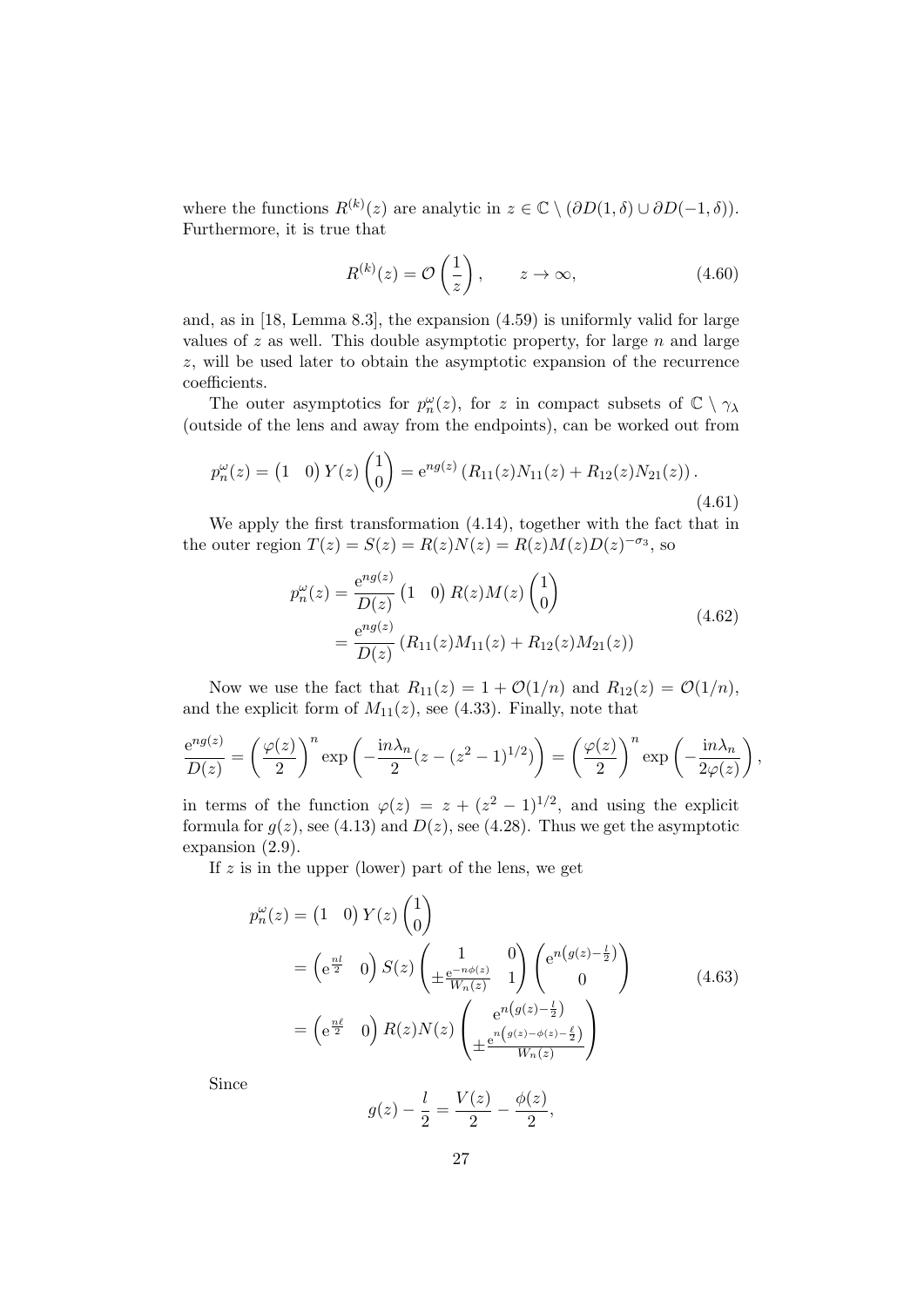we obtain

$$
p_n^{\omega}(z) = e^{\frac{n}{2}(V(z)+l)} (1 \quad 0) R(z)M(z)D(z)^{-\sigma_3} \begin{pmatrix} e^{\frac{n}{2}\phi(z)} \\ \pm \frac{e^{-\frac{n}{2}\phi(z)}}{W_n(z)} \end{pmatrix}
$$
  
= 
$$
\frac{e^{\frac{n}{2}(V(z)+\ell)}}{W_n(z)^{1/2}} \begin{pmatrix} M_{11}(z) \frac{W_n(z)^{1/2}}{D(z)} e^{\frac{n\phi(z)}{2}} \pm M_{12}(z) \frac{D(z)}{W_n(z)^{1/2}} e^{-\frac{n\phi(z)}{2}} + \mathcal{O}(1/n) \end{pmatrix},
$$

bearing in mind again that  $R_{11}(z) = 1 + \mathcal{O}(1/n)$  and  $R_{12}(z) = \mathcal{O}(1/n)$ . Observe that if we take boundary values on  $\gamma_{\lambda}$ , we can use the fact that  $\phi_{+}(z) = -\phi_{-}(z)$ , and also  $N_{11+}(z) = -N_{12-}(z)$  and  $N_{12+}(z) = N_{11-}(z)$ , which come from the model Riemann–Hilbert problem. As a result, both boundary values coincide on the curve  $\gamma_{\lambda}$ .

The reason to write the formula in that symmetric form is because

$$
\frac{W_n(z)^{1/2}}{D(z)} = e^{-\frac{in}{2}(\lambda - \lambda_n)(z^2 - 1)^{1/2}},
$$
\n(4.64)

using (4.19) and (4.28). Now we combine this with the explicit form of  $\phi(z)$ , see (4.11), and with the formulas for  $M_{11}(z)$  and  $M_{12}(z)$ . Note also that on  $\gamma_{\lambda}$  we can write  $\varphi_{+}(z) = e^{i \arccos z}$ , using the standard definition of the arccosine function, with a cut on  $(-\infty, -1] \cup [1, \infty)$ , see [1, §4.23.22]. Thus, substituing the value of l and simplifying, we obtain the asymptotic result (2.11) on a neighborhood of the curve  $\gamma_{\lambda}$ .

For  $z \in D(1,\delta)$  and in the upper part of the lens, we use the relation between  $T(z)$  and  $S(z)$  in (4.21), the connection between  $S(z)$  and  $R(z)$  in  $(4.56)$ , and the the expression for  $P(z)$  in  $(4.37)$  to write

$$
p_n^{\omega}(z) = e^{\frac{nl}{2}} (1 \quad 0) R(z) P(z) \begin{pmatrix} e^{n(g(z) - \frac{l}{2})} \\ \frac{e^{n(g(z) - \frac{l}{2} - \phi(z))}}{W_n(z)} \end{pmatrix}
$$
  
=  $\frac{e^{\frac{n}{2}(V(z) + l)}}{W_n(z)^{1/2}} (1 \quad 0) (I + \mathcal{O}\left(\frac{1}{n}\right)) E_n(z) \Psi(n^2 f(z)) \begin{pmatrix} 1 \\ 1 \end{pmatrix}$  (4.65)  
=  $e^{\frac{n}{2}(V_n(z) + l)} (1 \quad 0) (I + \mathcal{O}\left(\frac{1}{n}\right)) E_n(z) \Psi(n^2 f(z)) \begin{pmatrix} 1 \\ 1 \end{pmatrix}.$ 

Now we observe that

$$
E_n(z) = \frac{1}{\sqrt{2}} N(z) W_n(z)^{\sigma_3/2} \begin{pmatrix} 1 & -i \\ -i & 1 \end{pmatrix} f(z)^{\sigma_3/4} (2\pi n)^{\sigma_3/2}
$$
  
= 
$$
\frac{1}{\sqrt{2}} M(z) D(z)^{-\sigma_3} W_n(z)^{\sigma_3/2} \begin{pmatrix} 1 & -i \\ -i & 1 \end{pmatrix} f(z)^{\sigma_3/4} (2\pi n)^{\sigma_3/2}
$$
  
= 
$$
\frac{1}{(z^2 - 1)^{1/4}} \begin{pmatrix} \cos \xi_+(z) & \sin \xi_+(z) \\ -i \cos \xi_-(z) & -i \sin \xi_-(z) \end{pmatrix} f(z)^{\sigma_3/4} (2\pi n)^{\sigma_3/2},
$$
(4.66)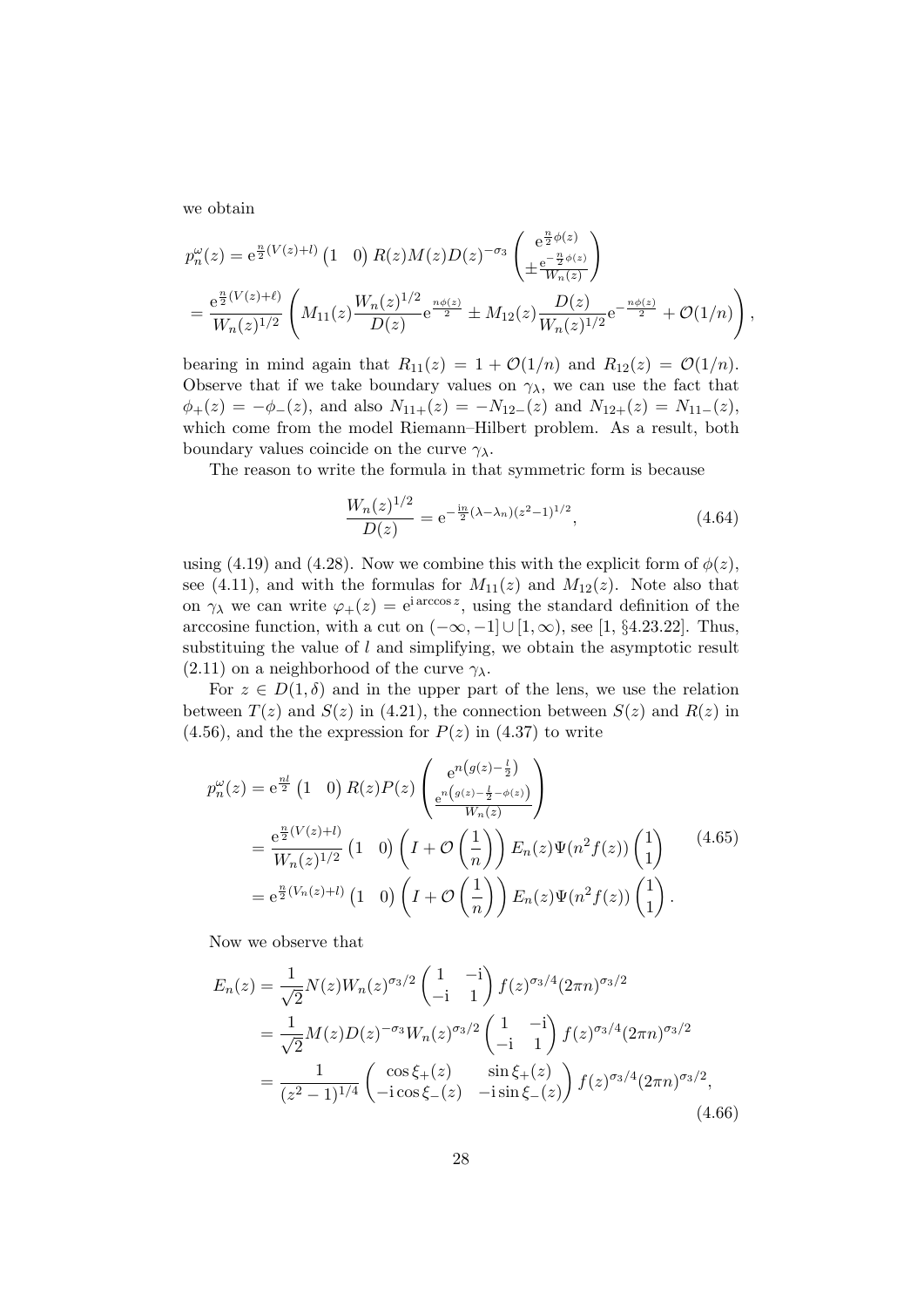using the expression for  $M(z)$  in terms pf  $\varphi(z)$ , see (4.33), and also (4.64). Here

$$
\xi_{\pm}(z) = -\frac{n}{2}(\lambda - \lambda_n)(z^2 - 1)^{1/2} \pm \frac{1}{2} \arccos z,
$$

using (4.64) and the fact that  $\varphi(z) = e^{i \arccos z}$ .

Also, bearing in mind that  $f(z) = \phi^2(z)/16$ , we have

$$
\Psi(n^2 f(z))\begin{pmatrix}1\\1\end{pmatrix} = \begin{pmatrix}J_0(2n(-f(z))^{1/2})\\ \pi n f(z)^{1/2}(J_0)'(2n(-f(z))^{1/2})\end{pmatrix},
$$

using the standard connection between Hankel and Bessel functions, see for instance [1, 10.4.3]. As a consequence,

$$
f(z)^{\sigma_3/4} (2\pi n)^{\sigma_3/2} \Psi(n^2 f(z)) {1 \choose 1} = f(z)^{1/4} (2\pi n)^{1/2} \begin{pmatrix} J_0 (2n(-f(z))^{1/2}) \\ (J_0)' (2n(-f(z))^{1/2}) \end{pmatrix},
$$

and putting all together we get

$$
p_n^{\omega}(z) = e^{\frac{n}{2}(V_n(z)+l)} \frac{f(z)^{1/4} (2\pi n)^{1/2}}{(z^2-1)^{1/4}} (1 \ 0) \left( I + \mathcal{O}\left(\frac{1}{n}\right) \right)
$$

$$
\times \begin{pmatrix} \cos \xi_+(z) & \sin \xi_+(z) \\ -i \cos \xi_-(z) & -i \sin \xi_-(z) \end{pmatrix} \begin{pmatrix} J_0 \left( 2n(-f(z))^{1/2} \right) \\ (J_0)' \left( 2n(-f(z))^{1/2} \right) \end{pmatrix}
$$

Finally, the argument of the Bessel function is equal to  $-\frac{in}{2}$  $\frac{\pi}{2}\phi(z)$ , using the relation between  $f(z)$  and  $\phi(z)$ . The sign of the square root is determined by the fact that in that sector of the lens we have  $\frac{2\pi}{3} < \arg \phi(z) < \pi$ . Substituting  $l = -2 \log 2$ , we obtain the asymptotic expansion (2.12). A similar computation can be carried out in the disc around  $z = -1$ , but we omit it for brevity.

It is clear that using the properties of  $R(z)$ , in particular its asymptotic expansion for large  $n$ , it is possible to compute higher order terms in the asymptotic expansion for the orthogonal polynomials if one can obtain the terms  $R^{(k)}(z)$  in (4.59). Thus, substitution of a more refined asymptotic estimate for  $R(z)$  in the previous formulas will lead to more accurate estimates. We omit this in the present paper for brevity, but we will present a possible approach in the next section, taken from [18] and that is exploited in [8].

### 5 Proof of Theorem 2.5

The recurrence coefficients of the three term recursion can be written in terms of the matrices in the Riemann–Hilbert analysis:

$$
a_n^2 = [Y_1]_{12}[Y_1]_{21},
$$
  
\n
$$
b_n = \frac{[Y_2]_{12}}{[Y_1]_{12}} - [Y_1]_{22},
$$
\n(5.1)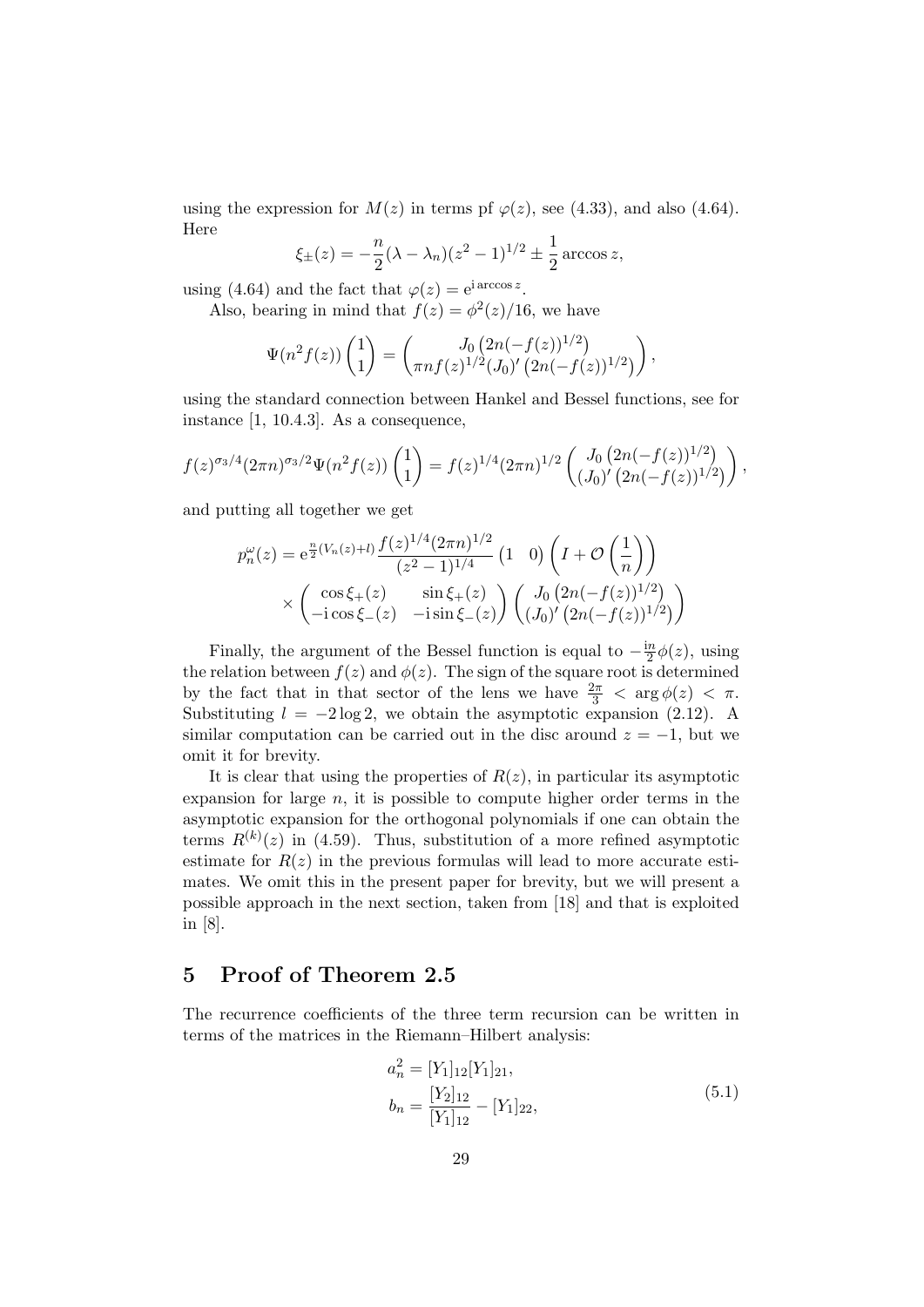where

$$
Y(z)z^{-n\sigma_3} = I + \frac{Y_1}{z} + \frac{Y_2}{z^2} + \dots
$$
 (5.2)

Hence, the solvability of the Riemann–Hilbert problem for large  $n$  proves the existence of the recurrence coefficients for large  $n$ . In order to obtain the asymptotic estimates, we want to write the coefficients in terms of  $R(z)$ , so we denote

$$
T(z) = I + \frac{T_1}{z} + \frac{T_2}{z^2} + \dots, \qquad z \to \infty.
$$
 (5.3)

We use the fact that

$$
g(z) = \log z - \frac{c_1}{z} - \frac{c_2}{z^2} + \mathcal{O}(z^{-3}), \qquad z \to \infty,
$$
 (5.4)

where the constants  $c_1$  and  $c_2$  are given by

$$
c_1 = \int_{\gamma_\lambda} s \, d\mu_\lambda(s), \qquad c_2 = \int_{\gamma_\lambda} s^2 \, d\mu_\lambda(s). \tag{5.5}
$$

These constants can be computed explicitly in this case, using residues, but this is not really needed. Consequently,

$$
e^{-ng(z)} = z^{-n} \left( 1 + \frac{nc_1}{z} + \frac{2n^2c_1^2 + nc_2}{2z^2} + \mathcal{O}(z^{-3}) \right), \qquad z \to \infty,
$$
 (5.6)

Next, because of the relation between  $Y(z)$  and  $T(z)$ , see (4.14), and expanding for large z, we have

$$
T(z) = e^{\frac{-nl}{2}\sigma_3} \left( I + \frac{Y_1}{z} + \frac{Y_2}{z^2} + \dots \right) \times \left( I + \frac{nc_1\sigma_3}{z} + \frac{(2nc_1^2 + c_2)n\sigma_3}{2z^2} + \dots \right) e^{\frac{nl}{2}\sigma_3},
$$
\n(5.7)

so

$$
T_1 = e^{\frac{-nl}{2}\sigma_3} Y_1 e^{\frac{nl}{2}\sigma_3} + c_1 n \sigma_3,
$$
  
\n
$$
T_2 = e^{\frac{-nl}{2}\sigma_3} Y_2 e^{\frac{nl}{2}\sigma_3} + c_1 n e^{-\frac{nl}{2}\sigma_3} Y_1 e^{\frac{nl}{2}\sigma_3} + \frac{(2nc_1^2 + c_2)n\sigma_3}{2}
$$
\n(5.8)

It follows that

$$
[T_1]_{12} = e^{-nl}[Y_1]_{12}, \qquad [T_1]_{21} = e^{nl}[Y_1]_{21}, \qquad [Y_1]_{22} = [T_1]_{22} - c_1 n, \quad (5.9)
$$

and also

$$
[T_2]_{12} = e^{-nl} \left( -c_1 n[Y_1]_{12} + [Y_2]_{12} \right). \tag{5.10}
$$

As a consequence, we have in terms of  $T(z)$ :

$$
a_n^2 = [T_1]_{12}[T_1]_{21},
$$
  
\n
$$
b_n = \frac{[T_2]_{12}}{[T_1]_{12}} - [T_1]_{22},
$$
\n(5.11)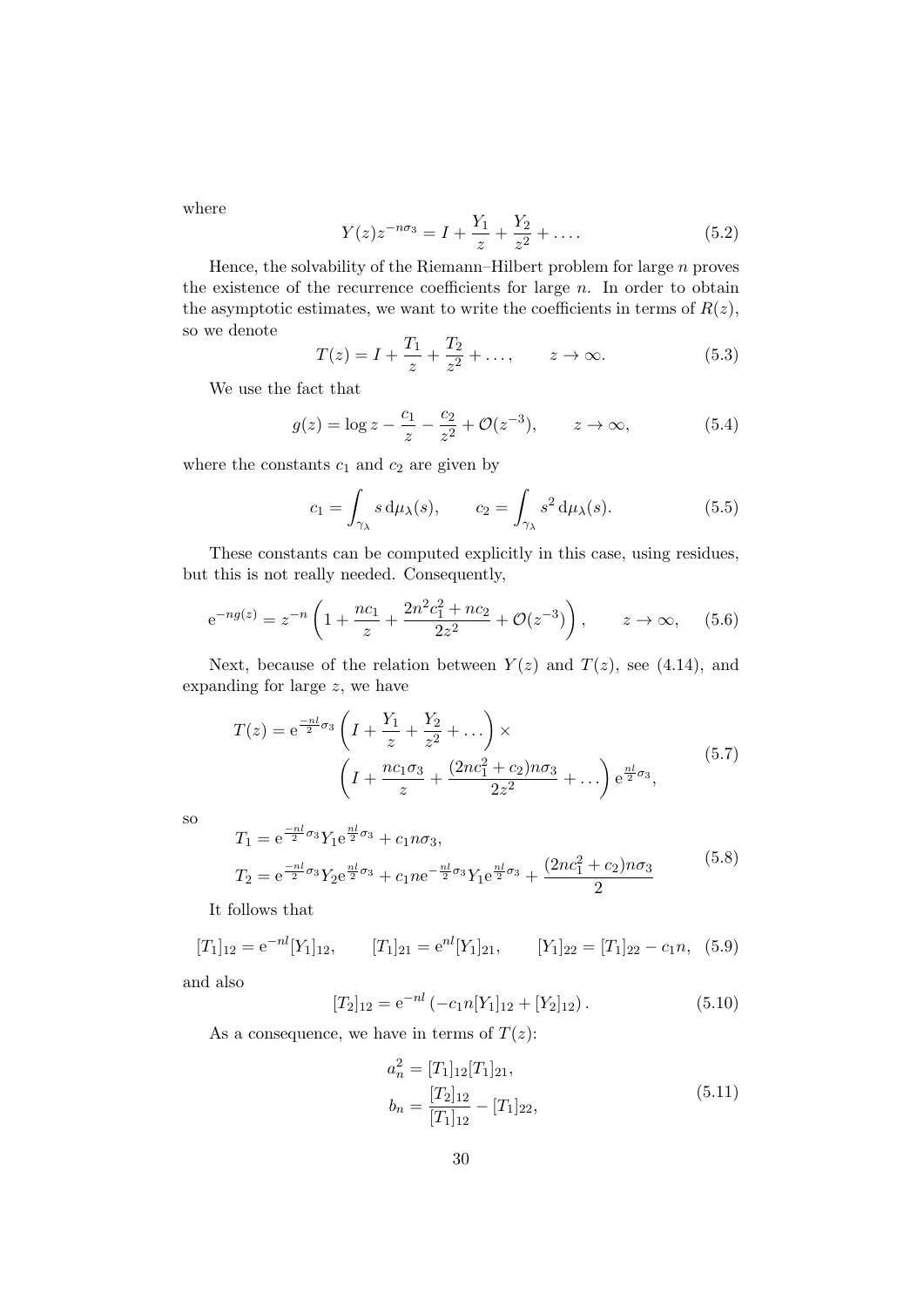Next, away from the curve  $\gamma_{\lambda}$ , we have  $T(z) = S(z) = R(z)N(z)$ , and we define

$$
N(z) = I + \frac{N_1}{z} + \frac{N_2}{z^2} + \dots, \qquad R(z) = I + \frac{R_1}{z} + \frac{R_2}{z^2} + \dots, \qquad (5.12)
$$

as  $z \to \infty$ . Then,

$$
T_1 = R_1 + N_1,
$$
  
\n
$$
T_2 = N_2 + R_1 N_1 + R_2.
$$
\n(5.13)

From  $(4.30)$ , we have

$$
N(z) = I - \frac{1}{2z}\sigma_2 + \frac{1}{8z^2}I + \dots, \qquad \sigma_2 = \begin{pmatrix} 0 & -i \\ i & 0 \end{pmatrix}, \qquad (5.14)
$$

so

$$
T_1 = R_1 - \frac{1}{2}\sigma_2,
$$
  
\n
$$
T_2 = \frac{1}{8}I - \frac{1}{2}R_1\sigma_2 + R_2,
$$
\n(5.15)

and then

$$
a_n^2 = \left( [R_1]_{12} + \frac{1}{2} \right) \left( [R_1]_{21} - \frac{1}{2} \right),
$$
  
\n
$$
b_n = \frac{i[R_1]_{11} + 2[R_2]_{12}}{i + 2[R_1]_{12}} - [R_1]_{22}.
$$
\n(5.16)

In order to compute the terms  $R_1$  and  $R_2$ , we need to obtain additional terms in the large n asymptotics of  $R(z)$  first, that is, the coefficients  $R^{(k)}(z)$ in (4.59). Following [18, §8], we write the jump matrix for  $R(z)$  on  $\Sigma_R$  as a perturbation of the identity, so

1

$$
R_{+}(z) = R_{-}(z) (I + \Delta(z)), \qquad z \in \Sigma_R,
$$
 (5.17)

where  $\Delta(z)$  admits an expansion in inverse powers of n:

$$
\Delta(z) \sim \sum_{k=1}^{\infty} \frac{\Delta_k(z)}{n^k}, \qquad n \to \infty.
$$
 (5.18)

Since the jump is exponentially close to the identity on  $\Sigma_R \setminus (\partial D(1, \delta) \cup$  $\partial D(-1,\delta)$ , the coefficients  $\Delta_k(z)$  are identically 0 there. For  $z \in \partial D(1,\delta) \cup$  $\partial D(-1,\delta)$ , they can be computed from the asymptotic expansion of the Bessel functions in the local parametrices. The outcome is the following:

$$
\Delta_k(z) = \frac{(-1)^{k-1}}{4^{k-1}(k-1)!\phi(z)^k} \prod_{j=1}^{k-1} (2j-1)^2 \times
$$
  

$$
N(z) \begin{pmatrix} \frac{(-1)^k}{k} \left(\frac{k}{2} - \frac{1}{4}\right) & -(k - \frac{1}{2}) \, \mathrm{i} \\ (-1)^k \left(k - \frac{1}{2}\right) \, \mathrm{i} & \frac{1}{k} \left(\frac{k}{2} - \frac{1}{4}\right) \end{pmatrix} N^{-1}(z), \qquad z \in \partial D(1, \delta)
$$
(5.19)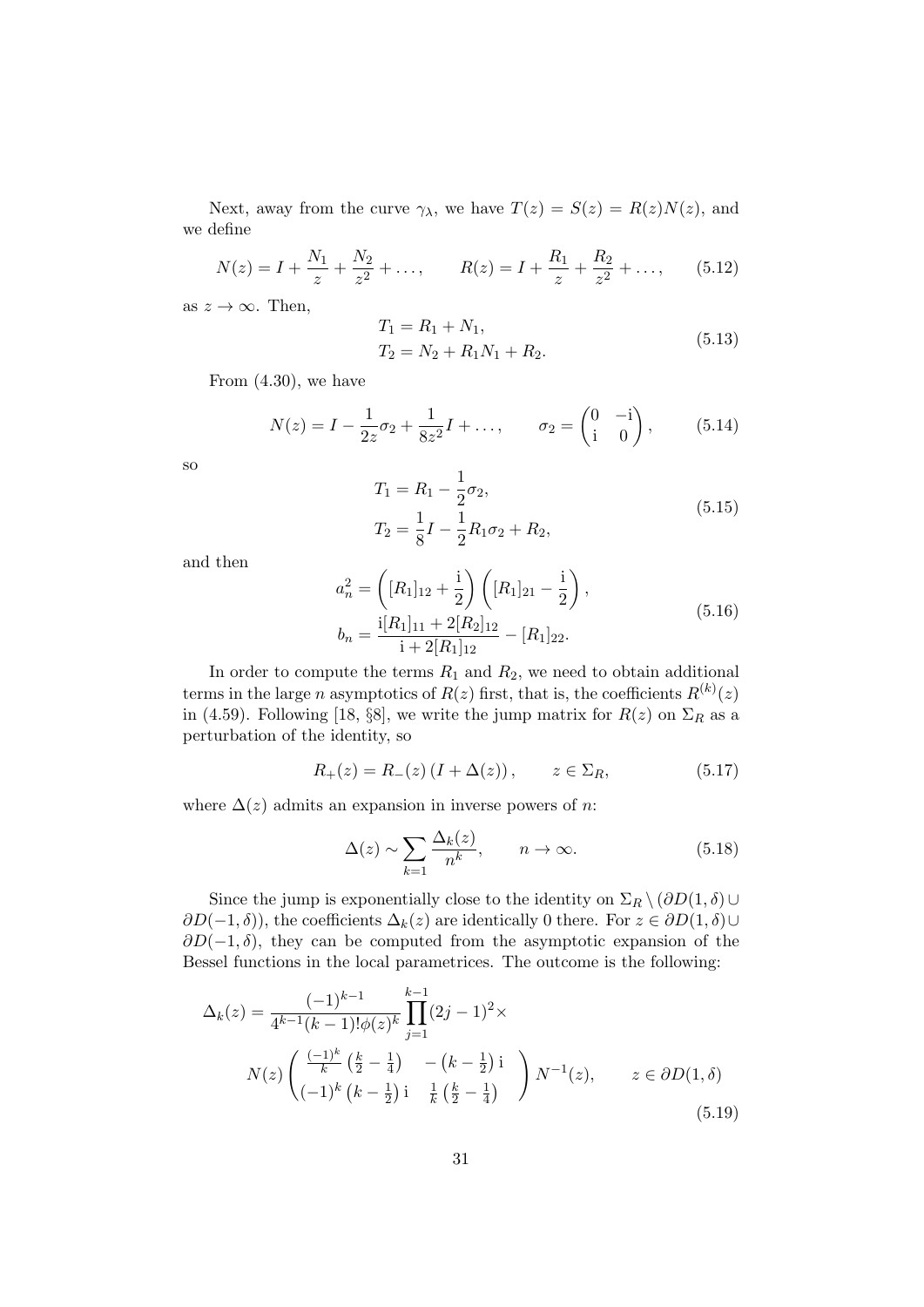$$
\Delta_k(z) = \frac{(-1)^{k-1}}{4^{k-1}(k-1)!\tilde{\phi}(z)^k} \prod_{j=1}^{k-1} (2j-1)^2 \times
$$
\n
$$
N(z) \begin{pmatrix} \frac{(-1)^k}{k} \left(\frac{k}{2} - \frac{1}{4}\right) & (k - \frac{1}{2}) \, \mathrm{i} \\ (-1)^{k+1} \left(k - \frac{1}{2}\right) \, \mathrm{i} & \frac{1}{k} \left(\frac{k}{2} - \frac{1}{4}\right) \end{pmatrix} N^{-1}(z), \qquad z \in \partial D(-1, \delta), \tag{5.20}
$$

for  $k \ge 1$ , cf. [18, formulas (8.5) and (8.6)].

Additionally, as proved in [18, Lemma 8.2], these functions  $\Delta_k$  have analytic continuations to bigger discs around  $z = \pm 1$  as meromorphic functions with poles at  $z = \pm 1$  of order at most  $[(k+1)/2]$ .

The importance of the functions  $\Delta_k(z)$  is that they appear in an additive Riemann–Hilbert problem for  $R_k(z)$  on the boundary of the discs. Namely, we have

$$
R_{+}^{(k)}(z) = R_{-}^{(k)}(z) + \sum_{j=1}^{k} R_{-}^{(k-j)}(z) \Delta_{j}(z), \qquad z \in \partial D(1, \delta) \cup \partial D(-1, \delta),
$$
\n(5.21)

where + indicates the boundary value from the exterior and − from the interior, recall Figure 8.

For  $k = 1$ , (5.21) gives

$$
R_+^{(1)}(z) = R_-^{(1)}(z) + \Delta_1(z), \qquad z \in \partial D(1,\delta) \cup \partial D(-1,\delta). \tag{5.22}
$$

Furthermore, we can write

$$
\Delta_1(z) = \frac{A^{(1)}}{z - 1} + \mathcal{O}(1), \qquad z \to 1,
$$
  
\n
$$
\Delta_1(z) = \frac{B^{(1)}}{z + 1} + \mathcal{O}(1), \qquad z \to -1,
$$
\n(5.23)

where  $A^{(1)}$  are  $B^{(1)}$  are constant matrices. From (5.19) and (5.20), and the behavior of  $N(z)$ ,  $\phi(z)$  and  $\tilde{\phi}(z)$ , we get

$$
A^{(1)} = -\frac{1}{8(2+i\lambda)} \begin{pmatrix} -1 & i \\ i & 1 \end{pmatrix}, \qquad B^{(1)} = -\frac{1}{8(2-i\lambda)} \begin{pmatrix} 1 & i \\ i & -1 \end{pmatrix}. \tag{5.24}
$$

The Riemann–Hilbert problem for  $R^{(1)}(z)$  can be solved as follows:

$$
R^{(1)}(z) = \begin{cases} \frac{A^{(1)}}{z-1} + \frac{B^{(1)}}{z+1}, & z \in \mathbb{C} \setminus (\overline{D(1,\delta)} \cup \overline{D(-1,\delta)}), \\ \frac{A^{(1)}}{z-1} + \frac{B^{(1)}}{z+1} - \Delta_1(z), & z \in \overline{D(1,\delta)} \cup \overline{D(-1,\delta)}. \end{cases}
$$
(5.25)

and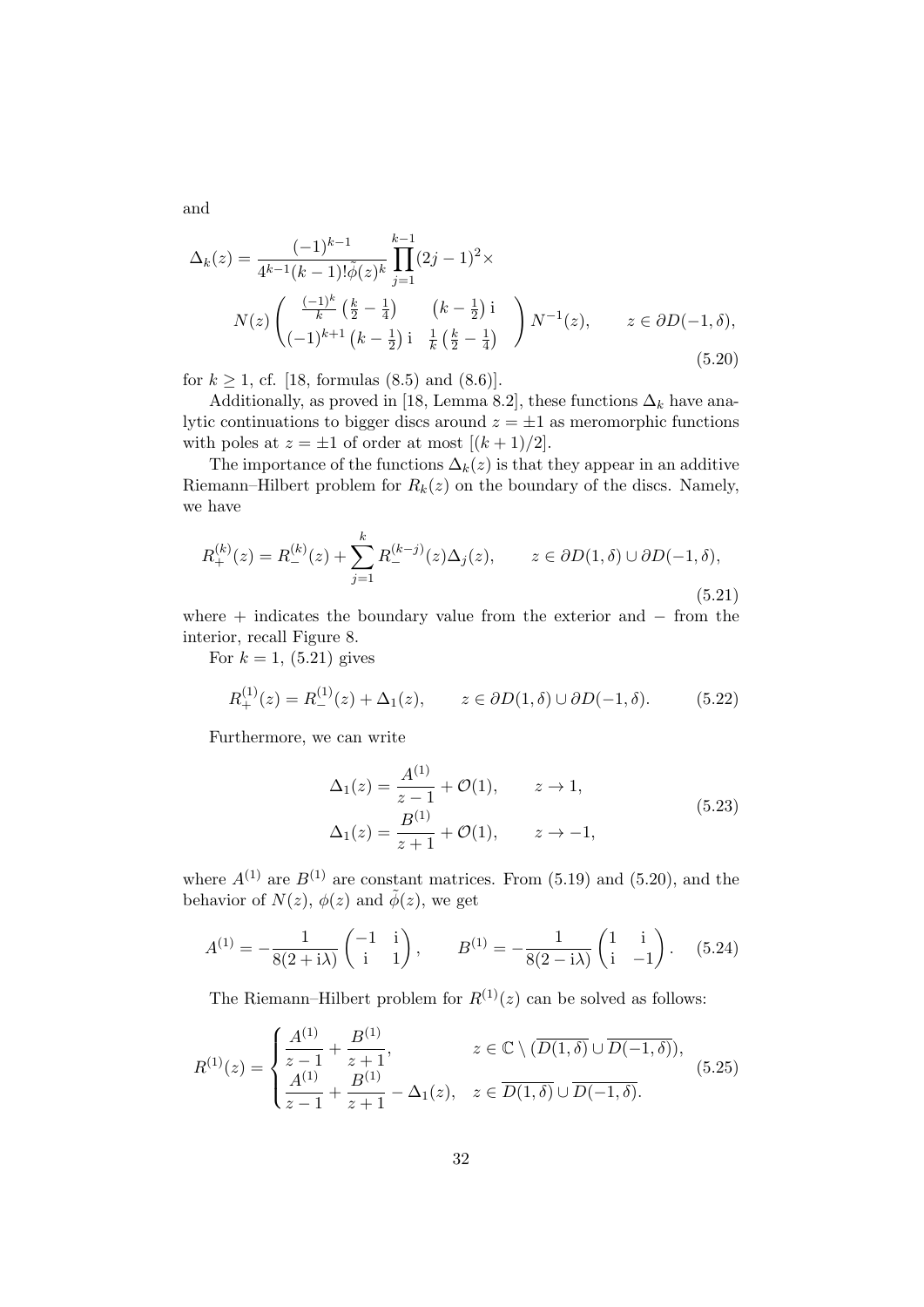Hence, we have

$$
R^{(1)}(z) = -\frac{1}{8(2+i\lambda)} \begin{pmatrix} -1 & i \\ i & 1 \end{pmatrix} \frac{1}{z-1} - \frac{1}{8(2-i\lambda)} \begin{pmatrix} 1 & i \\ i & -1 \end{pmatrix} \frac{1}{z+1}, \tag{5.26}
$$

for  $z \in \mathbb{C} \setminus (\partial D(1, \delta) \cup \partial D(-1, \delta))$ . Expanding for large z, we obtain

$$
R^{(1)}(z) = -\frac{\mathrm{i}}{4(4+\lambda^2)} \begin{pmatrix} \lambda & 2\\ 2 & -\lambda \end{pmatrix} \frac{1}{z} + \frac{1}{4(4+\lambda^2)} \begin{pmatrix} 2 & -\lambda\\ -\lambda & -2 \end{pmatrix} \frac{1}{z^2} + \mathcal{O}\left(\frac{1}{z^3}\right).
$$
\n
$$
R = \begin{pmatrix} 1 & 0\\ 0 & 0 \end{pmatrix} \begin{pmatrix} 2 & 0\\ 0 & 0 \end{pmatrix} \begin{pmatrix} 2 & 0\\ 0 & 0 \end{pmatrix}.
$$

For  $k = 2$ , equation (5.21) reads

$$
R_{+}^{(2)}(z) = R_{-}^{(2)}(z) + R_{-}^{(1)}(z)\Delta_{1}(z) + \Delta_{2}(z), \qquad z \in \partial D(1,\delta) \cup \partial D(-1,\delta). \tag{5.28}
$$

Now we have

$$
R_{-}^{(1)}(z)\Delta_{1}(z) + \Delta_{2}(z) = \frac{A^{(2)}}{z-1} + \mathcal{O}(1), \qquad z \to 1,
$$
  
\n
$$
R_{-}^{(1)}(z)\Delta_{1}(z) + \Delta_{2}(z) = \frac{B^{(2)}}{z+1} + \mathcal{O}(1), \qquad z \to -1,
$$
\n(5.29)

where  $A^{(2)}$  are  $B^{(2)}$  are constant matrices. From (5.19) and (5.20), and the behavior of  $N(z)$ ,  $\phi(z)$  and  $\tilde{\phi}(z)$ , we get after collecting all relevant terms,

$$
A^{(2)} = \frac{1}{64(\lambda - 2i)^2(\lambda + 2i)} \begin{pmatrix} \lambda - 2i & 4i(2\lambda + 5) \\ -4i(2\lambda + 5) & \lambda - 2i \end{pmatrix},
$$
  
\n
$$
B^{(2)} = \frac{1}{64(\lambda + 2i)^2(\lambda - 2i)} \begin{pmatrix} \lambda + 2i & -4i(2\lambda - 5) \\ 4i(2\lambda - 5) & \lambda + 2i \end{pmatrix}.
$$
\n(5.30)

The Riemann–Hilbert problem for  $R^{(2)}(z)$  can be solved as follows:

$$
R^{(2)}(z) = \begin{cases} \frac{A^{(2)}}{z-1} + \frac{B^{(2)}}{z+1}, & z \in \mathbb{C} \setminus (\overline{D(1,\delta)} \cup \overline{D(-1,\delta)}),\\ \frac{A^{(2)}}{z-1} + \frac{B^{(2)}}{z+1} - R^{(1)}(z)\Delta_1(z) - \Delta_2(z), & z \in \overline{D(1,\delta)} \cup \overline{D(-1,\delta)}. \end{cases}
$$
(5.31)

Reexpanding at infinity, we get

$$
R^{(2)}(z) = \frac{1}{4(4+\lambda^2)^2} \begin{pmatrix} 0 & -i(\lambda^2 - 5) \\ i(\lambda^2 - 5) & 0 \end{pmatrix} \frac{1}{z} - \frac{1}{32(4+\lambda^2)^2} \begin{pmatrix} \lambda^2 + 4 & 36\lambda \\ -36\lambda & \lambda^2 + 4 \end{pmatrix} \frac{1}{z^2} + \mathcal{O}\left(\frac{1}{z^3}\right). \tag{5.32}
$$

If we now pick the contributions from  $R^{(1)}(z)$  and  $R^{(2)}(z)$  in terms of n, we obtain  $\overline{2}$ 

$$
a_n^2 = \frac{1}{4} + \frac{4 - \lambda^2}{4(4 + \lambda^2)^2 n^2} + \mathcal{O}\left(\frac{1}{n^3}\right),
$$
  
\n
$$
b_n = -\frac{2i\lambda}{(4 + \lambda^2)^2 n^2} + \mathcal{O}\left(\frac{1}{n^3}\right).
$$
\n(5.33)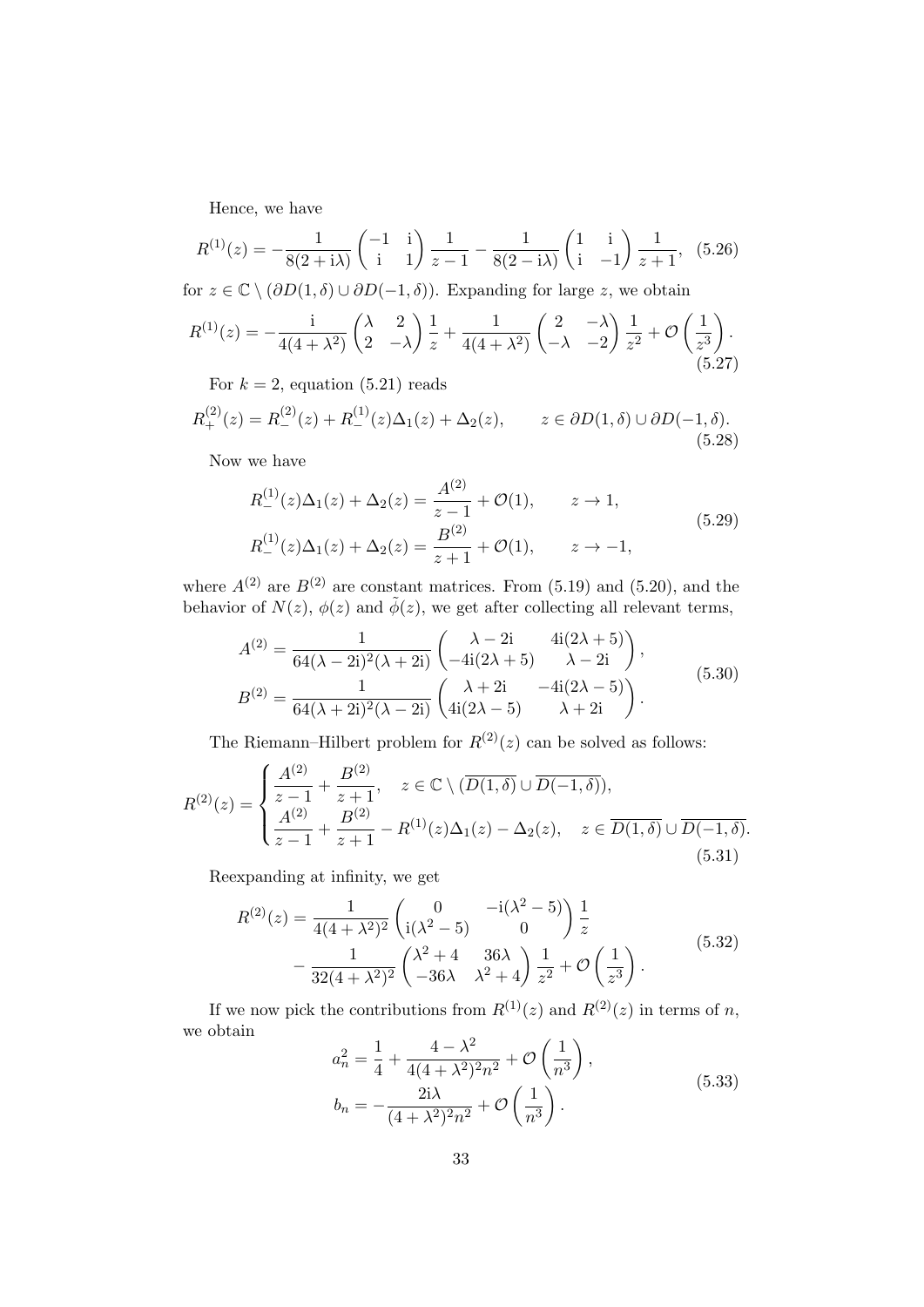This proves the leading terms in Theorem 2.5, and higher order coefficients can be computed if the functions  $R^{(k)}(z)$  are available for  $k \geq 3$ . This can be accomplished in general following the idea just presented and using (5.21), see also [18], although the computation becomes increasingly complicated. A general algorithm to carry out this kind of computations for Jacobi–type weights will be available in [8].

# Acknowledgements

The author gratefully acknowledges financial support from projects FWO G.0617.10 and FWO G.0641.11, funded by FWO (Fonds Wetenschappelijk Onderzoek, Research Fund Flanders, Belgium), and projects MTM2012– 34787 and MTM2012-36732–C03–01, from the Spanish Ministry of Economy and Competitivity. The author also thanks Daan Huybrechs and Pablo Román for many stimulating and useful discussions on the topic and scope of this paper.

## References

- [1] NIST Digital Library of Mathematical Functions. http://dlmf.nist.gov/, Release 1.0.6 of 2013-05-06. Online companion to [23].
- [2] G. ALVAREZ, L. MARTÍNEZ ALONSO, E. MEDINA. Determination of S-curves with applications to the theory of nonhermitian orthogonal polynomials. J. Stat. Mech. (2013) P06006.
- [3] A. I. APTEKAREV. Sharp constants for rational approximations of analytic functions. Sbornik: Mathematics 193:1 (2002), 1–72.
- [4] A. ASHEIM, D. HUYBRECHS. Asymptotic analysis of numerical steepest descent with path approximations . Found. Comput. Math.  $10(6)$ (2010), 647–671.
- [5] A. ASHEIM, A. DEAÑO, D. HUYBRECHS, H. WANG. A Gaussian quadrature rule for oscillatory integrals on a bounded interval. DCDS-A, 34 (3) (2014), 883–901.
- [6] M. J. Atia, A. Martínez–Finkelshtein, P. Martínez– GONZÁLEZ, F. THABET. Quadratic differentials and asymptotics of Laguerre polynomials with varying complex parameters. J. Math. Anal. Appl. 416, 1 (2014), 52–80.
- [7] P. M. Bleher. Lectures in random matrix theory. The Riemann– Hilbert approach. Random Matrices, Random Processes and Inte-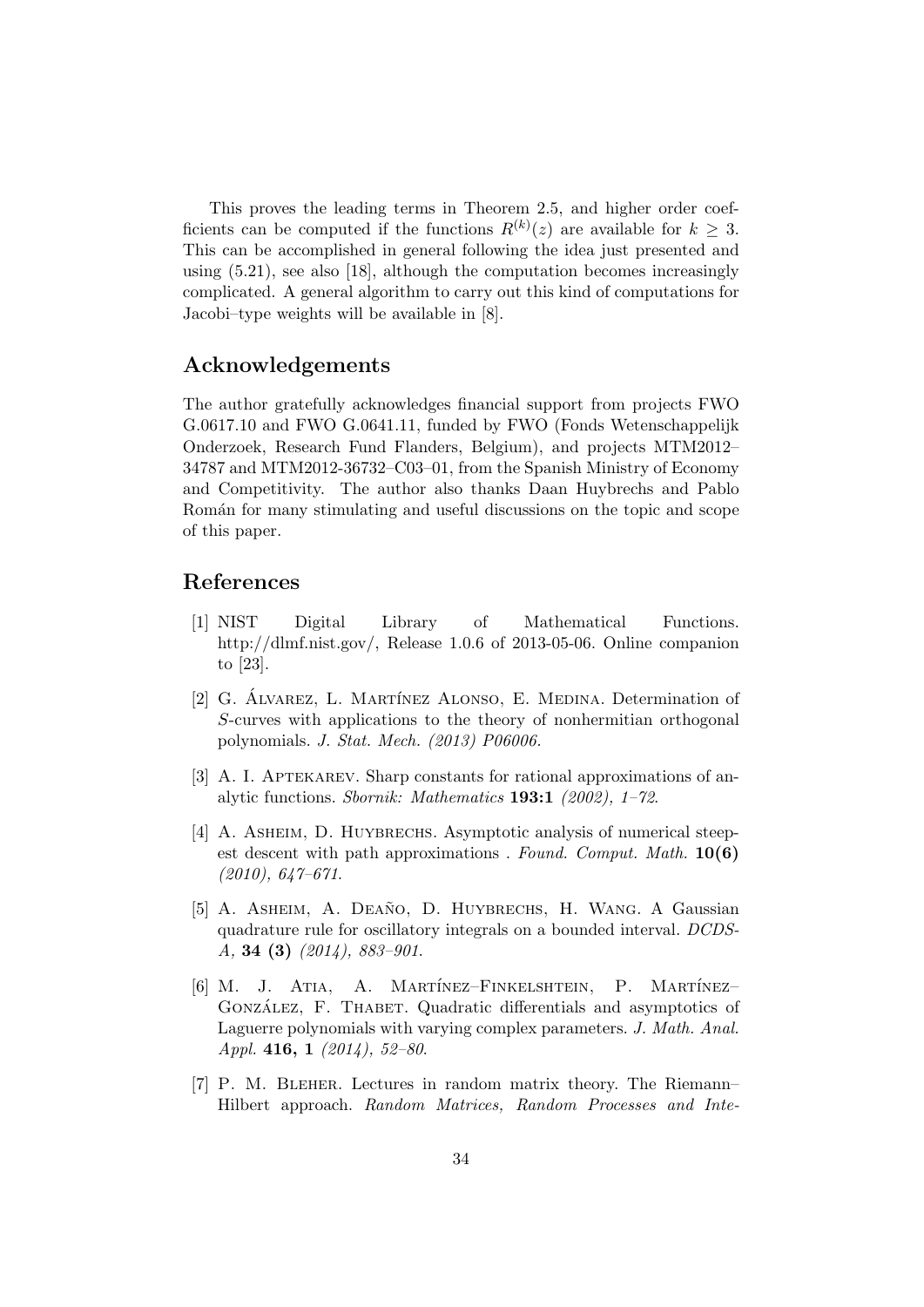grable Systems, J. Harnad (ed.) CRM Series in Mathematical Physics. Springer, 2008

- [8] A. DEANO, D. HUYBRECHS AND P. OPSOMER. Construction and implementation of asymptotic expansions for Jacobi–type orthogonal polynomials. In preparation.
- [9] A. DEAÑO, D. HUYBRECHS AND A. B. J. KUIJLAARS. Asymptotic zero distribution of complex orthogonal polynomials associated with Gaussian quadrature. J. Approx. Theory 162(12) (2010), 2202–2224.
- [10] P. DEIFT. Orthogonal Polynomials and Random Matrices: the Riemann–Hilbert Approach. AMS, 2000.
- [11] A. Fokas, A. R. Its, A. V. Kitaev. The isomonodromy approach to matrix models in 2D quantum gravity. Comm. Math. Phys.  $147(2)$ (1992), 395–430.
- [12] F. D. GAKHOV. Boundary Value Problems. Dover Publications, 1990.
- [13] A. A. Gonchar, E. A. Rakhmanov. Equilibrium distributions and degree of rational approximation of analytic functions, Mat. Sb. (N.S.),  $134(176):3(11)$  (1987), 306–352.
- [14] D. HUYBRECHS, S. OLVER. Superinterpolation in highly oscillatory quadrature. Found. Comput. Math. 12(2) (2012), 203–228.
- [15] D. Huybrechs, A. B. J. Kuijlaars, N. Lejon. Zero distribution of complex orthogonal polynomials with respect to exponential weights. J. Approx. Theory 184 (2014), 28–54.
- [16] D. HUYBRECHS, S. VANDEWALLE. On the evaluation of highly oscillatory integrals by analytic continuation. SIAM J. Numer. Anal., 44(3)  $(2006)$ ,  $1026 - 1048$ .
- [17] A. ISERLES, S.P. NØRSETT. Efficient quadrature of highly oscillatory integrals using derivatives. Proc. Royal Soc. A 461 (2005), 1383–1399.
- [18] A. B. J. Kuijlaars, K. T.-R. McLaughlin, W. Van Assche and M. Vanlessen. The Riemann–Hilbert approach to strong asymptotics for orthogonal polynomials on  $[-1, 1]$ . Adv. Math. **188** (2004), 337–398.
- [19] A. B. J. Kuijlaars, G. Silva. S-curves in Polynomial External Fields. arXiv:1311.7026 [math.CA]. To appear in J. Approx. Theory.
- [20] A. B. J. Kuijlaars, M. Vanlessen. Universality for eigenvalue correlations from the modified Jacobi unitary ensemble. Int. Math. Res. Not. 30 (2002), 1575–1600.